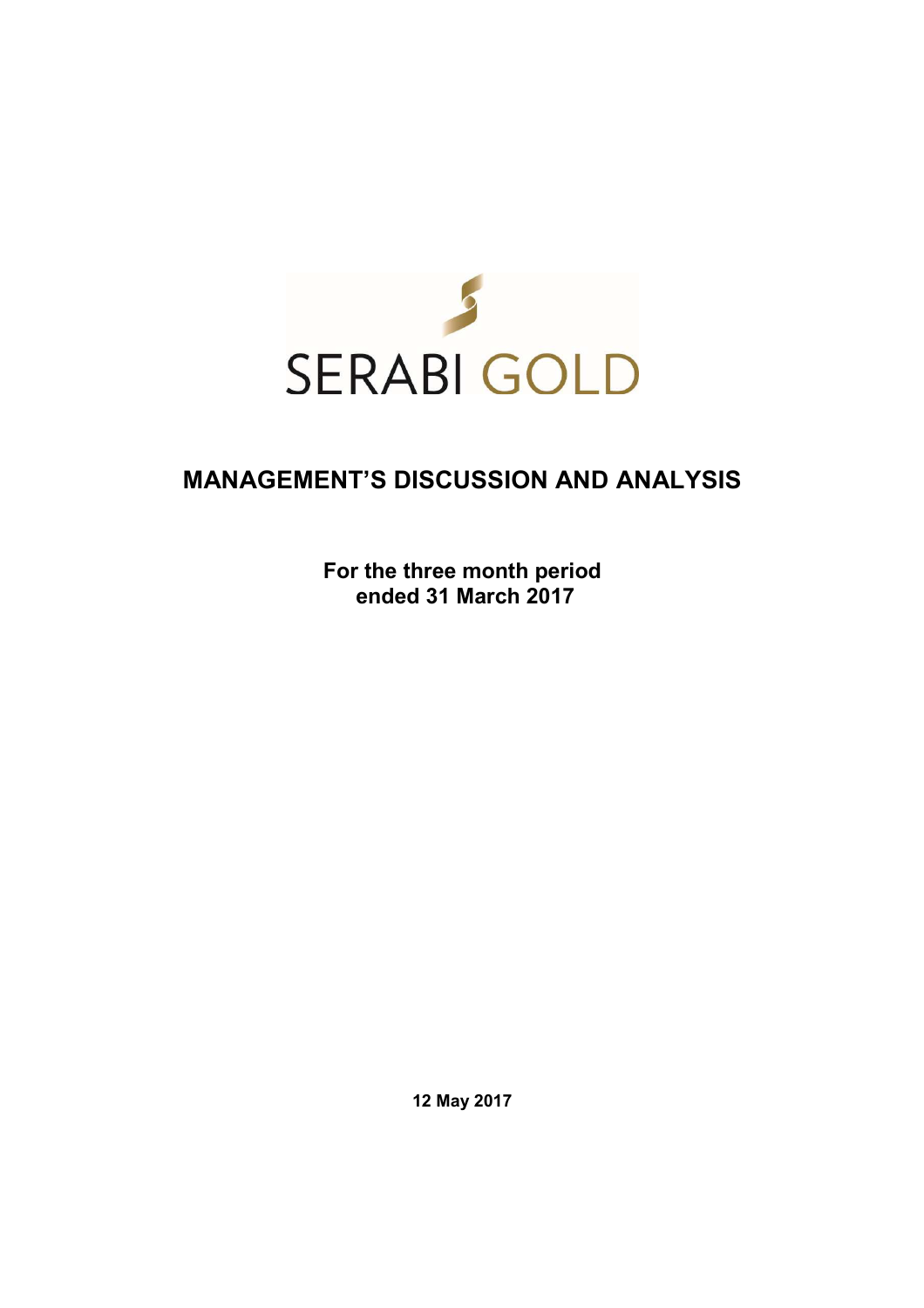# **SERABI GOLD PLC Management's Discussion and Analysis for the three month period ended 31 March 2017**

#### **Introduction**

This Management's Discussion and Analysis ("MD&A") dated 12 May 2017 provides a review of the performance of Serabi Gold plc ("Serabi", the "Company" or the "Group"). It includes financial information from, and should be read in conjunction with, the interim unaudited condensed financial statements of the Group for the three month period ended 31 March 2017 and also read in conjunction with the Group's annual report and audited consolidated financial statements and the Group's MD&A for the twelve month period ended 31 December 2016.

For further information on the Group, reference should be made to its public filings (including its most recently filed annual information form ("AIF") which is available on SEDAR at www.sedar.com. Technical reports, press releases and other information including the AIF are also available on the Group's website www.serabigold.com.

Please refer to the cautionary notes at the end of this MD&A.

The Group reports its financial position, results of operations and cash flows in United States dollars (unless otherwise stated) and in accordance with International Financial Reporting Standards ("IFRS") in force at the reporting date and their interpretations issued by the International Accounting Standards Board ("IASB") and adopted for use within the European Union and with IFRS and their interpretations issued by the IASB. The consolidated financial statements have also been prepared in accordance with those parts of the UK Companies Act 2006 applicable to companies reporting under IFRS.

#### **Overview**

The Company is a United Kingdom registered and domiciled gold mining and development company based in London, England. The Group's principal assets are its gold operations in the Jardim do Ouro area of the Tapajos region in the State of Para in Brazil, which it holds through its wholly owned subsidiaries Serabi Mineração S.A. and Gold Aura do Brasil Mineração Ltda.

The Group's primary interests are the wholly owned Palito Gold Mine ("Palito" or the "Palito Mine") and the Sao Chico Gold Mine ("Sao Chico" or the "Sao Chico Mine") both of which are located in the Tapajos region of northern Brazil. These two properties lie within the larger Jardim do Ouro Gold Project ("JDO Project") which comprises a series of contiguous exploration licences covering an area of over 50,000 hectares, and lies on the 50 kilometres wide north west to south east trending Tocantinzinho Trend, which is the major controlling structural feature in the Tapajos region. The vast majority of the hard rock mineral resources discovered to date in the Tapajos region lie on this trend.

The Palito Mine is fully permitted and has a mining licence covering 1,150 hectares which was issued in October 2007. Remediation work commenced in October 2012, to develop the existing underground mine and renovate the process plant. Commissioning of the process plant started in December 2013 and during the first half of 2014 the planned production ramp-up was on-going, with the first consignments of gold/copper concentrate transported from the Palito Mine in February 2014. On 23 July 2014, the Group declared that the Palito Mine had achieved commercial production with effect from 1 July 2014. In 2014, the Palito Mine produced 18,000 ounces of gold, which increased in 2015 to approximately 29,800 ounces and approximately 27,100 ounces in 2016.

The gold at the Palito Mine is associated with occurrences of copper and iron and is hosted in quartz veins with bonanza gold grades associated with massive chalcopyrite-pyrite blowouts within the quartz veins. Gold recovery is undertaken by crushing and grinding prior to passing the ore through a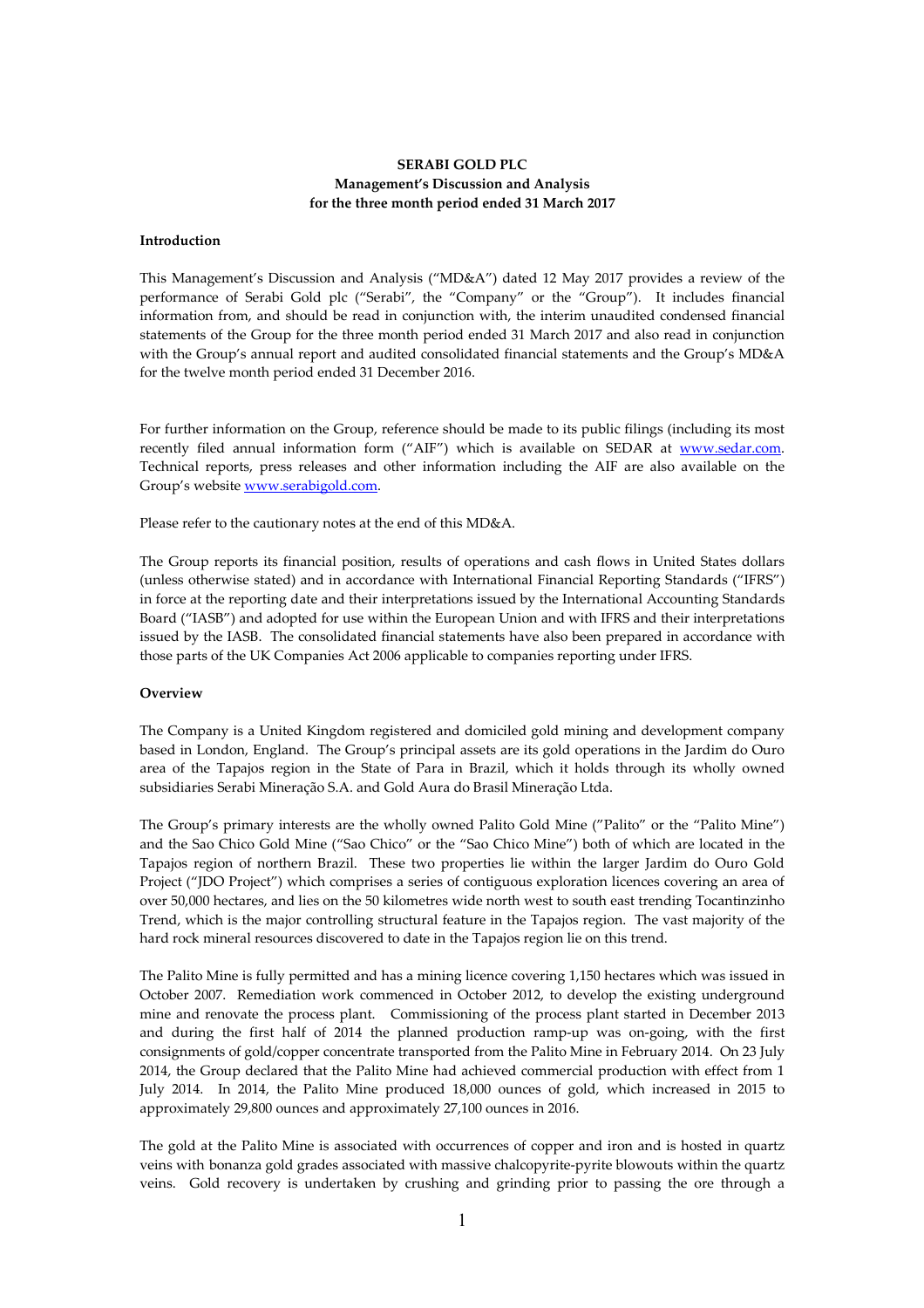flotation plant producing a copper/gold concentrate which accounts for approximately 70 per cent to 75 per cent of the gold recovered from the Palito Mine ore. The residual tailings from the flotation process, which also recovers over 90 per cent of the copper content of the ore, are then passed to a conventional Carbon in Pulp ("CIP") plant which can recover approximately 65 per cent to 70 per cent of the residual gold. Overall gold recovery from the Palito Mine ore is approximately 92 per cent.

The Sao Chico Mine is a high-grade deposit located approximately 30 kilometres, by road, from Palito. Work commenced early in 2014 on earthworks to allow the Group to expose the bedrock and construct a mine portal. The portal was established at the end of September 2014 and during the fourth quarter of 2014 the decline ramp was advanced towards the first two underground development levels. The Main Vein was intersected in January 2015, and by the end of December 2015, the ramp development provided access to three development levels and the production of ore from the first stopes was underway. Commercial production at the Sao Chico Mine was declared as of 1 January 2016 and gold production during 2016 was approximately 12,300 ounces. Ore from the Sao Chico Mine is transported by truck to the Palito gold process plant.

The gold at the Sao Chico Mine is hosted within a mineralised alteration zone including moderately high concentrations of pyrite, galena, and sphalerite, although the gold is not directly associated with the latter two minerals. The gold mineralisation is amenable to direct cyanidation. For much of 2015, the Sao Chico Mine ore was passed directly through to cyanidation, where it was blended with the flotation tailings from the Palito Mine in the CIP recovery plant. However, following the successful commissioning in the fourth quarter of 2015 of an In-Line Leach Reactor ("ILR"), the processing flowsheet of the Sao Chico Mine ore was amended to allow the ore to pass initially to a gravity concentrator after milling, with the concentrate produced being passed through the ILR, where gold is leached, and then recovered through conventional electro winning and smelting processes to produce bars of gold doré. The ILR is a small but very intensive, closed cyanide leaching process for treating very high gold content material, typically to leach high grade gravity concentrate. The gravity circuit currently recovers up to 60 per cent of the gold. The tailings from this ILR process continue to pass to the CIP recovery plant where they are blended with the flotation tailings generated from the processing of the Palito ore. Overall gold recovery from the Sao Chico Mine ore is approximately 93 per cent.

The Group holds other exploration licences within the Tapajos region covering approximately 18,000 hectares. Exploration work undertaken by the Group on these licences is at an early stage.

On 3 March 2014, the Group completed a placement of shares and warrants to raise gross proceeds of UK£10 million. These proceeds were used in part to finance the next stage of evaluation and development of the Sao Chico project in advance of a decision to enter into commercial mining operations. On 26 September 2014, the Group entered into a credit facility for US\$8 million with the Sprott Resource Lending Partnership ("Sprott") to provide development and working capital for Palito and Sao Chico. At 31 March 2017 an amount of US\$1.37 million was outstanding under this credit facility. On 30 December 2015, the Group agreed an unsecured short term working capital convertible loan facility of US\$5 million with its major shareholder, Fratelli Investments Limited ("Fratelli"). The Group drew down US\$2 million against this convertible loan facility and in August 2016, Fratelli exercised its right to convert the outstanding loan of US\$2 million into shares of the Company at a subscription price of UK£0.036. On 15 August 2016, the Company issued 42,312,568 shares of the Company to Fratelli.

The Company's shares trade on the Toronto Stock Exchange ("TSX") under the symbol "SBI" and on AIM, a market operated by the London Stock Exchange, under the symbol "SRB". The Company is incorporated under the laws of England and Wales and is a reporting issuer in British Columbia, Alberta and Ontario.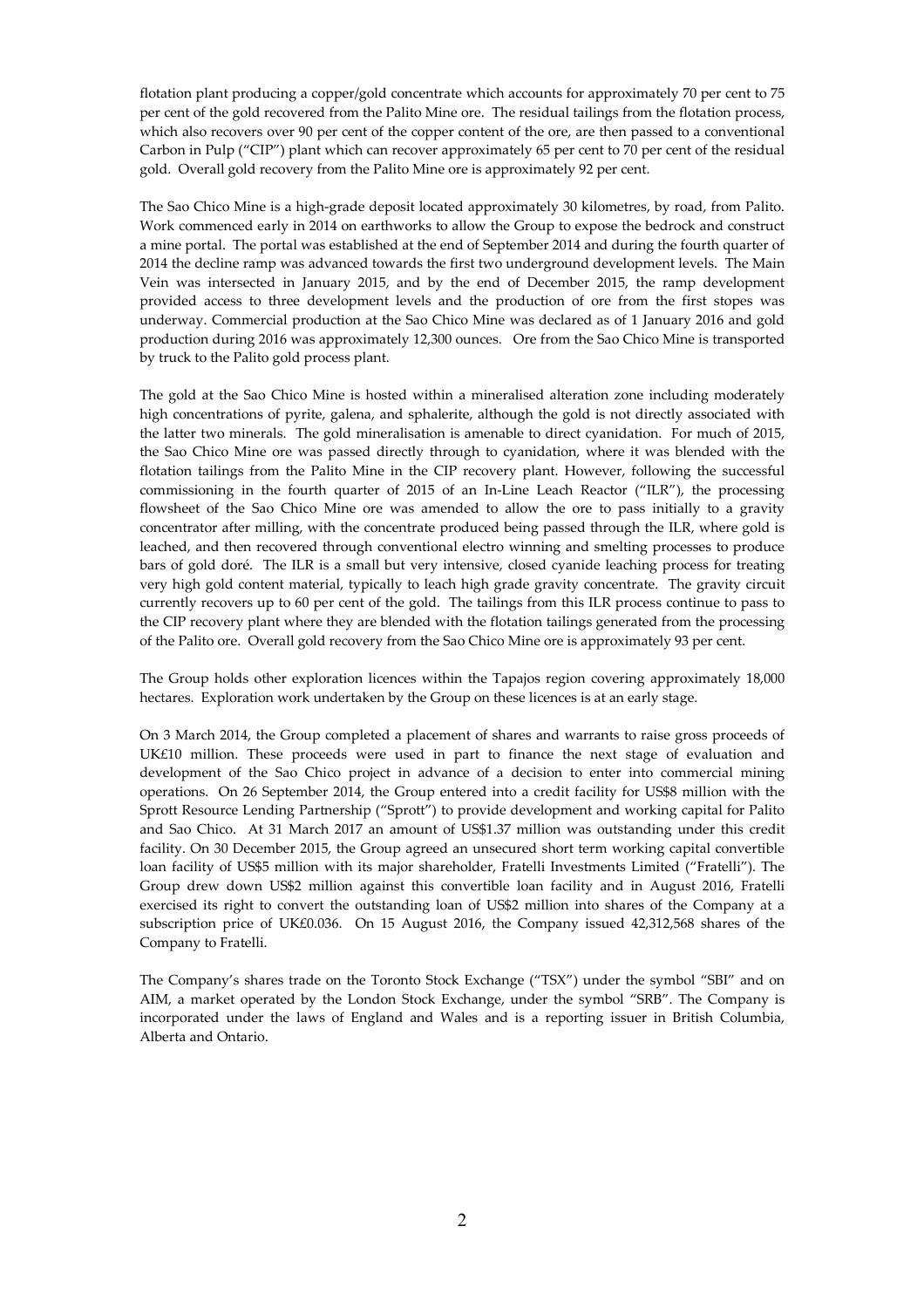| SUMMARY FINANCIAL STATISTICS FOR THE THREE MONTHS ENDING 31 MARCH 2017 |                         |                |                |  |  |
|------------------------------------------------------------------------|-------------------------|----------------|----------------|--|--|
|                                                                        | 3 months to             | 12 months to   | 3 months to    |  |  |
|                                                                        | 31 Mar 2017             | 31 Dec 2016    | 31 Mar 2016    |  |  |
|                                                                        | US\$                    | US\$           | US\$           |  |  |
| Revenue                                                                | 13,173,584              | 52,593,751     | 11,679,089     |  |  |
| Cost of sales                                                          | (9,792,350)             | 32,906,426     | (6,689,506)    |  |  |
| Provision for impairment of inventory                                  | (220,000)               |                |                |  |  |
| Depreciation and amortisation charges                                  | (1,900,704)             | 8,384,738      | (1,216,727)    |  |  |
| Gross profit                                                           | 1,260,530               | 11,302,587     | 3,772,856      |  |  |
|                                                                        |                         |                |                |  |  |
| (Loss) / profit before tax                                             | (33, 941)               | 1,870,179      | 1,501,304      |  |  |
| (Loss) / profit after tax                                              | (114, 043)              | 4,430,292      | 1,347,665      |  |  |
| (Loss) / earnings per ordinary share (basic)                           | $(0.016 \text{ cents})$ | $0.659$ cents  | $0.195$ cents  |  |  |
|                                                                        |                         |                |                |  |  |
| Average gold price received                                            | <b>US\$1,204</b>        | US\$1,245      | US\$1,165      |  |  |
|                                                                        |                         |                |                |  |  |
|                                                                        |                         | As at          | As at          |  |  |
|                                                                        |                         | 31 Mar 2017    | 31 Dec 2016    |  |  |
| Cash and cash equivalents                                              |                         | 3,407,117      | 4,160,923      |  |  |
| Net assets                                                             |                         | 64,798,397     | 63,378,973     |  |  |
|                                                                        |                         |                |                |  |  |
|                                                                        |                         |                |                |  |  |
| Cash Cost and All-In Sustaining Cost ("AISC")                          | 3 months to             | 12 months to   | 3 months to    |  |  |
|                                                                        | 31 Mar 2017             | 31 Dec 2017    | 31 Mar 2016    |  |  |
| Gold production for cash cost and AISC purposes                        | 9,861                   | 39,390         | 9,771          |  |  |
|                                                                        |                         |                |                |  |  |
| Total Cash Cost of production (per ounce)                              | <b>US\$800</b>          | <b>US\$770</b> | <b>US\$662</b> |  |  |
| Total AISC of production (per ounce)                                   | US\$1,043               | <b>US\$965</b> | <b>US\$858</b> |  |  |
|                                                                        |                         |                |                |  |  |

# **Key Operational Information**

| <b>SUMMARY PRODUCTION STATISTICS FOR THE FIRST QUARTER TO 31 MARCH 2017</b> |                       |           |           |                  |           |           |         |         |
|-----------------------------------------------------------------------------|-----------------------|-----------|-----------|------------------|-----------|-----------|---------|---------|
|                                                                             |                       | Ouarter 1 | Ouarter 1 | <b>Ouarter 2</b> | Ouarter 3 | Ouarter 4 | Total   | Total   |
|                                                                             |                       | 2017      | 2016      | 2016             | 2016      | 2016      | 2016    | 2015    |
| Horizontal<br>development - Total                                           | Metres                | 2,251     | 2,925     | 2,941            | 2,649     | 2,694     | 11,209  | 9,600   |
| Mined ore – Total                                                           | Tonnes                | 36,918    | 37,546    | 33,606           | 43,133    | 44,579    | 158.864 | 135,847 |
|                                                                             | Gold<br>$grade$ (g/t) | 10.12     | 11.02     | 9.56             | 9.61      | 8.94      | 9.74    | 9.80    |
| Milled ore                                                                  | Tonnes                | 46,663    | 36,615    | 39,402           | 42,464    | 40,485    | 158,966 | 130,299 |
|                                                                             | Gold<br>$grade$ (g/t) | 7.09      | 8.58      | 8.17             | 8.08      | 7.60      | 8.11    | 8.43    |
| Gold production $(1)(2)$                                                    | Ounces                | 9,861     | 9,771     | 9,896            | 10,310    | 9,413     | 39.390  | 32,629  |

(1) Gold production figures are subject to amendment pending final agreed assays of the gold content of the copper/gold concentrate and gold doré that is delivered to the refineries.

(2) Gold production totals for the first quarter of 2016 include treatment of 4,941 tonnes of flotation tails.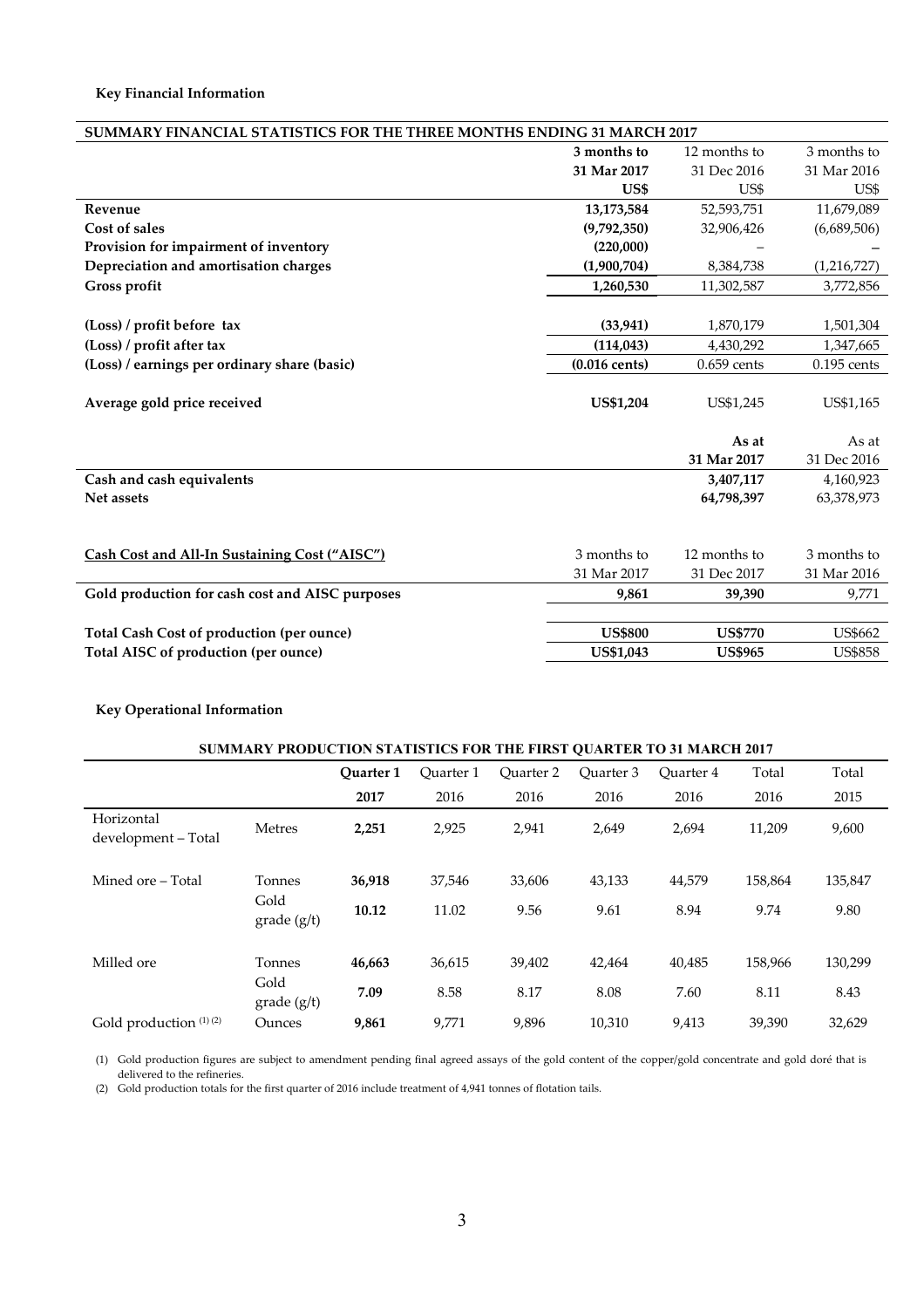# **First Quarter 2017 Financial Highlights**

- Cash Cost for the quarter of US\$800 per ounce (12 months to 31 December 2016: (US\$770).
- All-In Sustaining Cost for the quarter of US\$1,043 per ounce (12 months to 31 December 2016: US\$965).
- Working capital increased by approximately US\$0.75 million since 31 December 2016.
- Cash holdings of US\$3.4 million at 31 March 2017.
- Average gold price of US\$1,204 received on gold sales in the first quarter of 2017.

# **2017 Guidance**

- Forecast gold production for 2017 expected to be approximately 40,000 ounces.
- Cost guidance for 2017 of an All-In Sustaining Cost of US\$950 to US\$975 per ounce.

# **First Quarter 2017 Operational Highlights**

- Strong first quarter production of 9,861 ounces of gold, on budget and in line with guidance.
- Mine production totalled 36,918 tonnes at 10.12 grammes per tonne ("g/t") of gold.
- 46,663 tonnes of ore processed through the plant for the combined mining operations, at a combined grade of 7.09 g/t of gold.
- 2,251 metres of horizontal mine development completed in the quarter.
- At Palito, expansion of working areas continues, with development and production now coming from eight veins from the 25 included in the geological resource.
- Test stopes using long-hole mining are underway in the Senna vein, with good success to date. The Senna vein is showing wider widths, potentially allowing for an increased level of mechanisation. Four sublevels are already in development with a new cross cut being established at the 180 metre relative level ("mRL").
- At Palito Main Zone, the main ramp has now reached the -50mRL, where the G3 vein is now under development.
- At Sao Chico the main ramp has now been deepened to the 56mRL, approximately 190 vertical metres below surface. Production is coming from the 140mRL, and with sublevels developed on levels 128mRL, 116mRL, 100mRL, 86mRL and 70mRL, development is well ahead of production.
- By the end of the first quarter, surface ore stocks were approximately 13,000 tonnes (31 December 2016: 21,000 tonnes) with an average grade of 4.0 g/t of gold.
- A ground induced polarisation ("IP") survey undertaken at Sao Chico has identified some excellent targets within 500 metres of the current operation.

# **Outlook and Strategy**

# Mining

The Palito Mine is currently operating across four key mining sectors and the current mining plans for the next two years take into account only eight of the 24 veins that comprise the Measured, Indicated and Inferred resources of the Palito Mine. Underground drilling of the Palito orebody is helping to identify mineralisation at depth, making the rate and location of future mine development more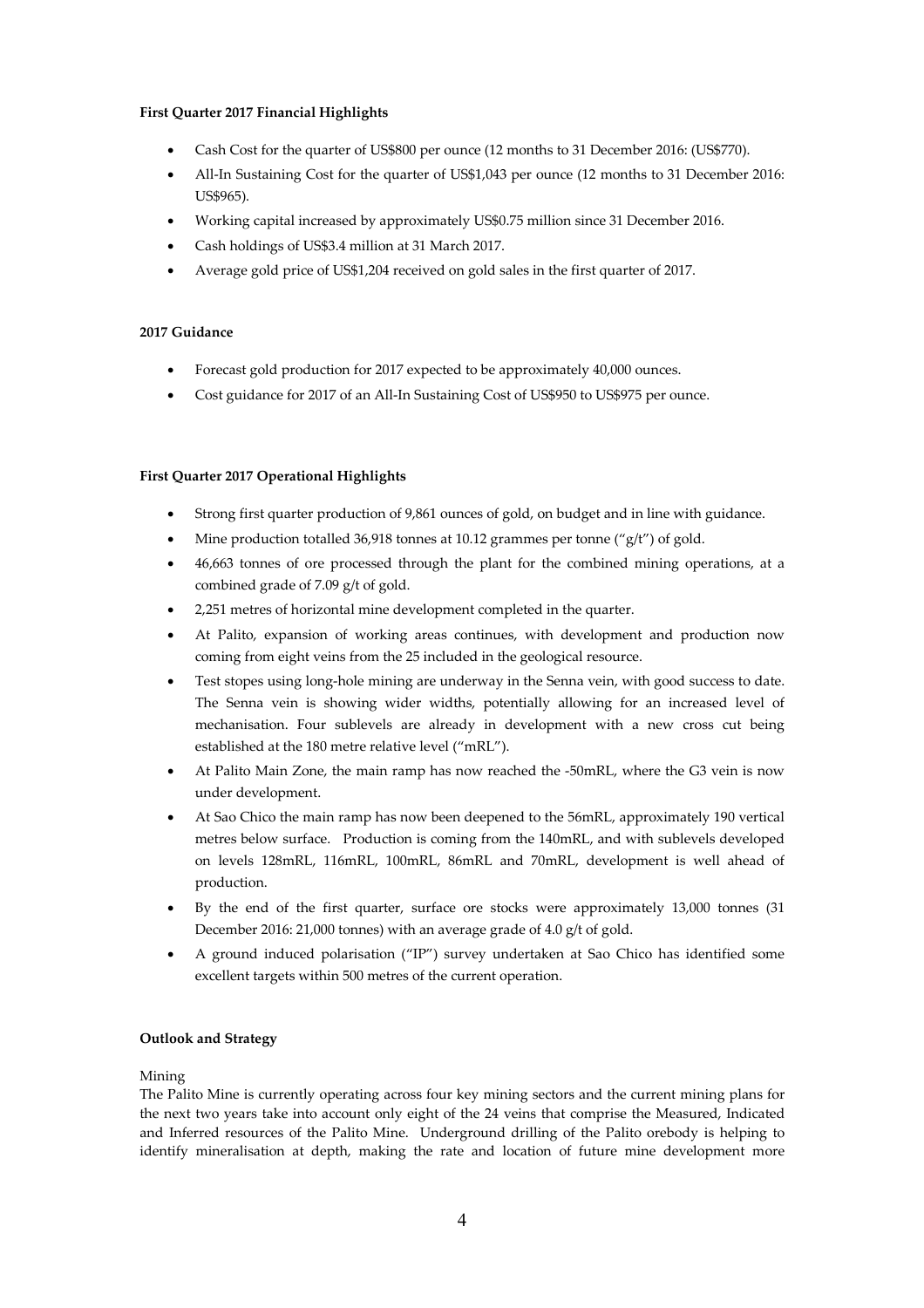efficient and also identifying additional smaller parallel vein structures that could be accessed from existing mine development.

Within the Main Zone of the Palito orebody, the principal G3 vein has been developed to a depth of over 250 metres and over a strike length of approximately 1.5 kilometres. Management consider that there is strong potential for the Palito set of veins to continue southwards through to the Currutela discovery. If this were to be the case the overall strike length would extend to approximately four kilometres. The strike width from the Chico da Santa sector to the east to the Senna sector to the west is approximately 500 metres.

Management considers that the likelihood of being able to continuously replenish and increase the resource potential in and around the Palito Mine remains very high, with good potential to identify additional satellite orebodies close by. The Palito South, Currutela and Piaui discoveries are advanced prospects that provide excellent opportunities for identifying additional resources, which could both enhance current production levels as well as extend the mine life.

At Sao Chico the mine development has, to date, focused on the central ore shoot of the Main Vein. The Sao Chico orebody, whilst contributing to the Group's gold production, was primarily in development during 2015 and the early part of 2016, as the Group sought to ensure that it secured a rolling medium term production plan for up to two years into the future. It was only in the second half of 2016 that the level of stoping activity began to increase, and the long term balance between development mining and stope mining rates only started to be reached at the end of 2016. During the remainder of 2017 management expects that monthly development and production rates will continue to stabilise. The Group is driving development galleries east and west towards additional ore shoots that have been identified by surface drilling. Management is confident that these ore shoots will provide additional mineable ore at Sao Chico. Underground drilling is being undertaken at Sao Chico for short term operational and mine planning purposes with a second parallel campaign being undertaken to test the deeper resource potential of the deposit.

#### Near-term production growth

Management continues to evaluate the Group's options for expanding its gold production. Mine-site geophysical studies undertaken during the third quarter of 2016 over the Currutela and Piuai discoveries and other areas close to the current Palito orebody have been designed to improve the drill targeting of a planned 2017 surface drilling campaign. Management feel that this drilling campaign could provide sufficient confidence to justify commencement of new mine portals and underground exploration development drives to access and fully evaluate any new discoveries that are considered to be potentially commercially viable. In time, these discoveries could become established as new nearmine satellite deposits adding incremental production.

#### Exploration

The Group has also commenced mine-site surface geophysics programmes around the Sao Chico deposit. Management considers that the mineralisation at Sao Chico is hosted in a regional shear zone and is now using geophysics to try and identify additional deposits that may lie along a four kilometre strike zone around the current Sao Chico deposit. Again, in time, this exploration work may lead to the identification of additional near-mine satellite mining operations.

All exploration had been on-hold since the end of 2011 when the Group took the strategic decision to focus its immediate efforts on bringing the Palito Mine back into production. Whilst currently the immediate focus of management is to evaluate the near-mine potential within two to three kilometres of its existing operation, on a wider regional basis the Group is developing plans to progress the evaluation of its whole tenement package. The Group has flown 14,650 hectares of airborne VTEM surveys, but has had limited funds, and therefore opportunity, to follow up on many of the areas of interest that were highlighted by this initial aerial survey. Conscious that the exploration tenements it holds are only granted for limited terms, the Group is keen to implement, as and when adequate funding is available, a regional exploration programme to highlight the tenement areas that should be prioritised as having the highest potential. With a number of historic garimpo operations lying within the Group's tenements, management is confident that, in the fullness of time, it will be able to make further discoveries all of which, in time, could have the potential to be additional satellite operations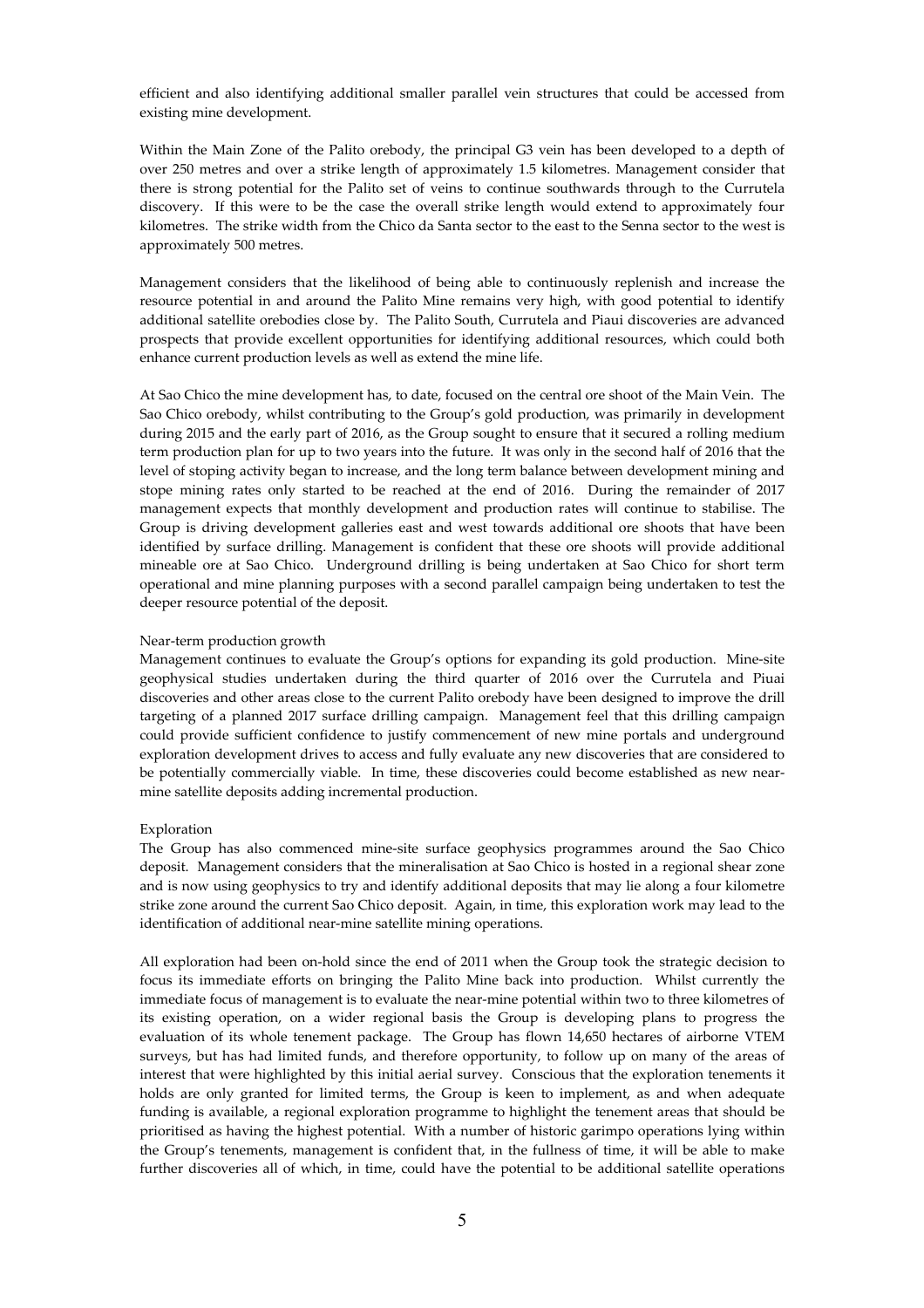lying within 15 kilometres of its current Palito or Sao Chico operations and contribute further resource and production growth.

Through this combination of near-mine and regional exploration and evaluation, the Group expects to establish a strong pipeline of development opportunities that will allow the Group to grow its production base at low capital cost, avoid the need for major infrastructure improvements to be in place for new operations to be commercially viable and have a low environmental impact.

At this time, no surface drilling or other surface exploration activities are currently planned on any other exploration properties of the Group.

Management has, and will continue to evaluate, other value adding, cost effective opportunities within Brazil that it considers could increase the resource base and longer term production potential of the Group as well as having the potential to be value enhancing for its shareholders. These opportunities will always be assessed, and only considered if, they outrank existing organic growth options.

### **2017 Production Guidance**

The Group is currently forecasting gold production for 2017 to be approximately 40,000 ounces with All-In Sustaining Cost expected to be between US\$950 to US\$975 per ounce. The Group's cost profile is subject to change as a result of exchange rate variations and in particular the exchange rate between the Brazilian Real and the US Dollar.

## **Operational Review for the year to date**

Total gold production for the first quarter of 2017 was 9,861 ounces of gold approximately one per cent higher than the corresponding quarter in 2016 and in line with guidance.

Mining of the Palito orebody has been at relatively steady levels for over two years and production and development rates achieving a steady state of mine output. The Sao Chico orebody was in development throughout 2015 with no ore production in the first quarter of 2015. Mining rates of the Sao Chico orebody in the fourth quarter of 2015 reached levels that allowed the Group to declare commercial production had been achieved from 1 January 2016. The ore generated from the Sao Chico orebody in 2016 was derived principally from development operations rather than from stoping, but with sufficient development headings now established the Company has increased the level of stoping activity and consequently the tonnage of ore that is being recovered from stope mining.

### **Mining operations**

Performance of the combined mining operations of both the Palito and Sao Chico orebodies has resulted in approximately 36,900 tonnes of ore being extracted during the first quarter of 2017 which compares with a total of approximately 37,500 tonnes produced in the corresponding three month period of 2016. The levels of ore mined from each of the two orebodies was also very similar to that achieved during the corresponding quarter in 2016.

Average mined grades achieved for the first quarter of 2017 at 10.12 g/t were slightly lower than the corresponding quarter in 2016 but nonetheless represented a higher average grade than for each of the immediately preceding three quarters. The grade mined at the Sao Chico orebody was 12.64 g/t reflecting the increased levels of ore being recovered from stoping operations.

At the end of the first quarter of 2017 combined coarse ore stocks were approximately 13,000 tonnes with an average grade of 4.0 g/t of gold (31 December 2016: approximately 21,000 tonnes with an average grade of 4.0 g/t of gold).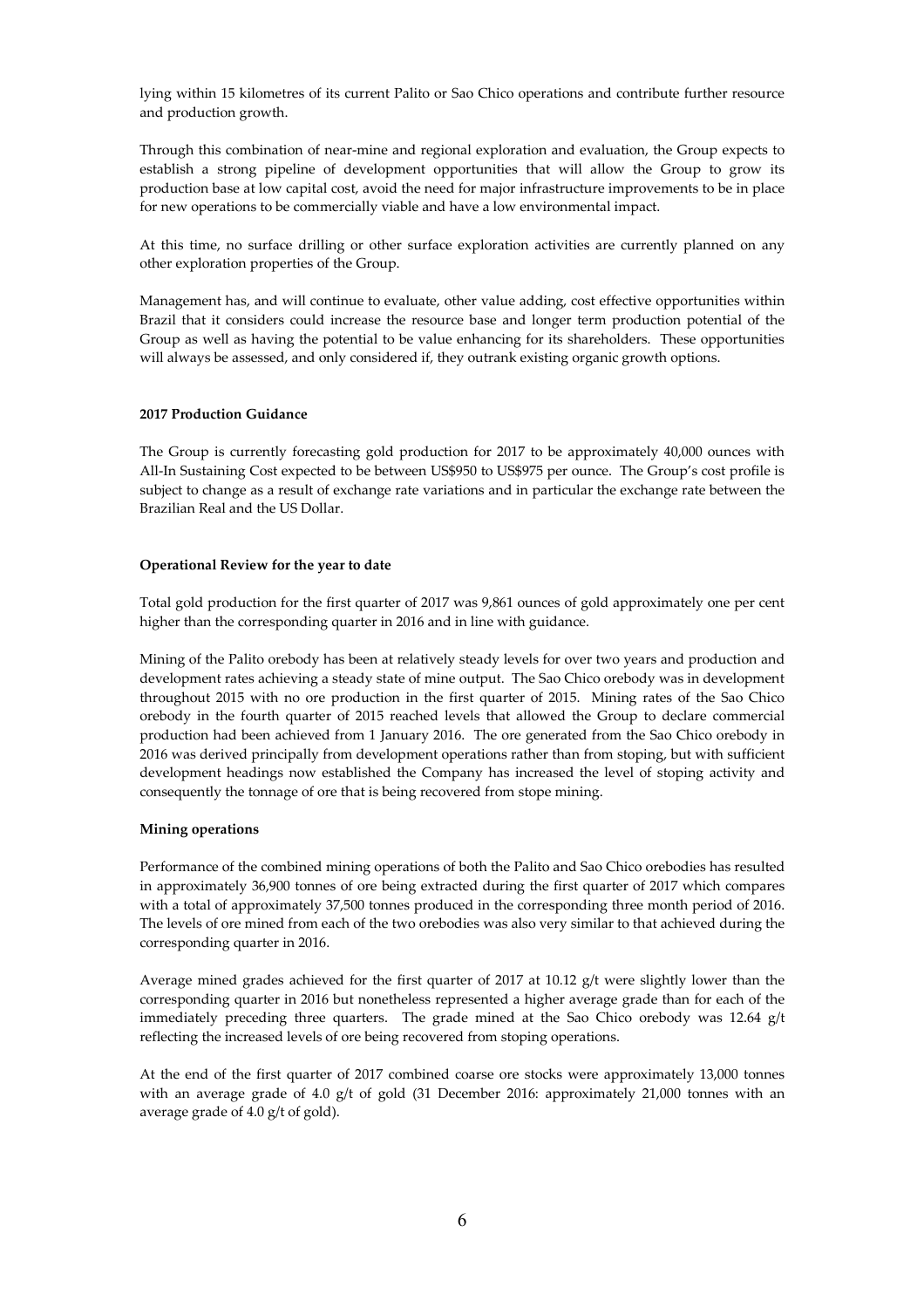### Palito Orebody

Mining of the Palito orebody is now very much in regime. Approximately 112,000 tonnes of ore was mined at a grade of 10.05 g/t of gold during 2015 and a further 118,477 tonnes mined at a grade of 9.62 g/t during 2016 with similar production rates anticipated going forward.

During 2016, the Company focused on opening up new sectors in the mine as well as continuing to develop the existing sectors. Up until 2016, mining operations at Palito had focused on the G1, G2 and G3 vein complex ("the Main Zone") as well as the Palito West sector. During 2016, the Company continued development of these two sectors but also gave increased priority to developing and accessing previously drilled, but undeveloped sectors in the upper levels, namely Senna and Chico da Santa. Chico da Santa lies to the east of the Main Zone, with the Senna zone located to the west.

In the G1, G2 and G3 vein complex, the main ramp has now reached the -50 metre relative level ("mRL") where the G3 vein has been intersected and is ready to be developed and is the lowest production level in the Palito Mine.

The Senna zone was mined during 2008 and 2009 as a small open pit where approximately 25,000 tonnes of oxide ore with a grade of 3.0  $g/t$  gold was extracted. It is now in underground development and to date has been very successful. Mine development on the 250mRL, 237mRL, 225mRL and 210mRL is on-going with the ramp now being taken down to the 180mRL. All ore being mined from the Senna sector is currently from development activity with stoping yet to start. Based on the ore grades recovered from the open pit operation and deeper exploration drill-holes, management is hopeful of the long term potential within the Senna zone which, whilst part of the main Palito Mine complex, has the benefit of an independent access from surface.

In the Chico da Santa sector, the 114mRL has been developed on the Ipe, Jatoba and Mogno veins. Good grades have been encountered in all three veins, though the veins in the sector tend be slightly narrower than the veins being mined elsewhere in the Palito Mine.

Development of the Palito orebody is now well in advance of production requirements and as a result the Group has been able to reduce development mining activity for a short period. As a result mine development of 1,669 metres, during the first quarter of 2017, was approximately 13 per cent lower than the corresponding period in 2016 allowing the Company the opportunity to use and reduce the levels of the surface ore stockpiles in the period.

Opening up new sectors of the Palito orebody has created options and flexibility, an essential part of any underground mining operation. Underground diamond drilling is being used to evaluate numerous known, but underexplored, veins and together with these two new sectors, the Group hopes to open up numerous new mining faces in the upper levels. These have the advantage of being in close proximity to existing mine infrastructure and will not require any new ramp development.

This lateral development also reduces the requirement to continue to deepen the mine at the rates that were previously necessary. This could be expected to extend the life of the operation with the identification of mining areas that are not currently part of the mining plans and will also increase the amount of ore than can be recovered in each vertical metre of mine development, which can improve margins and reduce costs.

In the longer term, management anticipates that the Palito orebody will expand along strike as well, with continuity particularly to the south towards the Palito South and Currutela prospects. The Group has undertaken mine development on G3 towards the Palito South area, primarily on the 114mRL, which has been driven approximately 700 metres further south than any other underground working at Palito. Underground diamond drilling will be used to test the down-dip continuity of the G3 vein at depth and management hopes to be in a position to undertake a drilling programme during 2017 to evaluate this area further.

#### Sao Chico Orebody

Underground development of the Sao Chico orebody commenced in the fourth quarter of 2014. During 2015 approximately 2,800 metres of development were completed allowing mining on three levels.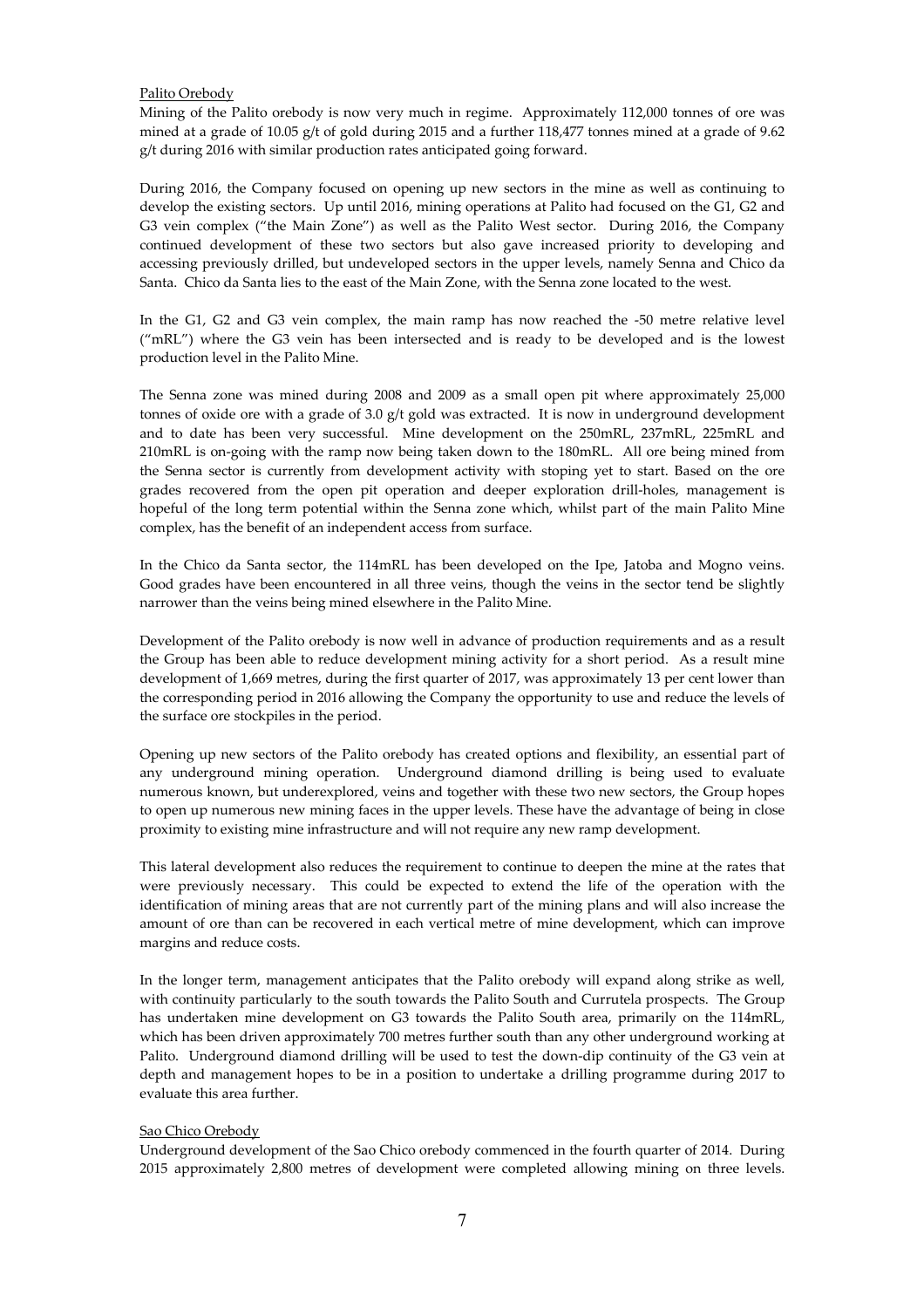During January 2015, the ramp development intersected the principal vein, the Main Vein, approximately 30 vertical metres below the portal entrance. The initial sampling confirmed a payable intersection with a true width of 3.6 metres and a gold grade of 42.0 g/t.

Since this time, the Main Vein has continued to be developed and evaluated with a combination of 'onlode' development and underground drilling. The main ramp has now reached the 56mRL, approximately 190 metres below surface and will continue to be deepened during 2017. Development has been completed, or is active, on the 128Mrl, 116Mrl, 100mRL, 86Mrl, 71mRL as well as the new56mRL, whilst stoping activity is currently focused on the 140mRL.

As with the Palito orebody, because development is significantly in advance of production, the Group has been able to reduce the levels of development mining activity during the quarter with the result that 582 metres of horizontal development were completed during the period, compared with 1,025 meters for the corresponding quarter in 2016, when almost all ore production was being derived from development mining activity. This development rate is however only 17 per cent below the development rate for the fourth quarter of 2016, which is a more comparable period.

During 2016, the decision to implement sublevel open stoping as the principal mining method was taken, which resulted in the development of sublevels with 12 metre vertical spacings floor to floor. Each sublevel is advanced three metres at a time and channel sampled. The closer sample spacing that this allows has greatly increased the understanding of the orebody and the increased level of mine development has enabled the Company to define a clear 24 month mine plan.

The Main Vein or ore zone at Sao Chico can vary from one metre to eight metres wide, but most commonly is a 2.5 metre alteration zone, which itself is structurally continuous. However, the gold grades within this alteration zone are quite erratic and are hosted in three steeply plunging pay-shoots. In these pay-shoots, the grades are often truly spectacular, very often being in excess of 100 g/t of gold. Outside the pay-shoots the vein is continuous but with low gold grades and, as a result, it is unavoidable that, as the mine development passes between the pay-shoots, lower grade ore has to be mined. Whilst the alteration zone itself is readily identifiable, the high grade gold zones within this alteration zone are much less so and, as a result, the mining operations require on-lode development at regular vertical intervals, with regular channel sampling and in-fill drilling between these levels to best define the high grade gold mineralisation. This approach allows the Group's mining personnel to readily identify stoping blocks and optimise mining of the high gold grade zones.

The central pay-shoot is the most established of these three high grade shoots, and is some 100 metres long. The Group has, and will continue to focus in the near-term, on developing this part of the Main Vein, and some consistent higher grade development ore is being generated as a result. Access to the other pay-shoots along the strike will not be lost and these will be available for development later in the year.

During the second quarter of 2016, the Company commenced underground exploration drilling of the central pay-shoot targeting its down dip extension. The drilling has intersected the Main Vein in all holes and is confirming the belief that the Sao Chico Main Vein, is a regional shear structure. This bodes well for the continuation and strike extension outside the immediate and current mine limits.

### **Plant operations**

Total gold production for the first quarter of 2017 was 9,861 ounces of gold, generated from the processing of the run of mine ("ROM") ore from the Palito and Sao Chico orebodies, combined with the surface coarse ore stockpiles and the stockpiled flotation tailings accumulated from the processing of Palito Mine production in 2014.

Gold production for the three month period came from the processing of 46,663 tonnes of hard rock ROM ore from the Palito and Sao Chico orebodies with an average grade of 7.09g/t of gold (three months to 31 March 2016: 36,3615 tonnes at 8.58 g/t of gold). The total mined ore for the same period was 36,918 tonnes with an average grade of 10.10g/t of gold (three months to 31 March 2016: 37,546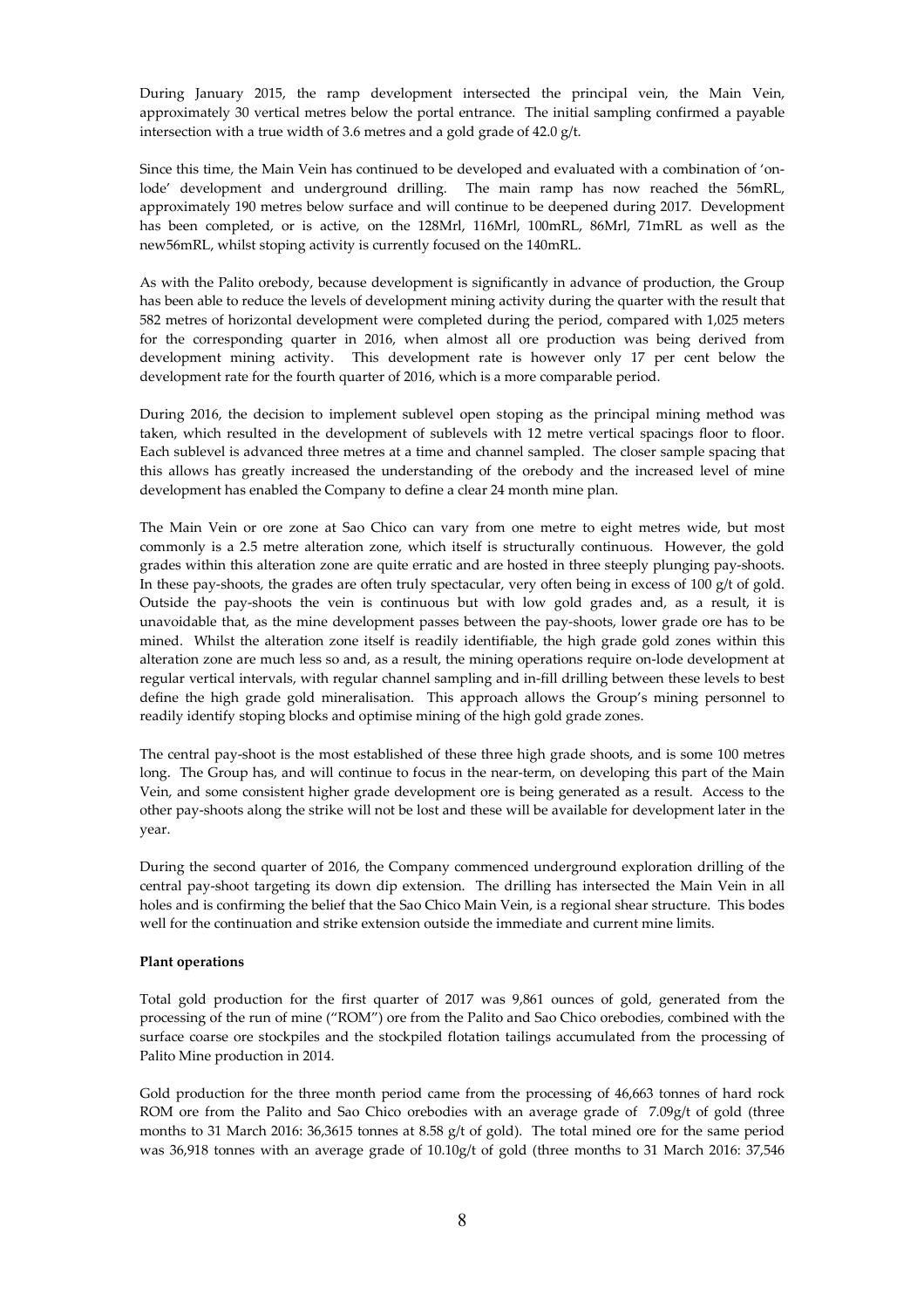tonnes at 11.02g/t of gold). The increase in processed ore reflects the increased plant capacity installed and available from the second half of 2016, allowing the processing of lower grade stockpiled material.

The Group made the decision before the end of 2015 to acquire a third ball mill and modify the plant to increase nominal daily plant throughput capacity from an average of 400 tpd to at least 500 tpd. Further improvements undertaken within the process plant during 2016 included the installation of additional flotation capacity and automation, along with new carbon screens within the CIP tanks to improve inter-tank flow rates. A carbon regeneration kiln was installed, commissioned and became operational during the fourth quarter of 2016. This kiln regenerates fouled carbon reducing the need to purchase fresh carbon and is also anticipated to enhance gold recoveries.

Since the Group's operations began, they have been limited by the capacity of its process plant and the Group has not yet been able to run down the surface ore stocks, initially established in 2013 and 2014 when the mine was being re-opened. However, and perhaps more importantly, a third mill provides essential contingency in the processing operations that has never previously existed. Once the surface stocks have been consumed, and with the Group's current understanding of the mining resources at both Palito and Sao Chico, management currently consider it unlikely that, in the near term, future mine plans can match the increased plant capacity. As a result the operation will have milling capacity in excess of the mining rates and the third ball mill will revert to its primary purpose of providing much needed contingency in the plant. Since the plant commenced operating, the time available for essential routine planned maintenance has been scarce. The third mill means the operation can comfortably accommodate much needed maintenance time, as well as absorbing any unexpected interruptions to operations.

Milling rates for ROM ore have increased by 15 per cent from an average of 403 tpd for the three months to 31 March 2016 to an average rate of 463 tpd for the three month period to 31 March 2017. The introduction of the third ball mill at the end of June 2016 has had a significant effect on throughput rates. The increase in processing rates also reflects the improvements in the operational efficiency of the process plant which have been assisted by the introduction of the gravity circuit and ILR for treating Sao Chico ore, reducing the levels of gold that would otherwise have been treated in the CIP circuit. The average daily process rates for the CIP circuit have increased by 14 per cent from an average of 456 tpd for the three month period to 31 March 2016 to an average rate of 518 tpd for the three month period to 31 March 2017.

**SUMMARY MINING AND PRODUCTION STATISTICS** 

|                                      |                     | Quarter 1 | Quarter 1 | Quarter 2 | Quarter 3 | Quarter 4 | Total   | Total   |
|--------------------------------------|---------------------|-----------|-----------|-----------|-----------|-----------|---------|---------|
|                                      |                     | 2017      | 2016      | 2016      | 2016      | 2016      | 2016    | 2015    |
| Horizontal development-<br>Palito    | Metres              | 1,669     | 1,900     | 1,910     | 1,607     | 1,928     | 7,345   | 6,800   |
| Horizontal development-<br>Sao Chico | Metres              | 582       | 1,025     | 1,031     | 1,042     | 696       | 3,794   | 2,800   |
| Horizontal development-<br>Total     | Metres              | 2,251     | 2,925     | 2,941     | 2,649     | 2,694     | 11,209  | 9,600   |
| Mined ore - Palito                   | Tonnes              | 26,093    | 26,752    | 25,198    | 31,916    | 34,611    | 118,477 | 111,751 |
|                                      | Gold grade<br>(g/t) | 9.07      | 11.84     | 10.48     | 9.52      | 7.38      | 9.62    | 10.05   |
| Mined ore – Sao Chico                | Tonnes              | 10,825    | 10,794    | 8,408     | 11,217    | 9,968     | 40,387  | 24,096  |
|                                      | Gold grade<br>(g/t) | 12.64     | 9.00      | 6.81      | 9.88      | 14.38     | 10.12   | 8.66    |
| Mined ore - Total                    | Tonnes              | 36,918    | 37,546    | 33,606    | 43,133    | 44,579    | 158,864 | 135,847 |
|                                      | Gold grade<br>(g/t) | 10.12     | 11.02     | 9.56      | 9.61      | 8.94      | 9.74    | 9.8     |
| Milled ore                           | Tonnes              | 46,663    | 36,615    | 39,402    | 42,464    | 40,485    | 158,966 | 130,299 |
|                                      | Gold grade<br>(g/t) | 7.09      | 8.58      | 8.17      | 8.08      | 7.60      | 8.11    | 8.43    |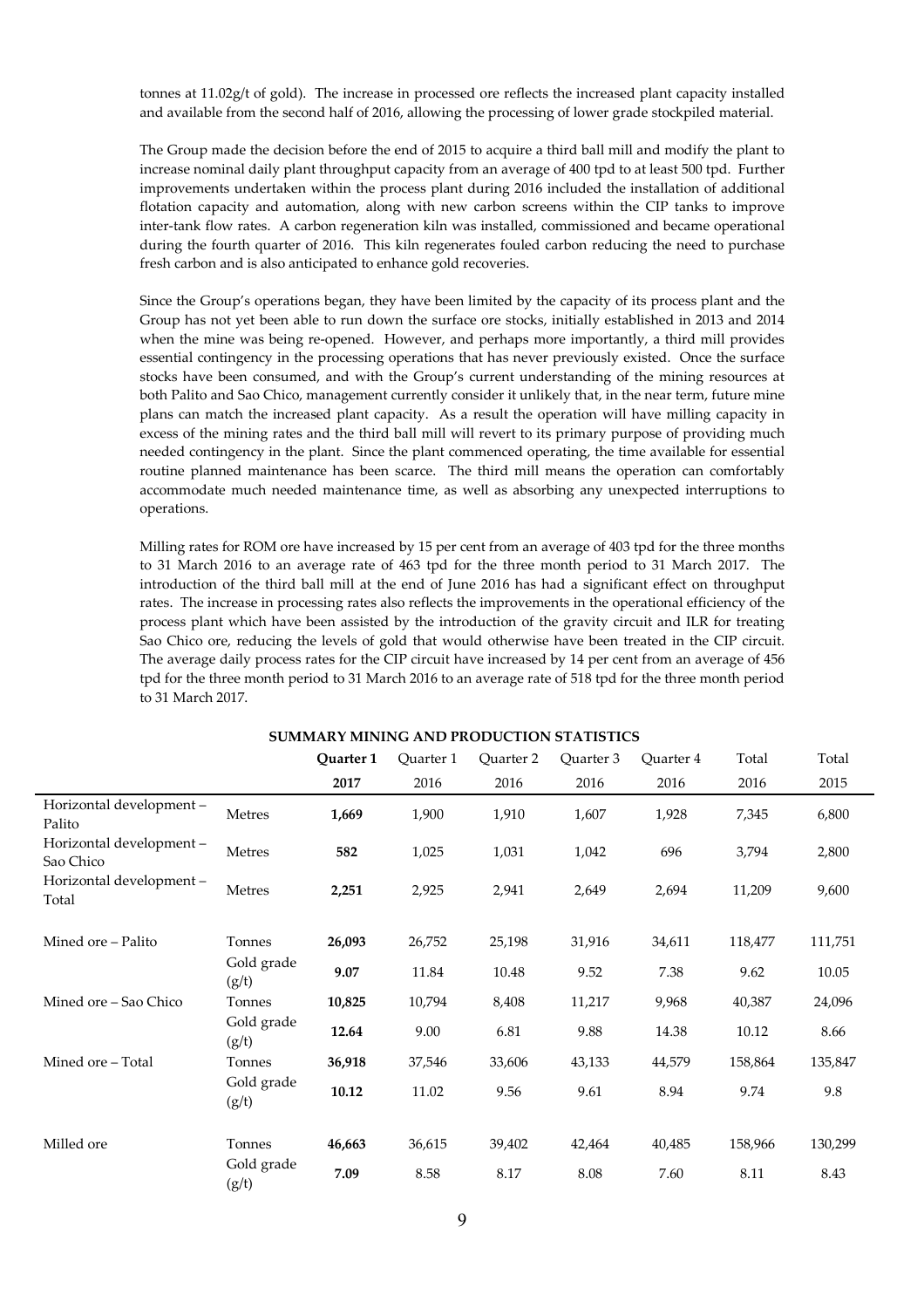# **SUMMARY MINING AND PRODUCTION STATISTICS**

|                          |        | Ouarter 1 | Ouarter 1 | Ouarter 2 | Ouarter 3 | Ouarter 4 | Total  | Total  |
|--------------------------|--------|-----------|-----------|-----------|-----------|-----------|--------|--------|
|                          |        | 2017      | 2016      | 2016      | 2016      | 2016      | 2016   | 2015   |
| Gold production $(1)(2)$ | Ounces | 9,861     | 9,771     | 9,896     | 10,310    | 9,413     | 39.390 | 32,629 |

(1) Gold production figures are subject to amendment pending final agreed assays of the gold content of the copper/gold concentrate and gold doré that is delivered to the refineries.

(2) Gold production totals for 2017 include treatment of 4,941 tonnes of flotation tails.

#### Exploration and Licensing matters

The Group undertook a surface diamond drill programme in March 2015 at the Sao Chico Mine and the completed programme consisted of 42 diamond drill holes totalling 7,204 metres. A further 30 underground diamond drill holes were completed during 2015 totalling an additional 1,459 metres of drilling. The drill programme was a combination of in-fill and step-out drilling and the results from this, in conjunction with the on-lode development mining that took place during the remainder of 2015, greatly enhanced the understanding of the orebody and facilitated mine planning for 2016 and 2017. It built on the results and understanding gained from the 2011 and 2013 drilling campaigns and reported numerous high grade intersections, with some gold grades in excess of 100 g/t, and indications that the grade and resource potential continues at depth. Further details are set out in a news release issued by the Group on 21 October 2015, which is available on the Group's website www.serabigold.com and has been filed on SEDAR. The understanding of the orebody has also been assisted by paragenetic studies on mine ore samples including detailed petrological descriptions, SEM and QemScan analysis.

In February 2014, the Final Exploration Report ("FER") for the Sao Chico gold project was completed and submitted to the Departamento Nacional de Produção Mineral ("DNPM"), who issued notification of their approval of this report in November 2014. This represented the first part of the process of transforming the Sao Chico exploration licence into a mining licence. As the next major step in the conversion procedure, Serabi submitted, in September 2015, the Plano Approvimiento Economico, a form of economic assessment prepared in accordance with Brazilian legislation. However, with the Guia de Utilização (a trial mining license) already in place, all mining operations can continue in parallel. A submission for a further extension of the Guia de Utilização for a period of one additional year was also submitted in September 2015. The issuing of the mining licence also requires the submission of a risk assessment and management plan, safety assessments, environmental and social impact studies, closure and remediation plans all of which have been submitted to the relevant government bodies.

Two geophysical exploration programmes commenced during the second half of 2016, one at each mine site. The first of these programmes involved using down-the-hole electromagnetics ("DHEM") in the discovery holes drilled by the Group in 2011 at the Currutela, Piaui and Palito South prospect areas and other areas of interest close to the Palito orebody. DHEM provides data to model the likely geographical location and extent of the sulphide rich zones intersected in the 2011 drill holes. The results are expected to generate better targets for drilling in a follow-up campaign planned for the second half of 2017. The on-site programme has been completed and the data readings interpreted and collated and correlated with existing geological data.

The second programme is being undertaken at Sao Chico using surface induced polarisation ("IP") and, whilst it includes areas immediately around the Sao Chico orebody, it is also being undertaken in some of the recently acquired tenements around Sao Chico. The programme had to be suspended during the fourth quarter of 2016 due to poor weather and is expected to re-commence before the end of the second quarter of 2017. Management consider that these new tenements, which are located to the south and the west of the original Sao Chico licence area, offer excellent potential for hosting strike extensions of the current Sao Chico veins.

Both geophysical programmes are using well established techniques to identify conductive bodies and sulphide mineralisation as pathfinders to locating gold occurrences which are associated with these features.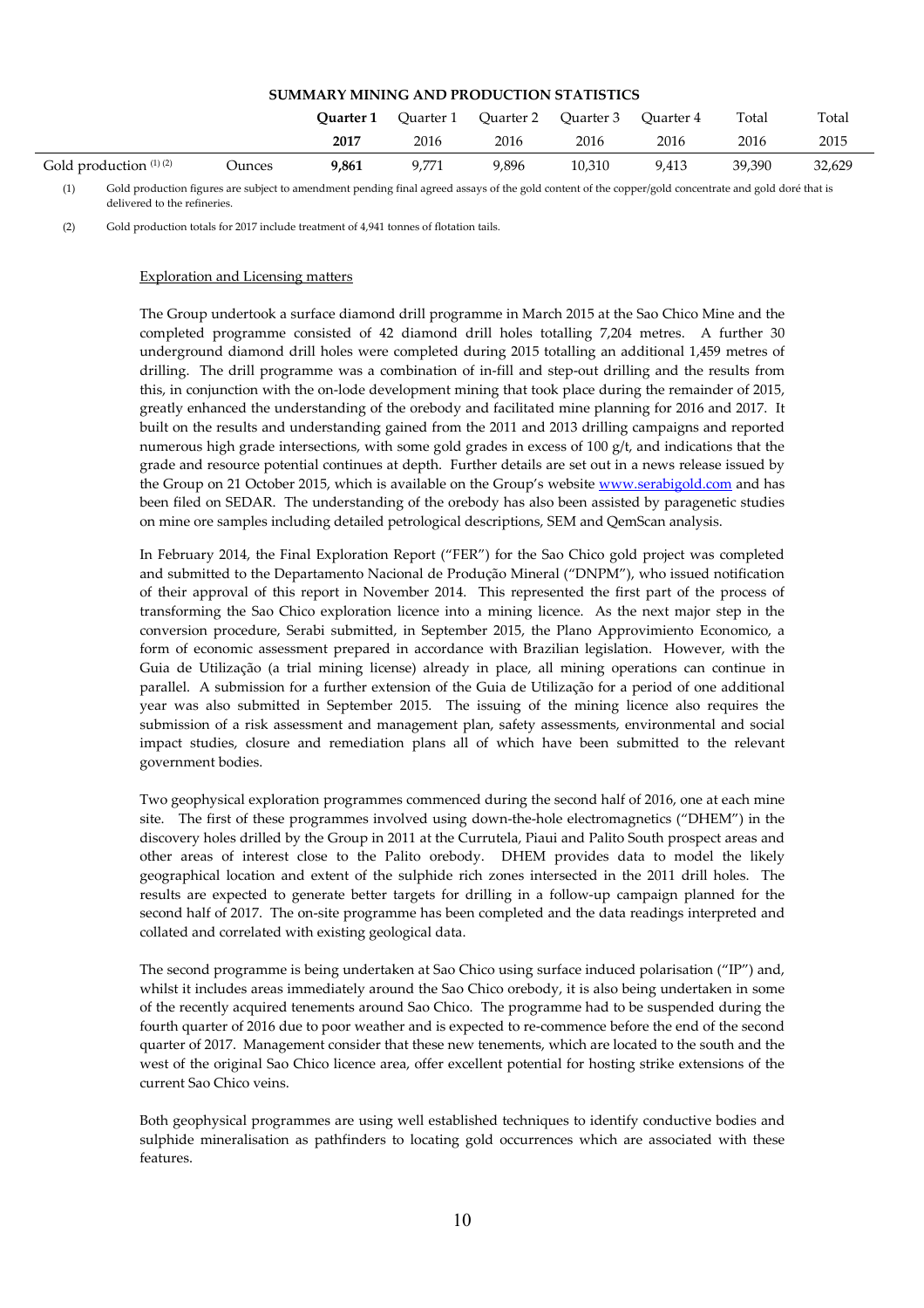## **Jardim do Ouro Exploration**

With the addition of the new tenement to the west and south at Sao Chico, the Jardim do Ouro exploration area ("JDO Project") covers a total area of approximately 42,000 hectares, incorporating the Palito and Sao Chico mining licence areas. The Palito mining licence was granted on 23 October 2007 covering an area of 1,150 hectares, whilst the Sao Chico licence is in the process of being converted into a full mining licence. The remainder of the tenement area comprises exploration licences either granted or in application. The JDO Project is located in the Tapajós Mineral Province in the south east part of the Itaituba Municipality in the west of Pará State in central north Brazil.

The focus of the Group has been on the identification and development of satellite ore deposits located in close proximity to Palito. The Group completed two air-borne electro-magnetic ("VTEM") surveys in 2008 and 2010 over a total area of 14,650 hectares. From these surveys the Group identified a number of geophysical anomalies which it considers worthy of further investigation. During 2010 and 2011 the Group undertook a 12,000 metre drilling campaign over nine of these anomalies, which resulted in the discovery of the Palito South, Currutela and Piaui prospects.

The Sao Chico Mine is located in the south west corner of the JDO Project area. During 2013 the Group completed a 6,000 metre drilling programme which more than doubled the known 150 metre strike extension of the principal mineralised structure ("the Main Vein") at Sao Chico and confirmed the presence of a number of parallel mineralised structures. The development mining activities undertaken during 2015 and 2016, in conjunction with the 7,000 metre surface drilling programme, has provided essential data for the further evaluation of the Main Vein and the immediate parallel structures.

It has always been the intention of the Group to use cash flow generated from its production operations to advance its exploration opportunities. As already noted, the Group conducted DHEM in close proximity to the Palito Mine and commenced IP around the Sao Chico during the second half of 2016 with the intention of using the results from these programmes to plan drilling campaigns that can be undertaken during 2017.

### **Other Exploration Prospects**

The Group has three other project areas, although activities on each of these projects have been limited in recent periods.

The Sucuba Project is located in the state of Para, and the Group holds two exploration permits covering an area of 10,449 hectares. The Pizon Project, located in the state of Amazonas, represents 4,733 hectares in one exploration licence and the Modelo Project, also in Amazonas, represents 2,971 hectares in one exploration licence. The Group has not engaged in any exploration activity at any of these projects during the past 12 months and has currently not budgeted for any exploration activity during the next 18 months.

# **Background to the Palito and Sao Chico Gold Projects**

### Palito Gold Project – Para State, Brazil

The Palito Mine is wholly owned by the Group, through its 100 per cent owned subsidiary Serabi Mineração S.A. The Palito Mine and infrastructure lies some 4.5 kilometres south of the village of Jardim do Ouro and approximately 15 kilometres via road. Jardim do Ouro lies on the Transgarimpeira Road some 30 kilometres west/south-west of the town of Moraes de Almeida, located on the junction of the Transgarimpeira and the BR 163 (the Cuiabá - Santarém Federal Highway). Moraes de Almeida is approximately 300 kilometres south-east, by paved road, of the city of Itaituba which is also the municipal capital.

The Palito Mine is a high-grade, narrow vein, underground mine which was operated by the Group from late 2003 until the end of 2008. Between the beginning of 2005 until the end of 2008 the Group processed a total of 480,000 tonnes of ore through the plant at an average gold head grade of 6.76 g/t.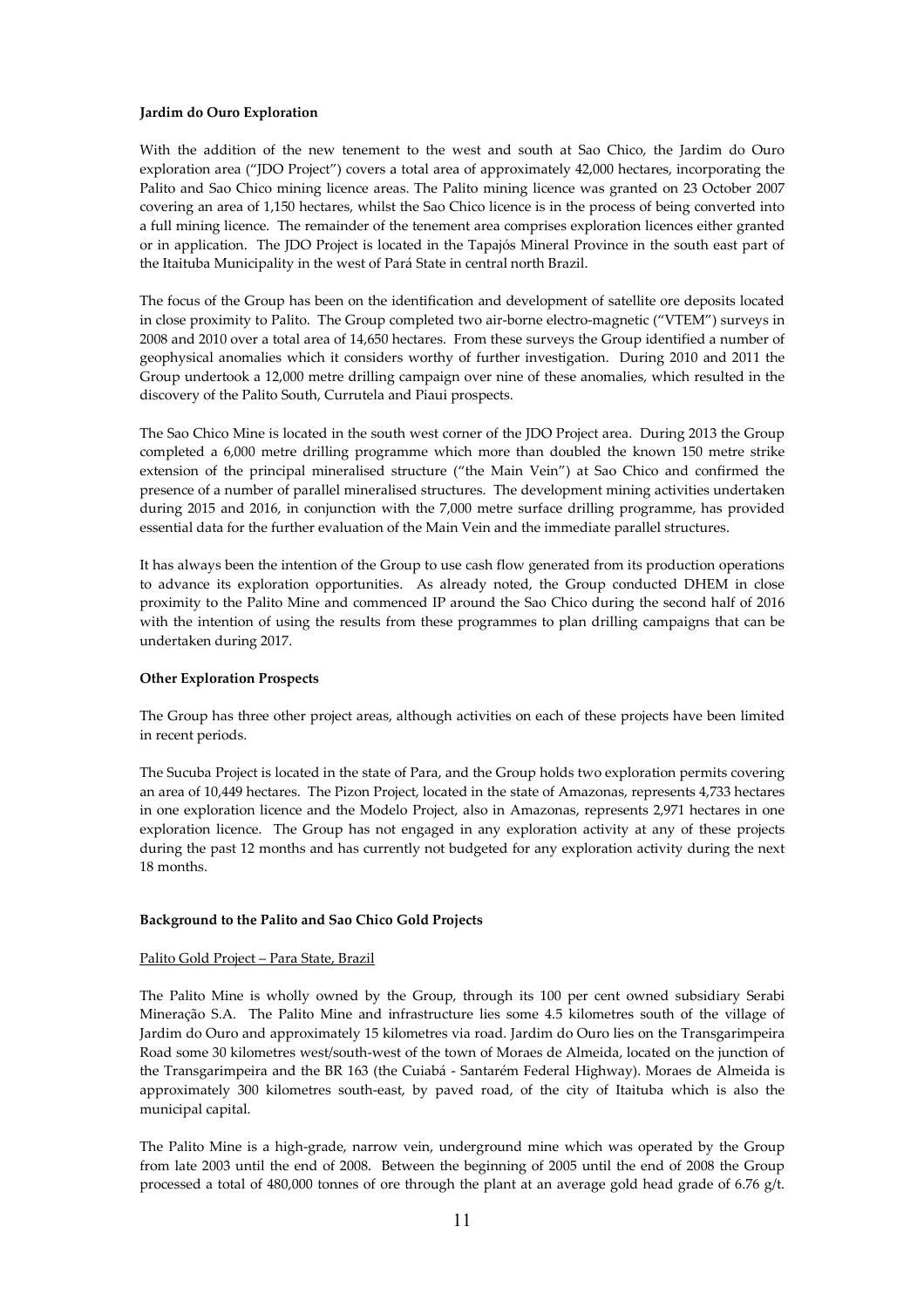Average gold recovery during the period was 90 per cent, with copper recovery around 93 per cent, providing total production over this period of approximately 100,000 ounces of gold.

The operation was placed on care and maintenance in 2008, but the main infrastructure was kept intact as much as possible. This included a process plant comprising flotation and CIP gold recovery circuits which had historically been treating up to 600 tonnes per day (200,000 tonnes per year) of ore and a camp that had housed over 200 employees and maintenance and workshop facilities. The site is supplied with mains power sourced from a 25mW hydroelectric generating station located approximately 100 kilometres north-east of the town of Novo Progresso on the Curuá (Iriri) River.

In December 2010 the Group released a technical report (the NI 43-101 Technical Report for the Jardim do Ouro Project, Para State, Brazil) prepared by its consultants, NCL Brasil Ltda ("NCL"). The report estimated an NI 43-101 compliant Measured and Indicated mineral resource of 206,466 ounces of gold and Inferred mineral resources of 392,817 ounces of gold.

Since restarting its operations the Group has declared total gold production recovered from the Palito Mine operations of approximately 80,900 ounces and has mined (including development activity in 2013) a total of approximately 358,000 tonnes at an average grade of 9.67 g/t.

|                  |           |                    |        |                | Contained        |
|------------------|-----------|--------------------|--------|----------------|------------------|
|                  |           |                    |        | Contained      | Gold             |
| <b>Mineral</b>   |           | Gold               | Copper | Gold           | Equivalent       |
| <b>Resources</b> | Tonnage   | $(g/t \text{ Au})$ | (% Cu) | (Ounces) $(1)$ | $(Qunces)^{(2)}$ |
| Measured         | 97,448    | 9.51               | 0.26   | 29,793         | 32,045           |
| Indicated        | 753,745   | 7.29               | 0.23   | 176,673        | 192,228          |
| Measured and     |           |                    |        |                |                  |
| Indicated        | 851,193   | 7.54               | 0.23   | 206,466        | 224,272          |
|                  |           |                    |        |                |                  |
| Inferred         | 2,087,741 | 5.85               | 0.27   | 392,817        | 443,956          |

(1) Mineral resources are reported at a cut-off grade of 1.0 g/t.

(2) Equivalent gold is calculated using an average long-term gold price of US\$700 per ounce, a long-term copper price of US\$2.75 per pound, average metallurgical recovery of 90.3 per cent for gold and 93.9 per cent for copper.

(3) Addition errors arise through rounding differences.

In January 2012, the Group commissioned NCL to undertake a Preliminary Economic Assessment ("PEA"), in compliance with NI 43-101, into the viability of re-establishing underground mining operations at the Palito Mine. The results of the PEA were announced by the Group on 13 June 2012 and the complete NI 43-101 compliant technical report was issued on 29 June 2012. On 17 January 2013, a placement of new shares raising gross proceeds of UK£16.2 million was completed to finance the development of the project in line with the plans and scope outlined in the PEA.

The PEA estimated that the Palito Mine could be placed back into production for a capital cost of US\$17.8 million and would produce at an average annual production rate of 24,400 ounces per annum through the processing of 90,000 tonnes of ore at an average grade of 8.98 g/t. The Group calculates that total expenditure incurred on the rehabilitation and start-up of the Palito Mine was US\$18.2 million.

## Sao Chico Gold Project – Para State, Brazil

The Sao Chico property, acquired by the Group in July 2013 as part of the acquisition of Kenai Resources Ltd ("Kenai"), was initially represented by a single exploration licence area (AP 12836). The Sao Chico Mine is a small but high grade gold deposit some 25 kilometres to the south west, along the Transgarimpeira Highway, from the Palito Mine. The Sao Chico exploration licence was in force until 14 March 2014 and the Group, prior to its expiry, commenced the process of converting the concession to a full mining licence. A trial mining licence has also been issued for the property valid to 20 November 2015 but it is automatically extended until a new licence is received or a formal notice of revocation is issued. An application to renew the trial mining licence for a further 12 month period was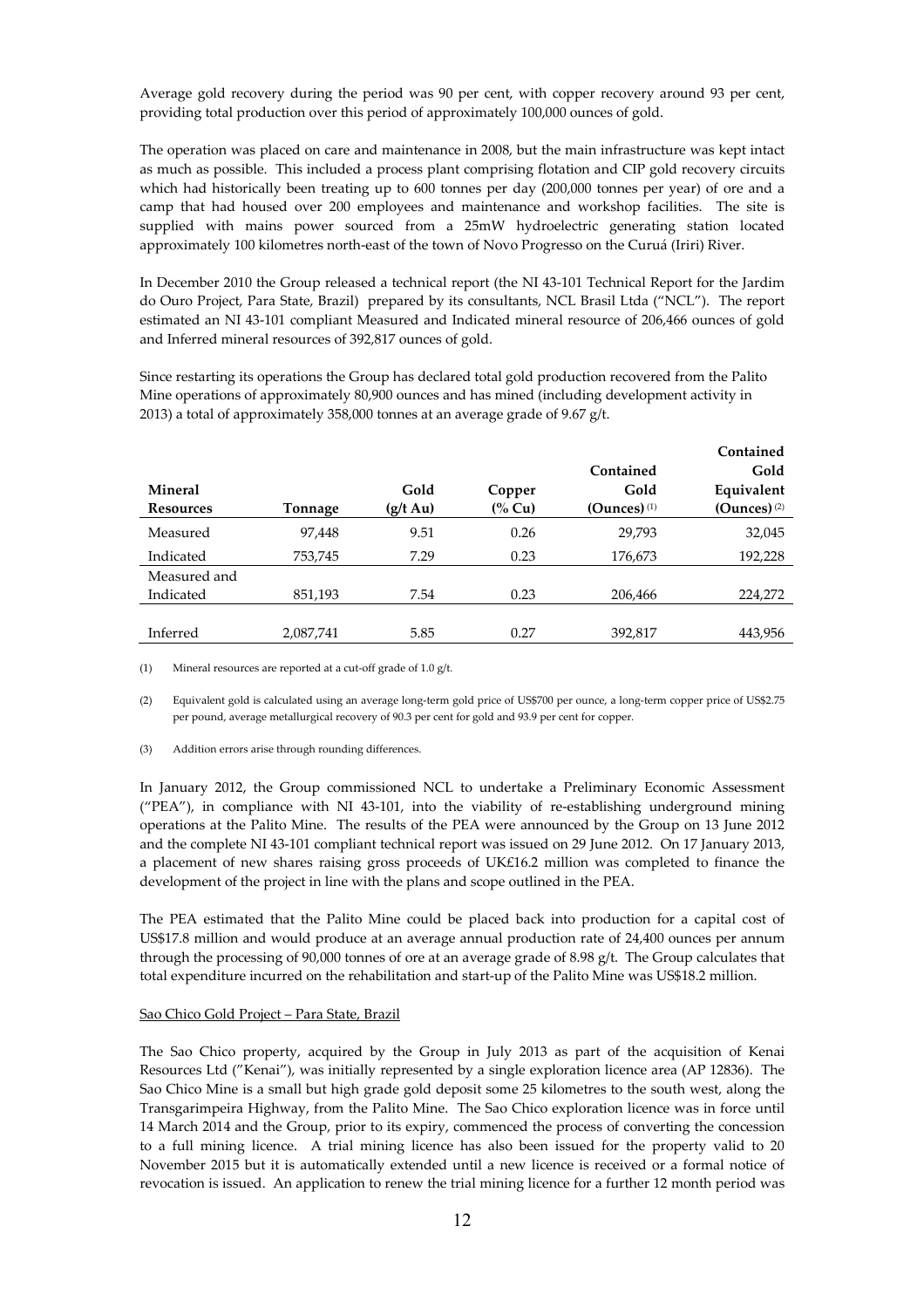submitted in September 2015. In July 2015, the Group was also awarded exploration licences adjoining AP12836 to the south, east and west, covering approximately 6,400 hectares, which the Group considers to have excellent prospects for hosting extensions of the gold mineralisation identified at the Sao Chico Mine.

The Sao Chico Mine is located within an area of historic garimpo mining operations but exploration over the area has been limited. Prior to the acquisition of the project by the Group, the most significant recent exploration was a 22 hole programme extending to about 3,300 metres of diamond drilling conducted by Kenai during 2011. Following this drilling programme, Kenai commissioned Exploration Alliance Limited to produce a NI 43-101 compliant technical report including a mineral resource statement.

The report, issued on 15 October 2012, estimated a NI 43-101 compliant Measured and Indicated mineral resource of 25,275 ounces of gold and Inferred mineral resources of 71,385 ounces of gold. During 2013 the Group completed an infill and step out diamond drilling programme totalling 4,950 metres to enhance the existing resource in terms of both resource confidence and size. The drill programme was supplemented by ground geophysics, and a further 1,120 metres of diamond drilling to test initial geophysical anomalies. The Group has not, to date, commissioned any new independent technical report taking into account this additional drilling. The results from the ground geophysics have established other potential areas of interest within the Sao Chico exploration licence but the Group will undertake other confirmatory exploration work, including geochemistry, over these identified anomalies before embarking on any further drilling activity of these anomalies. The current NI 43-101 compliant Sao Chico gold resource which has grades in excess of 26  $g/t$  considers only three vein structures, with a further ten more veins identified.

Since starting mining of the Sao Chico orebody, the Group has declared total gold production recovered of approximately 19,500 ounces and has mined a total of approximately 75,300 tonnes at an average grade of 10.01 g/t.

|                          |         | Gold               | <b>Contained Gold</b> |
|--------------------------|---------|--------------------|-----------------------|
| <b>Mineral Resources</b> | Tonnage | $(g/t \text{ Au})$ | (Ounces)              |
| Measured                 | 5,064   | 32.46              | 5,269                 |
| Indicated                | 21,423  | 29.14              | 20,006                |
| Measured and Indicated   | 26,487  | 29.77              | 25,275                |
|                          |         |                    |                       |
| Inferred                 | 85,577  | 26.03              | 71,385                |
|                          |         |                    |                       |

• The effective date of the Mineral Resource is 30 May 2012.

• No cut-off grades have been applied to the block model in deriving the Mineral Resource reported above given insufficient drilling data.

• The Mineral Resource Estimate for the Sao Chico Gold Project was constrained within lithological and grade based solids. No optimisation studies have been applied to this high-grade, steeply dipping mineralisation.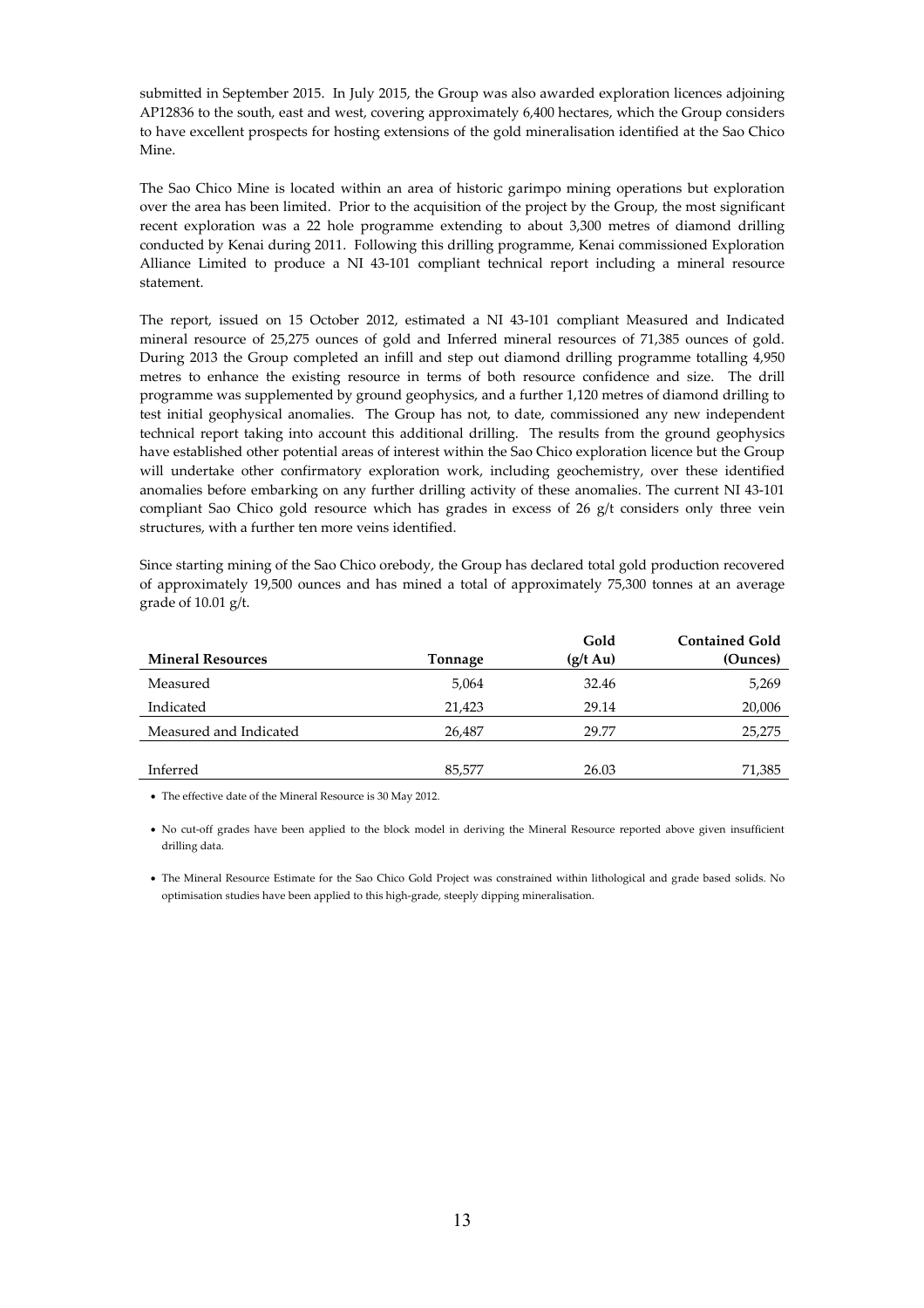# **SELECTED FINANCIAL INFORMATION**

The data included herein is taken from the Group's annual audited financial statements and unaudited interim financial information. The audited financial statements are prepared in accordance with International Financial Reporting Standards ("IFRS") in force at the reporting date and their interpretations issued by the International Accounting Standards Board ("IASB") and adopted for use within the European Union and with IFRS and their interpretations adopted by the IASB. The consolidated financial statements have also been prepared in accordance with those parts of the Companies Act 2006 applicable to companies reporting under IFRS. Whilst the unaudited interim financial statements are compiled in accordance with IFRS, they do not contain sufficient financial information to comply with IFRS.

### **Three month period ended 31 March 2017 compared to the three month period ended 31 March 2016**

The first quarter of 2017 has seen higher levels of gold bullion production than previous periods offset by lower levels of production of copper/gold concentrate reflecting necessary changes to the processing operation. The overall levels of gold production have been unaffected by these changes.

The Group has reported a gross profit for the quarter of US\$1,260,530 (three months to 31 March 2016: US\$3,772,856) and a loss after taxation for the three month period ended 31 March 2017 of US\$114,043 in comparison to a profit of US\$1,347,665 for the three months ended 31 March 2016. The Group has reported total revenue of US\$13,173,584 during the three month period to 31 March 2017 (three months to 31 March 2016: US\$\$11,679,089).

Whilst gold production levels for the two quarters were similar at 9,861 ounces for the three months to 31 March 2017 compared with 9,771 ounces for the same three month period in 2016, the operating costs are calculated by reference to the sales made. Sales for the three months to 31 March 2017 were 18 per cent higher than the same period in 2016.

|                                       | Three months | Three months |             |               |
|---------------------------------------|--------------|--------------|-------------|---------------|
|                                       | ended March  | ended March  | Variance    | Variance      |
|                                       | 2017         | 2016         | US\$        | $\frac{0}{0}$ |
| Concentrate sold (Ounces)             | 3,345        | 4,062        | (717)       | (18%)         |
| <b>Bullion Sold (Ounces)</b>          | 7,110        | 4,836        | 2,274       | 47%           |
| <b>Total Ounces</b>                   | 10,456       | 8,898        | 1,158       | $18\%$        |
|                                       | US\$         | US\$         | US\$        | $\frac{0}{0}$ |
| <b>Revenue from Ordinary Activity</b> |              |              |             |               |
| Gold (in Concentrate)                 | 3,936,570    | 5,414,533    | (1,477,963) | (27%)         |
| Copper (in Concentrate)               | 508,748      | 507,005      | 1,743       | $0\%$         |
| Silver (in Concentrate)               | 30,225       | 28,061       | 2,164       | 8%            |
| <b>Total Concentrate Revenue</b>      | 4,475,543    | 5,949,599    | (1,474,056) | (25%)         |
| Gold Bullion                          | 8,698,041    | 5,729,490    | 2,968,511   | 52%           |
| <b>Total Sales</b>                    | 13,173,584   | 11,679,089   | 1,494,495   | 13%           |
| Costs of sales                        |              |              |             |               |
| Operational costs                     | 9,073,420    | 5,810,022    | (3,263,398) | (56%)         |
| Provision for impairment of Inventory | (220,000)    |              |             | $(100\%)$     |
| Shipping costs                        | 424,427      | 515,560      | 91,133      | 18%           |
| Treatment + Handling charges          | 152,290      | 247,211      | 94,921      | 37%           |
| Royalties                             | 142,213      | 116,713      | (25,500)    | (22%)         |
| Amortisation of Mine Property         | 1,390,406    | 977,573      | (412, 833)  | (42%)         |
| Depreciation of Plant & Equipment     | 510,298      | 239,154      | (271, 144)  | (113%)        |
| <b>Total Operating costs</b>          | 11,913,054   | 7,906,233    | (4,006,821) | (51%)         |
| <b>Gross Profit</b>                   | 1,260,530    | 3,772,856    | (2,512,326) | (67%)         |

A comparison between the gross profit for the three month period ended 31 March 2017 and the gross profit for the three month period ended 31 March 2016 is set out in the table below: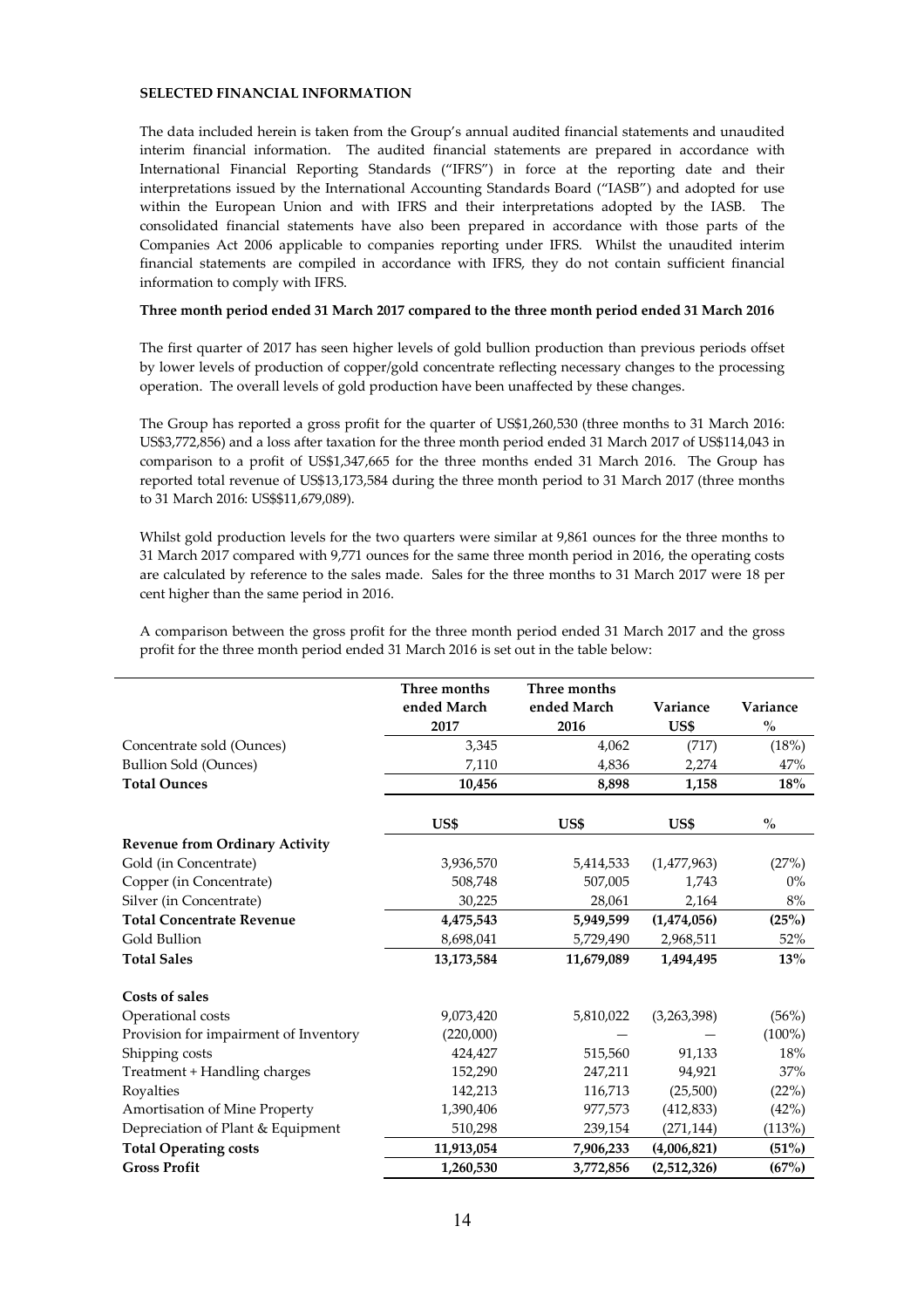Under the current contracts that the Group has in place, revenue from the sale of copper/gold concentrate is recognised at the time that this product departs from the port of Belem in Brazil and the customer assumes all further physical risk for the product.

During the first quarter of 2017 the Group recognised total sales of US\$13,173,584 (three months to 31 March 2016: US\$11,679,089). The sales were split between sales of copper/gold concentrate of US\$4,475,543 (three months to 31 March 2016: US\$5,949,599) and sales of gold bullion of US\$8,698,041 (three months to 31 March 2016: US\$5,729,490).

During the three months to 31 March 2017 the Group produced 404 wet tonnes of copper/gold concentrate containing an estimated 2,550 ounces (three months to 31 March 2016: 659 wet tonnes [5,010 ounces]) although revenue has been recognised for 420 tonnes containing an estimated 3,345 ounces (three months to 31 March 2016: 480 wet tonnes [4,062 ounces]) which were delivered in accordance with the sales contract to the end customer. The unsold material is held as inventory.

The amount of gold sold as concentrate has therefore reduced by approximately 18 per cent although production of gold in concentrate has decreased by 49 per cent. This reduction in the both the production and sale of gold in concentrate has been offset by an increase in the production and sale of gold in the form of bullion. The concentrate sales revenue recognised during the first quarter of 2016 included adjustments for shipments delivered prior to the start of the quarter but for which final settlement details, including pricing and gold content, were only finalised during the quarter. This adjustment was US\$530,834 and was unusual in size because of a significant improvement in gold price during the quarter. Following a change in customer and contract terms in September 2016, no similar adjustments arose during the first quarter of 2017, although similar balancing adjustments for pricing and final metal quantities will recommence in the second quarter of 2017.

The Group also sold 7,110 ounces of gold bullion generating revenue of US\$8,698,041 during the first quarter of 2017 (three months to 31 March 2016: 4,836 ounces (US\$5,729,490). This increase of 47 per cent in bullion ounces sold reflects the process plant changes. Gold bullion production for the quarter was approximately 7,311 ounces by comparison with the same quarter in 2016 when gold bullion production was approximately 4,760 ounces.

# Operating Costs

Operating costs for the three months ended 31 March 2017 of US\$9,073,420 (2016: US\$5,810,022) comprise all mining costs at both the Palito and Sao Chico Mines, plant processing costs, as well as all general site costs incurred on both mine sites during the three month period to produce the final product sold as shown in the table below.

|                                  | <b>First Quarter</b> | <b>First Quarter</b> |                 |            |
|----------------------------------|----------------------|----------------------|-----------------|------------|
|                                  | 2017                 | 2016                 | Variance        | Variance % |
| Tonnes Mined                     | 36,260               | 37,546               | (1,286)         | (3%)       |
| Tonnes Milled                    | 41,722               | 36,615               | 5,107           | 14%        |
| Ounces Sold                      | 10,456               | 8,898                | 1,668           | 18%        |
|                                  | <b>First Ouarter</b> | <b>First Ouarter</b> |                 |            |
|                                  | 2017                 | 2016                 | Variance        | Variance % |
|                                  | <b>US\$'000</b>      | <b>US\$'000</b>      | <b>US\$'000</b> | $\%$       |
| <b>Operating Costs</b>           |                      |                      |                 |            |
| Labour                           | 3,811                | 2,380                | 1,431           | 60%        |
| Mining consumables & Maintenance | 2,812                | 1,870                | 942             | 50%        |
| <b>Plant Consumables</b>         | 1,361                | 880                  | 480             | 55%        |
| <b>General Site</b>              | 1,089                | 680                  | 409             | 60%        |
|                                  | 9,073                | 5,810                | 3,263           | 56%        |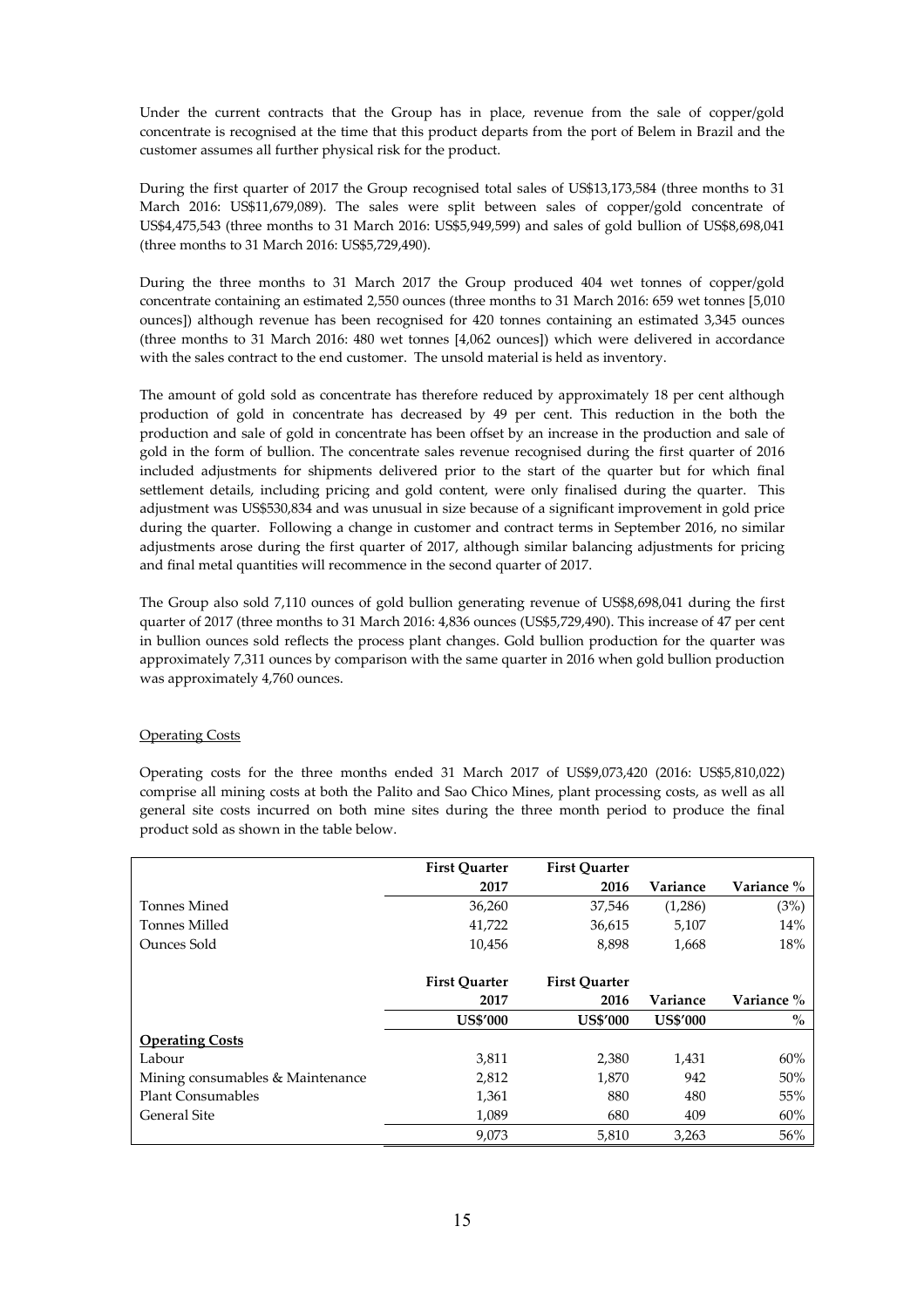Over 85 per cent of the Groups production costs are incurred in Brazilian Real so as a result the exchange rate between Brazilian Real and US Dollars is a significant factor when analysing the cost movements in US Dollar terms. The average exchange rate between Brazilian Real to US Dollar for the first three months of 2017 was BrR\$3.1492:US\$1.00, compared with BrR\$3.8941:US\$1.00 for the same quarter in 2016 and represents a 19 per cent strengthening of the Brazilian Real against US Dollar. Reported costs also reflect the 18 per cent increase in ounces of gold sold during the first quarter of 2017 compared with the corresponding period of 2016. Reflecting the consumption of historic stockpiles during the three months to 31 March 2017, the historic costs of establishing these stockpiles has also been released to the Income Statement as the stockpiles have been depleted.

### Labour Costs

Labour costs have increased by US\$1.4 million, (60 per cent), for the three month period ended 31 March 2017 compared to the same period in the previous year. In local currency labour costs have increased by 29 per cent overall, although on a unit cost basis this increase is only 10 per cent, reflecting the 10 per cent increase in salary awarded in May 2016 as part of the national collective wage agreement in Brazil. The Group did incur one-off termination costs of BrR\$417,000 during the first quarter of 2017 following a reduction in headcount.

## Mining Costs

Mining consumables and maintenance costs have increased by US\$0.92 million for the three month period ended 31 March 2017 representing a 49 per cent increase compared with the same period in 2016. In local currency terms the increase is only 21 per cent quarter on quarter and when considered on the basis of each ounce of gold sold the increase is only approximately 3 per cent per ounce reflecting general price inflation.

## Plant Costs

Plant operating costs have increased by US\$481,000, (55 per cent), for the three month period ended 31 March 2017 representing a 55 per cent increase compared with the same period in 2016. In local currency terms the increase in plant costs is only 25 per cent reflecting the 14 per cent increase in the tonnage of ore milled during the first quarter of 2017 compared with the same period of 2016. Increased power costs account for much of the difference following a decision taken by the Group towards the end of the first quarter of 2016, that it should use its own more expensive diesel generated power to operate the plant rather than rely on cheaper but less reliable grid derived power. As a result plant availability is improved and stoppages, which would reduce gold production, are minimised.

### General Site Costs

General site costs have increased by US\$0.41 million for the three month period ended 31 March 2017 compared with the same period in 2016. In local currency terms the total increase in site costs is only 29 per cent and when considered on the basis of each ounce of gold sold, site costs have increased by approximately 7 per cent quarter on quarter. This reflects an increase in headcount to support the increased levels of activity, particularly at the Sao Chico operations which continued to scale up during 2016.

## Provision for impairment of inventory

The Group calculates unit costs of mined production on a cost per tonne basis irrespective of grade and has established stockpiles of low grade run of mine ore which are available for processing in the future. The Group has assessed the likely future value of these stockpiles and made a general impairment provision of US\$220,000 in the quarter against the carrying value of these coarse ore stockpiles.

# Shipping Costs

Shipping costs of US\$0.42 million (three months to 31 March 2016: US\$0.52) includes all domestic road and river freight in Brazil from the Palito Mine to the international port at Belem and also international sea freight to the end purchaser. The decrease of 18 per cent in shipping costs by comparison with the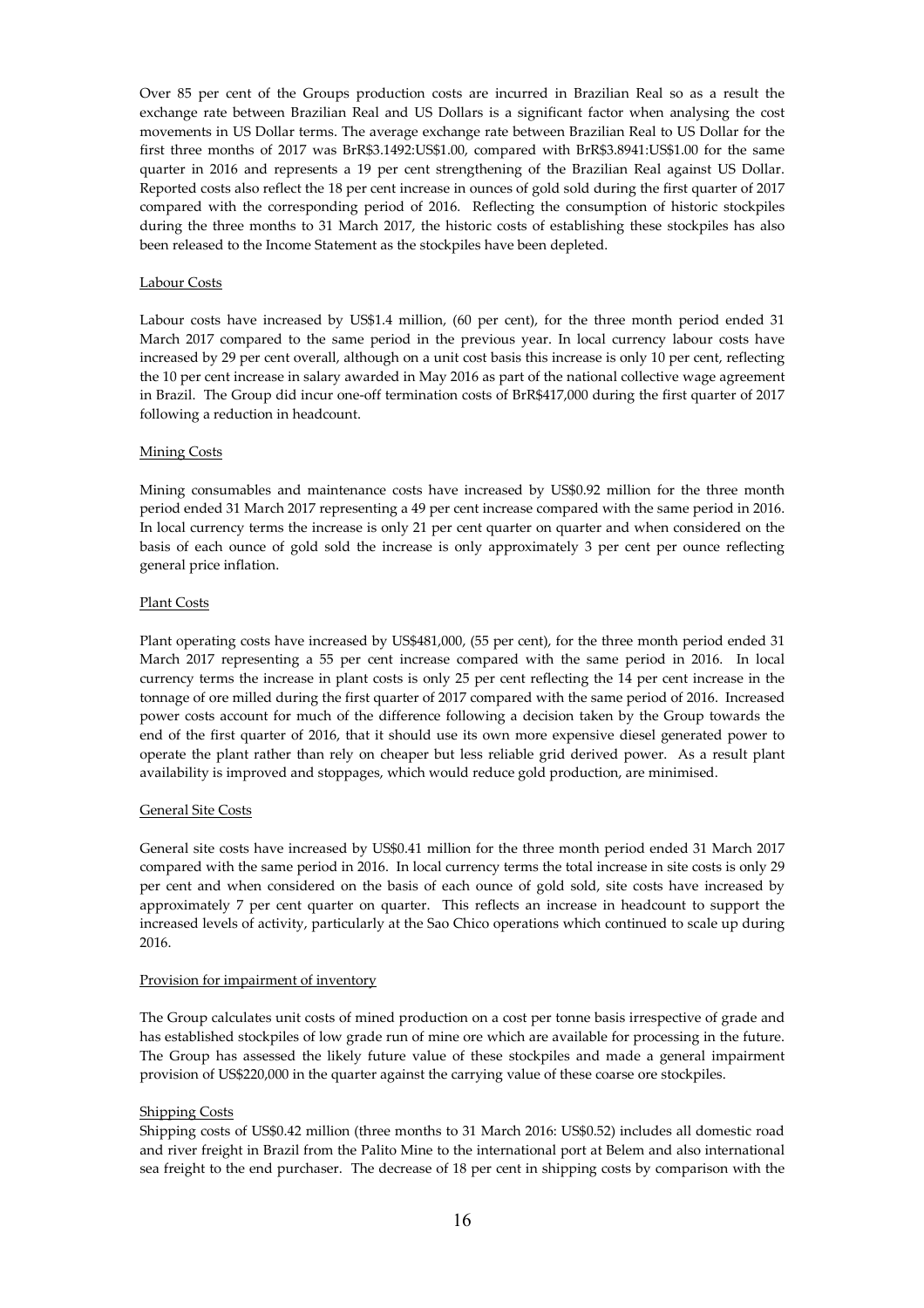same quarter for 2016 reflects the 13 per cent decrease in the volume shipped during the corresponding periods, (420 tonnes shipped during the three months ended 31 March 2107 in comparison to 480 tonnes shipped during the three month period ended 31 March 2016).

## Treatment Charges

Treatment Charges of US\$0.15 million (three months to 31 March 2016: US\$0.25 million) include US\$0.14 (three months to 31 March 2016: US\$0.23) relating to the treatment of the copper concentrate and levied by the refineries and US\$0.01 million (three months to 31 March 2016: US\$0.02 million) for the cost of weighing, sampling and assay analysis carried out by a third party on behalf of the Group. The decrease by comparison to the same quarter in 2016 reflects the 13 per cent decrease in level of concentrate shipped as well as improved refining terms from the current customer compared with the terms available to the Group during the first quarter of 2016.

## Royalty Charges

Royalty payments of US\$0.14 million (three months to 31 March 2016: US\$0.11) include statutory levies payable in Brazil. Rates are uniform across all mining operations and currently comprise a one per cent royalty on gold production and a 2 per cent royalty on copper production. The increase by comparison with the same quarter in 2016 of 22 per cent reflects the overall 18 per cent increase in gold sold during the period. In addition gold produced from the Sao Chico orebody is subject to an additional 3 per cent net smelter royalty. Gold production from Sao Chico was approximately 4,380 ounces compared with 2,440 ounces for the same three month period in 2016.

## Amortisation

Charges for the amortisation of mine property are calculated by reference to the depletion during the quarter, of the total estimated mineable resource at each of the Palito and Sao Chico orebodies. In each case the base carrying cost of the asset is adjusted to include a provision for future mine development costs for each of these orebodies. The total amortisation charge relating to the Palito orebody for the first quarter of 2017 is US\$0.64 million (three months to 31 March 2016: US\$0.96 million) and for the Sao Chico orebody is US\$0.47 million (three months to 31 March 2016: US\$0.40 million). The charge reported in the Income Statement is however adjusted to reflect the level of sales rather than the level of production, with part of the depreciation being carried in inventory and released to the income statement when the goods are sold. The increase in the amortisation charge of US\$0.42 million in part reflects the lower levels of inventory held at 31 March 2017, particularly the coarse ore stockpiles (31 March 2017: 12,134 tonnes compared with 31 March 2016: 17,336 tonnes), and bags of copper/gold concentrate (31 March 2017: 146 bags compared with 31 March 2016: 480 bags).

### Depreciation

Depreciation charges of US\$0.51 million (three months to 31 March 2016: US\$0.24 million) are in respect of mining and processing plant and equipment. The variation is a combination of increased mobile fleet with new items acquired in the fourth quarter of 2016 and first quarter of 2017 for both the Palito and Sao Chico Mine operations, as a well as the strengthening of the Brazilian Real against the US Dollar which has increased effective charges in US Dollar terms.

The Group has recognised an operating loss before interest and other income of US\$0.05 million (three months to 31 March 2016: profit of US\$2.520 million) after accounting for US\$1.24 million (three months to 31 March 2016: US\$1.13 million) in administrative expenses as well as a charge of US\$0.06 million (three months to 31 March 2016: US\$0.12 million) in respect of share option charges. The deemed value assigned to these share options is amortised over the expected option life and is calculated using the Black Scholes model. The charge for the three months to 31 March 2017 is in respect of options granted between January 2014 and 31 March 2017.

Administration costs of US\$1.24 million for the three month period ended 31 March 2017 are US\$0.10 million higher than administration costs of US\$1.13 million incurred during the period ended 31 March 2016. Corporate costs in Brazil have increased during the first three months of 2017 in comparison to the same period in the previous year in part reflecting inflationary effects but also due to the strengthening of the Brazilian Real against the US Dollar during the two periods. Corporate costs incurred in the United Kingdom for the three month period ended 31 March 2017 are in line with the same three month period in the previous year.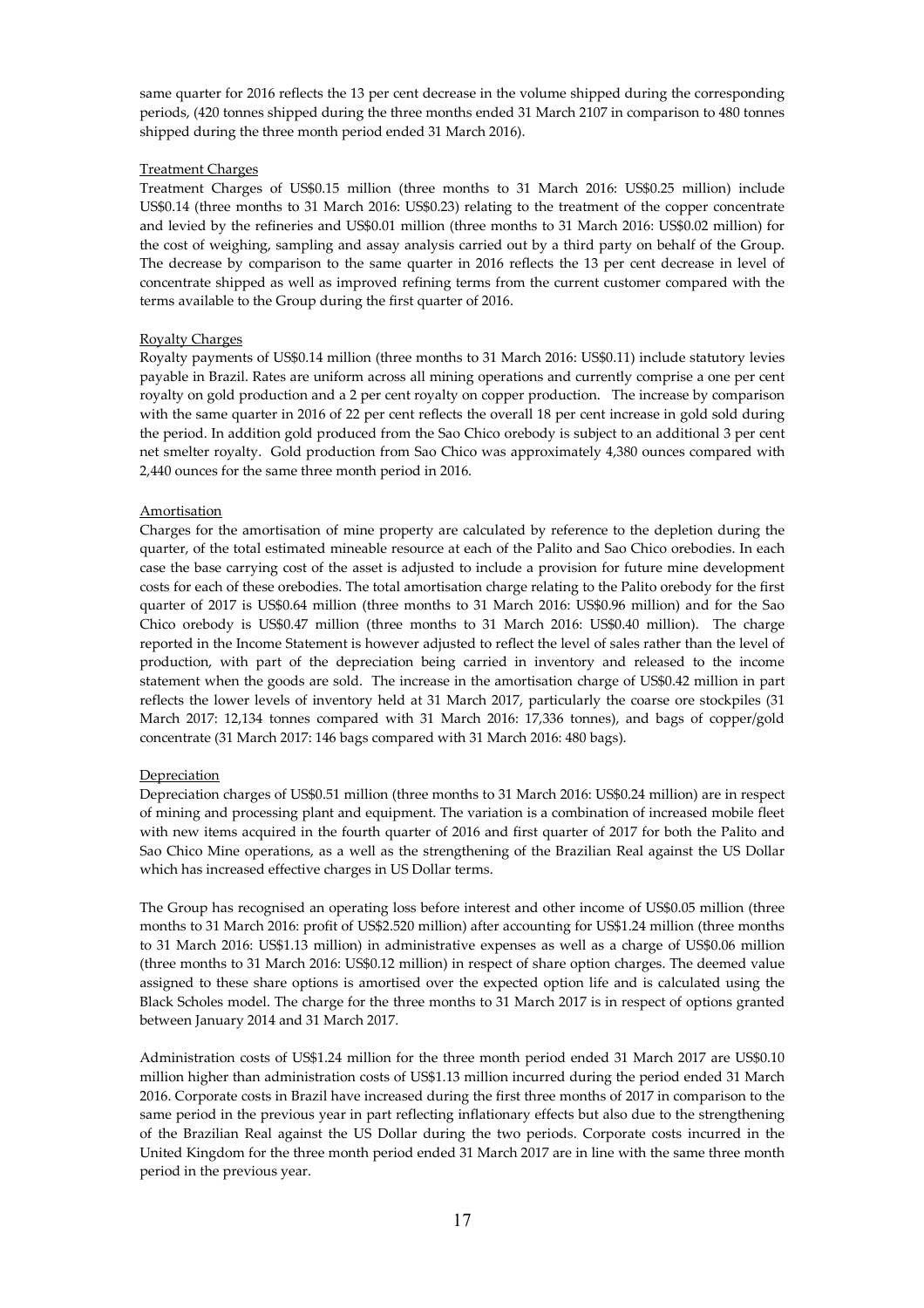The Group recorded a foreign exchange gain of US\$46,837 in the three month period to 31 March 2017 compared with a foreign exchange loss of US\$40,799 recorded for the three month period ended 31 March 2016. These foreign exchange gains and losses primarily arise in respect of the cash holdings of the Group in currencies other than US Dollars as at the period end and do not necessarily reflect actual realised profits or losses. The Group holds funds in certain currencies in anticipation of future expenditures that are anticipated to be settled in those currencies.

Net finance expenses for the three month period to 31 March 2017 were US\$33,783 compared with a net finance cost of US\$978,005 for the same period of 2016. An analysis of the composition of these charges is set out in the table below:

|                                           | 3 months to | 3 months to |
|-------------------------------------------|-------------|-------------|
|                                           | 31 Mar 2017 | 31 Mar 2016 |
|                                           | US\$        | US\$        |
| Interest expense on Sprott loan           | 33,817      | 101,064     |
| Interest on trade finance facility        |             | 84,842      |
| Interest on unsecured convertible loan    |             | 57,049      |
| Amortisation of fair value of derivatives |             | 71,018      |
| Finance arrangement fee                   |             | 37,500      |
| Expense on revaluation of derivative      |             | 262,232     |
| Finance cost on gold trading              |             | 362,345     |
| Asset finance charges                     |             | 1,990       |
|                                           | 33,817      | 978,040     |
| Finance income on gold trading            |             |             |
| Gain on revaluation of derivative         |             |             |
| Interest income                           | (34)        | (35)        |
| Net finance expense                       | 33,783      | 978.005     |

The interest on the Sprott loan of US\$33,817 (three months to 31 March 2016: US\$101,064) is the cost of three months of interest paid in relation to funds advanced under the credit agreement with Sprott Resource Lending Partnership LLP. The reduction reflects the reduced amount outstanding during the period compared with the equivalent period in 2016.

With the change in customer for the Group's copper/gold concentrate during 2016 the Group no longer has need for the trade finance facility which was in place in the first quarter of 2016. The convertible loan was settled in August 2016, and the Group has not undertaken any hedging activity during the first quarter of 2017. During the first quarter of 2017 the Group has not been a party to, or entered into, nor did it hold at the start of the period any transactions or instruments involving derivatives.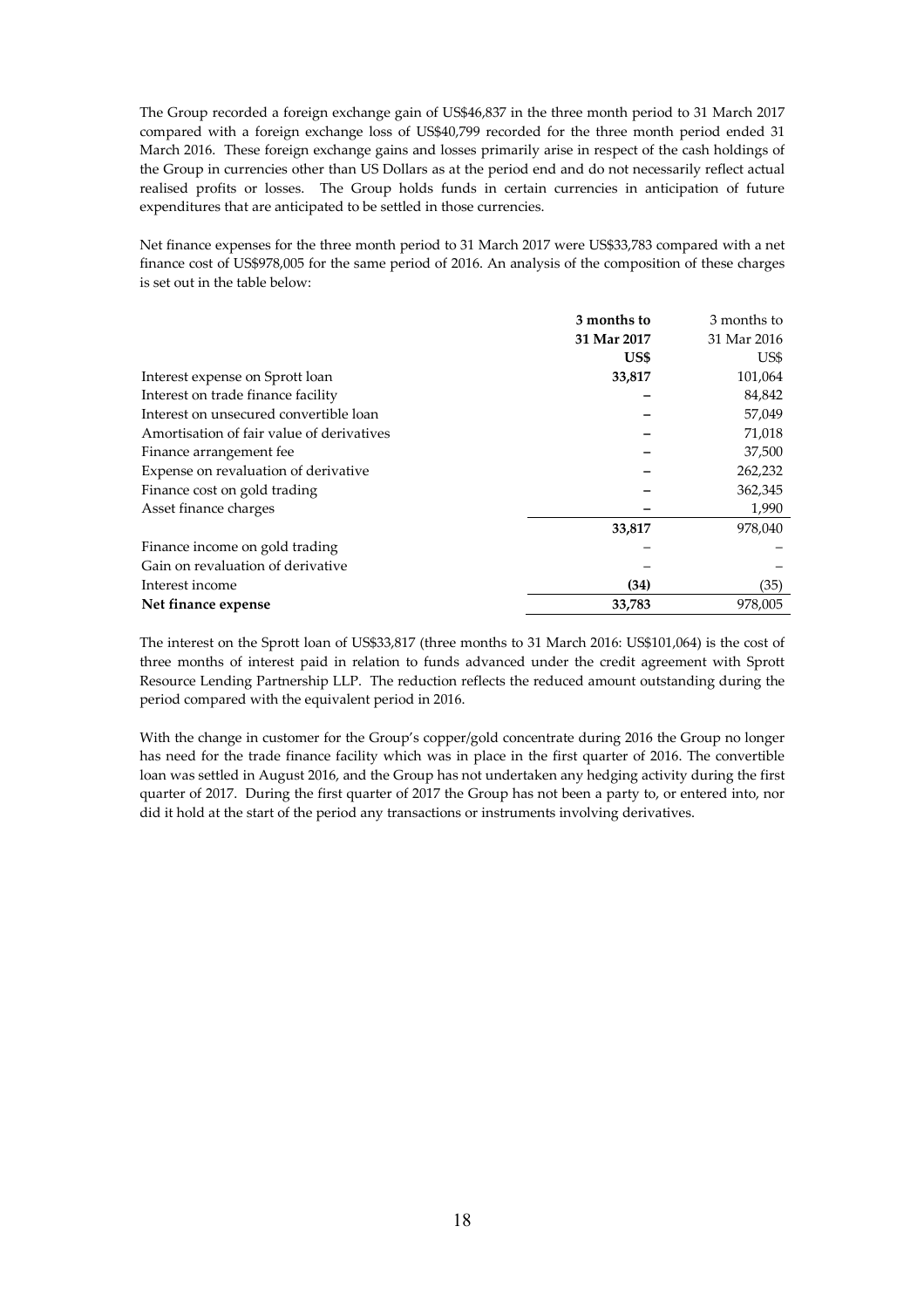| Summary of quarterly results                 | Quarter ended   | Quarter ended   | Quarter ended  | Quarter ended   |
|----------------------------------------------|-----------------|-----------------|----------------|-----------------|
|                                              | 31 March        | 31 December     | 30 September   | 30 June         |
|                                              | 2017            | 2016            | 2016           | 2016            |
|                                              | US\$            | US\$            | US\$           | US\$            |
| Revenues                                     | 13,173,584      | 10,472,823      | 16,209,753     | 14,232,086      |
| Operating expenses                           | (9,792,350)     | (7,077,485)     | (10, 216, 119) | (8,923,316)     |
| Provision for impairment of inventory        | (220,000)       |                 |                |                 |
| Amortisation of mine property                | (1,390,406)     | (1, 193, 660)   | (2,292,006)    | (1,845,601)     |
| Depreciation of plant and equipment          | (510, 298)      | (638, 977)      | (615, 155)     | (582, 612)      |
| Gross profit                                 | 1,260,530       | 1,562,701       | 3,086,473      | 2,880,557       |
| Administration expenses                      | (1,241,455)     | (1, 179, 345)   | (1,265,828)    | (1,387,719)     |
| Option costs                                 | (65, 620)       | (101, 071)      | (101, 072)     | (25, 640)       |
| Gain on disposal of asset                    |                 | 34,742          |                |                 |
| Operating (loss) / profit                    | (46, 545)       | 317,027         | 1,719,573      | 1,467,198       |
| Exchange                                     | 46,837          | (135, 351)      | (28, 860)      | (31,609)        |
| Net finance expense                          | (33, 783)       | (617, 228)      | (947, 210)     | (1,374,665)     |
| (Loss) / profit before taxation              | (33, 491)       | (435, 552)      | 743,503        | 60,924          |
| Income tax expense                           | (80, 552)       | 3,394,182       | (278, 023)     | (402, 407)      |
| (Loss) /profit after taxation                | (114, 043)      | 2,958,630       | 465,480        | (341, 483)      |
| (Loss) / earnings per ordinary share (basic) | $(0.016)$ cents | $0.423$ cents   | $0.071$ cents  | $(0.052)$ cents |
| Deferred exploration costs                   | 10,234,360      | 9,990,789       | 9,731,144      | 9,550,074       |
| Property, plant and equipment                | 45,862,328      | 45,396,140      | 44,860,837     | 46,927,210      |
| Total current and other assets               | 20,668,013      | 20,454,525      | 22,798,838     | 26,427,165      |
| Total assets                                 | 76,764,701      | 75,841,454      | 77,390,819     | 82,904,449      |
|                                              |                 |                 |                |                 |
| <b>Total liabilities</b>                     | 11,966,304      | 12,462,481      | 16,648,980     | 25,336,298      |
| Shareholders' equity                         | 64,798,397      | 63,378,973      | 60,741,839     | 57,568,151      |
|                                              |                 |                 |                |                 |
| Summary of quarterly results                 | Quarter ended   | Quarter ended   | Quarter ended  | Quarter ended   |
|                                              | 31 March        | 31 December     | 30 September   | 30 June         |
|                                              | 2016            | 2015            | 2015           | 2015            |
|                                              | US\$            | US\$            | US\$           | US\$            |
| Revenues                                     | 11,679,089      | 8,042,431       | 8,365,289      | 11,194,178      |
| Operating expenses                           | (6,689,506)     | (4,235,007)     | (6,302,006)    | (8, 188, 141)   |
| Amortisation of mine property                | (977, 573)      | (1,689,113)     | (564, 045)     | (1,322,374)     |
| Depreciation of plant and equipment          | (239, 154)      | (547, 846)      | (307, 531)     | (292, 140)      |
| Gross profit                                 | 3,772,856       | 1,570,465       | 1,191,707      | 1,391,523       |
| Administration expenses                      | (1, 129, 632)   | (1,355,099)     | (871, 153)     | (1,248,013)     |
| Option costs                                 | (123, 116)      | (101, 019)      | (101, 019)     | (101, 018)      |
| Operating profit                             | 2,520,108       | 114,347         | 219,535        | 42,492          |
| Exchange                                     | (40,799)        | 99,958          | (364, 869)     | (35,032)        |
| Net finance (expense) / income               | (978,005)       | 70,916          | 259,510        | (121, 961)      |
| Profit / (loss) before taxation              | 1,501,304       | 285,221         | 114,176        | (114, 501)      |
| Income tax expense                           | (153, 639)      | (525, 032)      |                |                 |
| Profit / (loss) after taxation               | 1,347,665       | (239, 811)      | 114,176        | (114, 501)      |
| Earnings / (loss) per ordinary share (basic) | $0.205$ cents   | $(0.036)$ cents | $0.017$ cents  | $(0.017)$ cents |
|                                              |                 |                 |                |                 |
| Deferred exploration costs                   | 9,324,314       | 8,679,246       | 9,018,777      | 10,857,942      |
| Property, plant and equipment                | 42,123,789      | 40,150,484      | 39,181,535     | 48,480,812      |
| Total current and other assets               | 23,092,061      | 17,663,339      | 20,423,920     | 23,414,155      |
| Total assets                                 | 74,540,164      | 66,493,069      | 68,624,232     | 83,112,909      |
| Total liabilities                            | 22,015,609      | 19,709,424      | 22,394,854     | 25,102,757      |
| Shareholders' equity                         | 52,524,555      | 46,783,645      | 46,229,378     | 58,010,152      |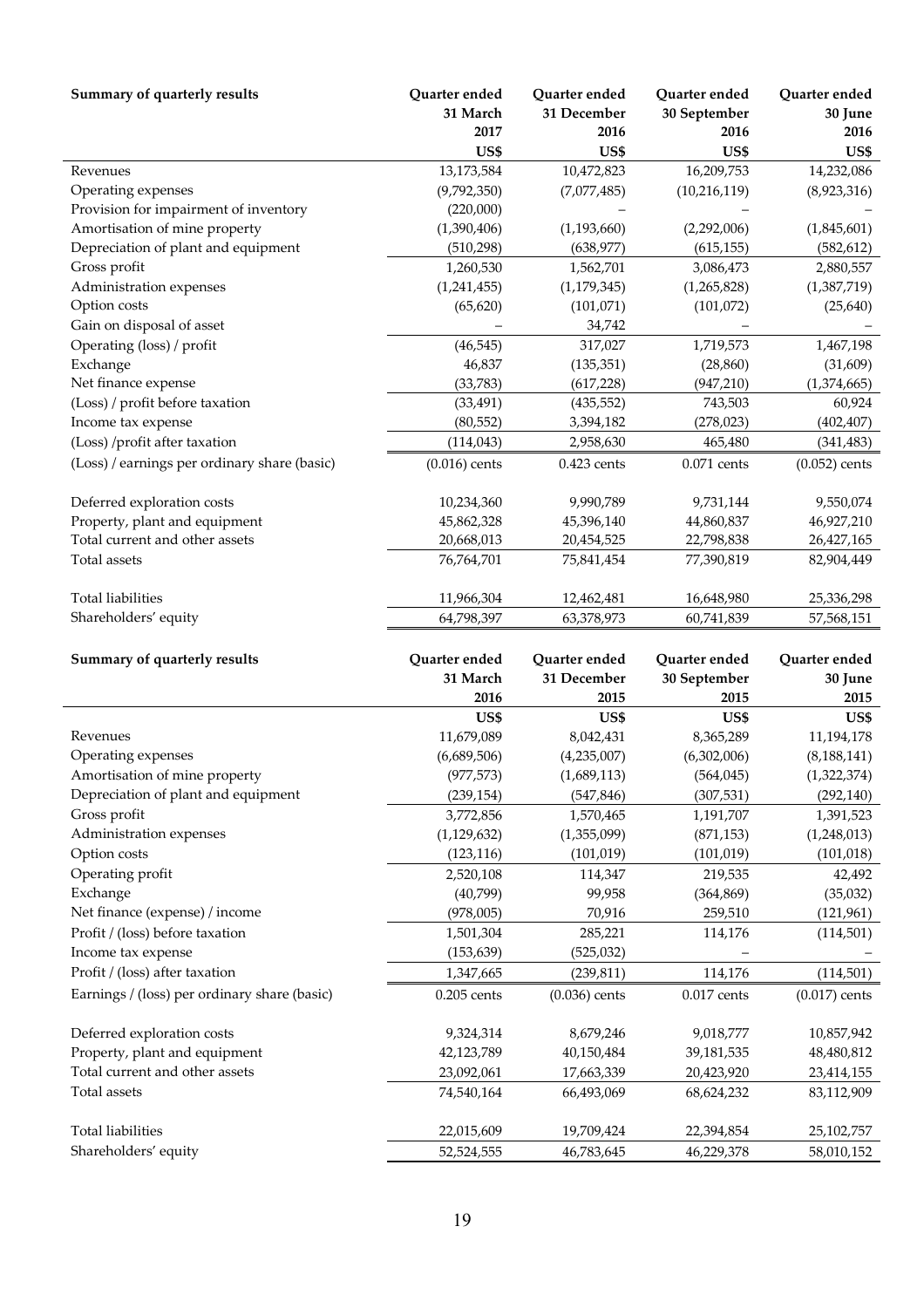## **Liquidity and Capital Resources**

## **Non-current assets**

On 31 March 2017, the Group's net assets amounted to US\$64.80 million, which compares to US\$63.38 million as reported at 31 December 2016. Approximately US\$1.3 million of this increase is attributable to foreign exchange effects on the carrying values of the Group's Fixed Assets reflecting the strengthening of the of the Brazilian Real from 31 December 2016 when the exchange rate was BrR\$3.2585 to US\$1.00 to the rate of US\$3.1678 to US\$1.00 at 31 March 2017

Non-current assets totalling US\$59.40 million at 31 March 2017 (31 December 2016: US\$58.64 million), are primarily comprised of property, plant and equipment, which as at 31 March 2017 totalled US\$45.86 million (31 December 2016: US\$45.40 million) as well as development and deferred exploration costs with a value of US\$10.23 million (31 December 2016: US\$10.00 million). The Group also carries a provision for a deferred tax asset of US\$3.31 million (31 December 2016: US\$3.25 million).

The Group's Brazilian subsidiary, Serabi Mineracao SA has historic tax losses which can be utilised in future years to reduce the income tax liability that will be assessed on future profits. In both 2015 and 2016, SMSA reported taxable profits and, as the Board of Serabi considers that there is reasonable certainty that SMSA will continue to make profits in the future, the Group recognised a deferred tax asset for the first time for the year ended 31 December 2016. For the first quarter of 2017 the Group released US\$33,891 of this Deferred Tax asset to the income statement reflecting the estimate of the benefit of the tax losses utilised in the quarter.

The Group's property, plant and equipment include the value of its mine assets at 31 March 2017 of US\$32.29 million (31 December 2016: US\$31.79). The Group owns land, buildings, plant and equipment with a cost of US\$10.66 million (31 December 2016: US\$10.78 million). During the first quarter of 2017 the Group has acquired additional plant and machinery to the value of US\$0.20 million and capitalised expenditure of US\$1.18 million for on-going capital development of the Palito and Sao Chico Mines.

The gross value ascribed to both the Palito and Sao Chico properties is now being amortised over the expected recoverable ounces of each mine. An amortisation charge totalling US\$1.10 million has been recorded for the three month period to 31 March 2017, (first three months to 31 March 2016: US\$1.36 million). The amortisation charge is calculated based on the number of ounces of gold extracted from the mine during the period. Although the total value of mine assets had increased at the start of the first quarter of 2017 compared with value at the start of the first quarter of 2016, the decrease of US\$0.26 million in the amortisation charge for the first three months of 2017 is a result of the lower number of contained ounces mined from the two orebodies during the first quarter of 2017. The carrying value of tangible fixed assets increased by approximately US\$1.02 million as a result of the variation in the exchange rates since the start of the year.

Deferred exploration costs as at 31 March 2017 totalled US\$10.23 million (31 December 2016: US\$10.00 million), which relates to capitalised exploration expenditures around the Palito Mine, Sao Chico Mine and the wider Jardim Do Ouro project area. The carrying value of deferred exploration costs also increased by US\$0.24 million as a result of the variation in the exchange rates since the start of the year.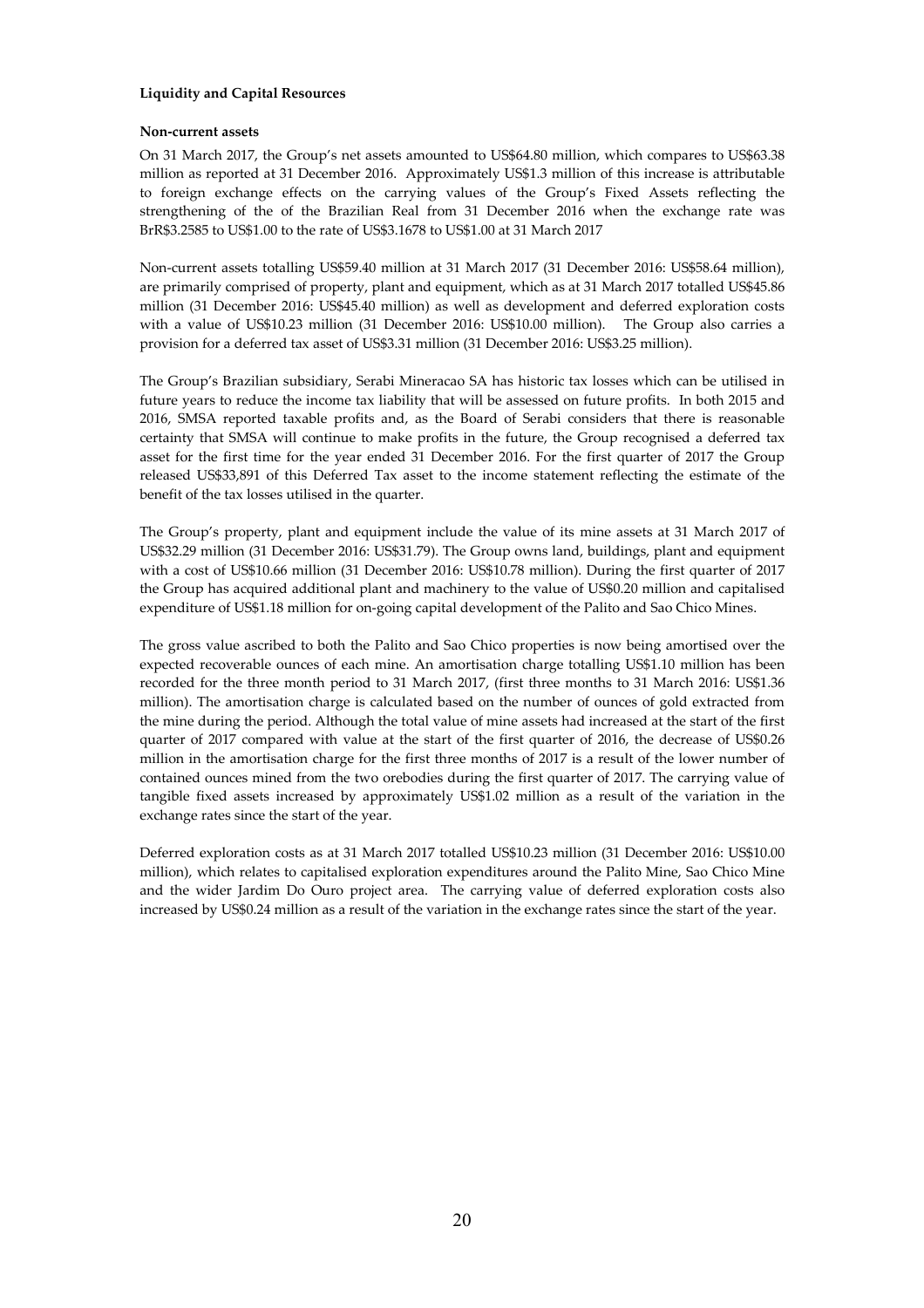# **Working Capital**

The Group had a working capital position of US\$9.63 million at 31 March 2017 compared to US\$8.88 million at 31 December 2016, the improvement of US\$0.75 million being detailed in the table below:

|                                  | <b>March 2017</b> | March 2016 | Variance    |
|----------------------------------|-------------------|------------|-------------|
|                                  | US\$              | US\$       | US\$        |
| <b>Current assets</b>            |                   |            |             |
| Inventories                      | 6,534,060         | 8,110,373  | (1,576,313) |
| Trade and other receivables      | 2,996,060         | 1,233,049  | 1,763,011   |
| Prepayments                      | 4,417,677         | 3,696,550  | 721,127     |
| Cash and cash equivalents        | 3,407,117         | 4,160,923  | (753,806)   |
| <b>Total current assets</b>      | 17,354,914        | 17,200,895 | 154,019     |
| <b>Current liabilities</b>       |                   |            |             |
| Trade and other payables         | 4,713,274         | 4,941,775  | (228, 501)  |
| Trade finance facility           |                   | 415,607    | (415,607)   |
| Sprott credit facility           | 1,371,489         | 1,371,489  |             |
| <b>Finance Leases</b>            | 1,152,298         | 1,176,961  | (24, 663)   |
| Accruals                         | 485,765           | 415,810    | 69,995      |
| <b>Total current liabilities</b> | 7,722,826         | 8,321,642  | (598, 816)  |
| Working capital                  | 9,632,088         | 8,659,253  | 752,835     |
| Non-current liabilities          |                   |            |             |
| Trade and other payables         | 2,260,691         | 2,211,078  | 49,613      |
| Provisions                       | 1,904,989         | 1,851,963  | 53,026      |
| Interest-bearing liabilities     | 77,798            | 77,798     |             |
| Total non-current liabilities    | 4,243,478         | 4,140,839  | 102,639     |

#### **Inventories**

The levels of inventory held by the Group at 31 March 2017 has decreased by US\$1,576,313 since the 31 December 2016. A breakdown of the Group's inventories at the 31 March 2017 and at 31 December 2016 in both Brazilian Real and US Dollar is set out in the table below:

|                              | 31 Mar 2017 | 31 Mar 2017 | 31 Dec 2016 | 31 Dec 2016 |
|------------------------------|-------------|-------------|-------------|-------------|
|                              | BrR\$       | US\$        | BrR\$       | US\$        |
| Stockpile of mined ore       | 4,370,861   | 1,379,778   | 9,220,252   | 2,829,600   |
| Finished goods awaiting sale | 3.327.637   | 1,050,457   | 5,124,886   | 1,572,774   |
| Stockpile of flotation tails | 1,760,571   | 555,771     | 2,309,543   | 708,775     |
| Other material in process    | 2,934,080   | 926,220     | 2,014,895   | 618,350     |
|                              | 12,393,149  | 3.912.226   | 18,669,574  | 5,729,500   |
| Consumables                  | 8,305,446   | 2,621,834   | 7,758,074   | 2,380,873   |
| Total Inventory              | 20,698,595  | 6,534,060   | 26,427,649  | 8,110,373   |

## Inventories

Inventories of consumables (fuel, spare parts, chemicals, explosives etc.) which, at 31 December 2016 were US\$2.38 million have increased by approximately US\$0.24 million to US\$2.62 million at 31 March 2017. The Group acquires stocks of certain materials including reagents, explosives and other consumables in quantities that are sufficient for up to three to four months' consumption requirements to minimise freight and other logistics costs and improve pricing. The increase in the value of consumable stock is primarily due to timing reasons of purchasing spare parts for underground equipment.

The value of the stock of surface ore has decreased by 51 per cent from US\$2.83 million to US\$1.38 million as the Group has sought to reduce its overall levels of coarse ore stockpiles. The total coarse ore stockpile tonnage has decreased from 21,429 tonnes at 31 December 2016 to 12,134 tonnes at 31 March 2017. In addition the Group has made a general provision of US\$220,000 against the carrying values of these coarse ore stockpiles.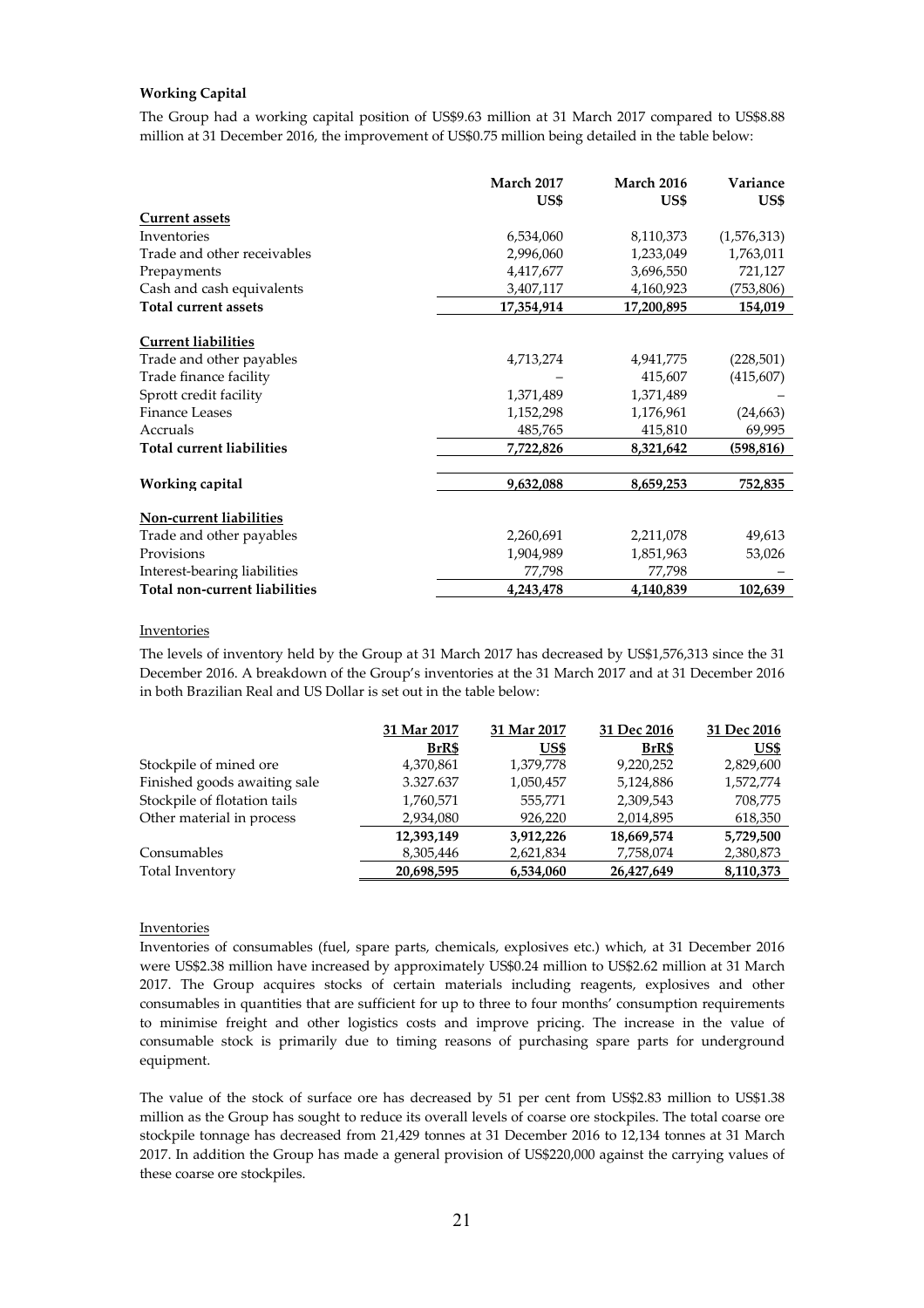The value of finished goods awaiting sale at 31 March 2017 of US\$1.05 million compares with the value at 31 December 2016 of US\$1.57 million. The total value of finished goods held in stock at 31 March 2017 comprises 146 bags of copper/gold concentrate with a carrying value of US\$0.93 million (31 December 2016: 162 bags at US\$1.24 million). There is also bullion on hand for smelting which, at 31 March 2017, was valued at US\$0.12 million in comparison to US\$0.33 million at 31 December 2016.

During 2014 the Group had established a stockpile of approximately 54,000 tonnes of material that had passed through the flotation processing circuit but retained a gold grade of approximately 2.5 g/t. At 31 December 2016, there were approximately 20,800 tonnes of flotation stockpile on site with a value of US\$0.71 million. During the first three months of 2017 the Group processed approximately 4,950 tonnes of this stockpile leaving approximately 15,850 tonnes at 31 March 2017 with a value of US\$0.56 million.

The valuation attributable to gold locked up within the processing plant has increased to US\$0.93 million as at 31 March 2017 (31 December 2016: US\$0.62 million) reflecting normal operational variances.

## Debtors

Trade and other receivables at 31 March 2017 of US\$3.00 million have increased by US\$1.77 million from US\$1.23 million at 31 December 2016. As at 31 March 2017, the Group was owed US\$2.23 million (31 December 2016: US\$1.05 million) in respect of shipments of concentrate that had been made to the refinery but in accordance with the contractual payment terms remained outstanding at that date. The increase of US\$1.18 million is the result of the timing of settlement of sales. At 31 December 2016 the Group had received payment for the shipment made during the month of December during the last week of December 2016. At 31 March 2017, the amount of US\$1.06 million due for the shipment made during March was outstanding at the month end and only received during the first week of April 2017.

At 31 March 2017, the Group was owed US\$0.72 million from the sale of bullion on the domestic market. There was no outstanding amount due to the Group at 31 December 2016 as all sales had been settled prior to the year end.

Also included within trade and other receivables are other some trade advances for freight and insurance which have decreased from US\$0.18 million at 31 December 2016 to US\$0.05 million at 31 March 2017.

## Cash

Between 31 December 2016 to 31 March 2017 cash balances have decreased by approximately US\$0.75 million which is primarily the result of the timing of settlement of sales. At 31 March 2017 the Group was awaiting the receipt of US\$1.06 million for the advance payment of the sales recorded in March and a further US\$0.72 million in respect of an outstanding bullion sale. At 31 December 2016, the Group had received the advanced payment for the sales recorded in December.

# Current Liabilities

Current liabilities have decreased by US\$0.59 million from US\$8.32 million at 31 December 2016 to US\$7.72 million at 31 March 2017. Details of this decrease in current liabilities are set out below.

### Trade Creditors

Trade and other payables amounting to US\$4.94 million at 31 December 2016 compare with an amount owed by the Group of US\$4.7 million at 31 March 2017, a decrease of US\$0.23 million. This decrease in trade creditors is as a result of timing differences between the two period ends.

### Sprott Credit Facility

There has been no movement in the balance outstanding on the Sprott Credit facility as the Group did not make any capital repayments against the amount due during the first quarter of 2017.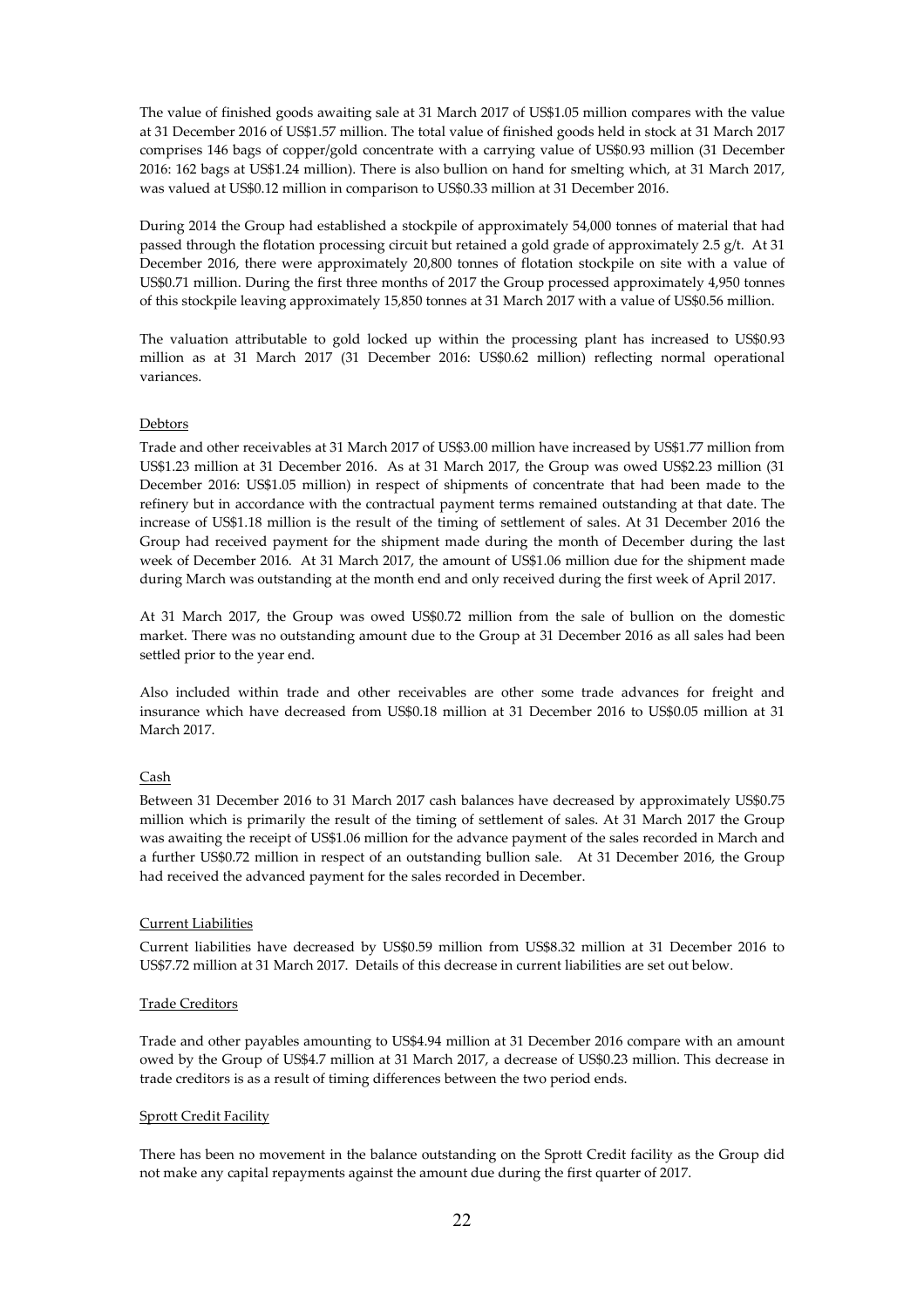### Obligations under Finance Leases

The small movement in the balance outstanding on finance leases between 31 December 2016 and 31 March 2017 is due to movement in the relative period end foreign exchange rates. All finance leases are held by Serabi Mineracao SA ("SMSA") in Brazil but are denominated in Euro or US Dollar before being converted to Brazilian Reais the functional currency for SMSA. There were no capital repayments made on any finance leases during the first quarter of 2017.

## Non-Current Liabilities

The Group makes provision for the future estimated rehabilitation costs for its mine sites at Palito and Sao Chico. The value of the provision carried by the Group at 31 March 2017 was US\$1.90 million. The value at 31 December 2016 was US\$1.85 million. There has been no movement in the estimations underlying the provision and the small change in the value of the provision is the result of exchange rate movements.

The property acquisition payment due by the Group has increased by U\$0.05 million as a result of the strengthening of the Brazilian Real against the US Dollar between 31 December 2016 and 31 March 2017.

The Group does not have any asset backed commercial paper investments.

## **Non-IFRS Financial Measures**

The gold mining industry has sought to establish a common voluntary standard to enable investors to assess and compare the performance of companies engaged in gold mining activities. The Group has elected to provide calculations of Cash Costs and All-In Sustaining Costs ("AISC") and has conformed its calculation of these performance measurements with the guidance notes released by the World Gold Council. The measures seek to capture all the important components of the Group's production and related costs. In addition, management utilises these and similar metrics as a valuable management tool to monitor cost performance of the Group's operations. These and similar measures, have no standardised meaning under IFRS and may not be comparable to similar measures presented by other companies. This measure is intended to provide additional information and should not be considered in isolation or as a substitute for measures of performance prepared in accordance with IFRS.

# *Total cash cost and all-in sustaining cost*

The following table provides a reconciliation between non-IFRS cash cost and non-IFRS all-in sustaining cost to production costs included in cost of sales as disclosed in the consolidated statement of comprehensive income.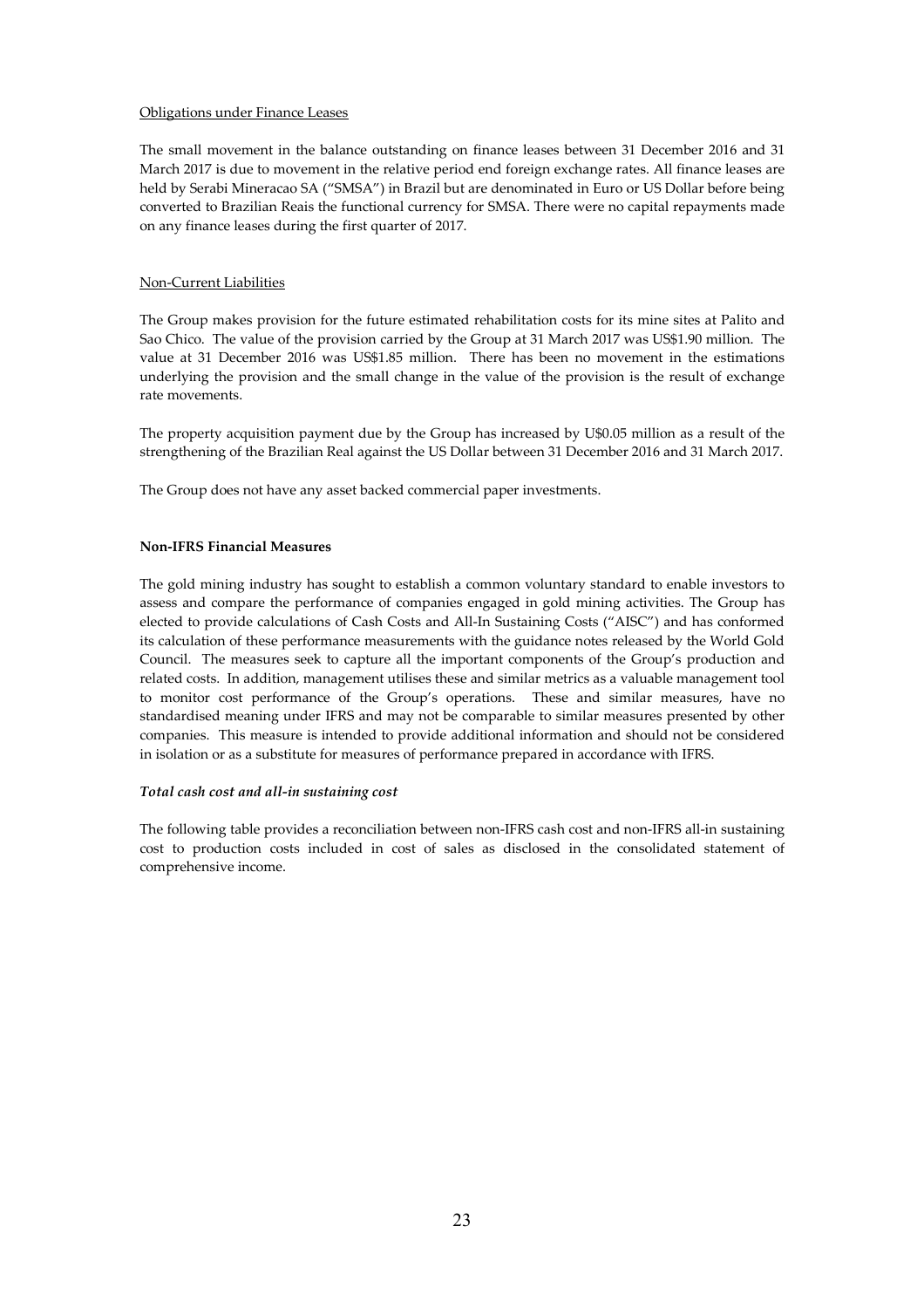|                                                        | 3 Months to    | 12 Months to   | 3 Months to    |
|--------------------------------------------------------|----------------|----------------|----------------|
|                                                        | 31 Mar 2017    | 31 Dec 2016    | 31 Mar 2016    |
|                                                        | (US\$)         | (US\$)         | (US\$)         |
| Cost of sales                                          | 9,792,350      | 32,906,426     | 6,689,506      |
| Add/(subtract)                                         |                |                |                |
| Finished goods and WIP inventory stock adjustment      | (1,449,862)    | (914,050)      | 101,753        |
| Grossing up of revenue for metal deductions            | 165,997        | 1,022,048      | 207,605        |
| By-product credits                                     | (637, 221)     | (2,691,851)    | (535,066)      |
| Total cash cost of production                          | 7,892,542      | 30,322,573     | 6,463,798      |
|                                                        |                |                |                |
| Corporate G&A                                          | 1,241,455      | 4,962,524      | 1,132,200      |
| Share-based remuneration                               | 65,620         | 350,899        | 123,116        |
| Capitalised cost for mine development                  | 1,086,790      | 2,366,486      | 663,961        |
| All-In Sustaining Cost of production                   | 10,286,407     | 38,002,482     | 8,383,075      |
|                                                        |                |                |                |
|                                                        | 3 Months to    | 12 month to    | 3 Months to    |
|                                                        | 31 Mar 2016    | 31 Dec 2016    | 31 Mar 2016    |
|                                                        | (ounces)       | (ounces)       | (ounces)       |
| Gold production for cash costs and AISC purposes       | 9,861          | 39,390         | 9,771          |
|                                                        | 3 Months to    | 12 Months to   | 3 Months to    |
|                                                        | 31 Mar 2017    | 31 Dec 2016    | 31 Mar 2016    |
|                                                        | (US\$)         | (US\$)         | (US\$)         |
| Total Cash Cost of production (per ounce)              | <b>US\$800</b> | <b>US\$770</b> | US\$662        |
| Total All-In Sustaining Cost of production (per ounce) | US\$1,043      | <b>US\$965</b> | <b>US\$858</b> |

## **Contractual commitments**

The Group has operating leases in respect of office premises in London, England and Belo Horizonte and Belem, Brazil.

The Group holds certain exploration prospects which require the Group to make certain payments under rental or purchase arrangements allowing the Group to retain the right to access and undertake exploration on these properties. Failure to meet these obligations could result in forfeiture of any affected prospects.

Management estimates that the cost over the next 12 months of fulfilling the current contracted commitments on these exploration properties in which the Group has an interest is US\$50,355 (2015: US\$45,000).

|                               | Payments due by period |           |           |           |         |
|-------------------------------|------------------------|-----------|-----------|-----------|---------|
| Contractual obligations       | Total                  | Less than | 1-3 years | 4-5 years | After 5 |
|                               |                        | 1 year    |           |           | years   |
|                               | \$                     | S         | \$        | \$        | \$      |
| Short term debt               | 1,371,489              | 1,371,489 |           |           |         |
| Capital lease obligations     | 1,230,096              | 1,152,298 | 77,798    |           |         |
| Operating leases              | 298,223                | 121,377   | 176,846   |           |         |
| Purchase obligations          |                        |           |           |           |         |
| Other long term obligations   |                        |           |           |           |         |
| Total contractual obligations | 2,899,808              | 2,645,164 | 254.644   |           |         |

# **Transactions with related parties of the Group**

During the period the Group has not entered into any transactions with related parties of the Group.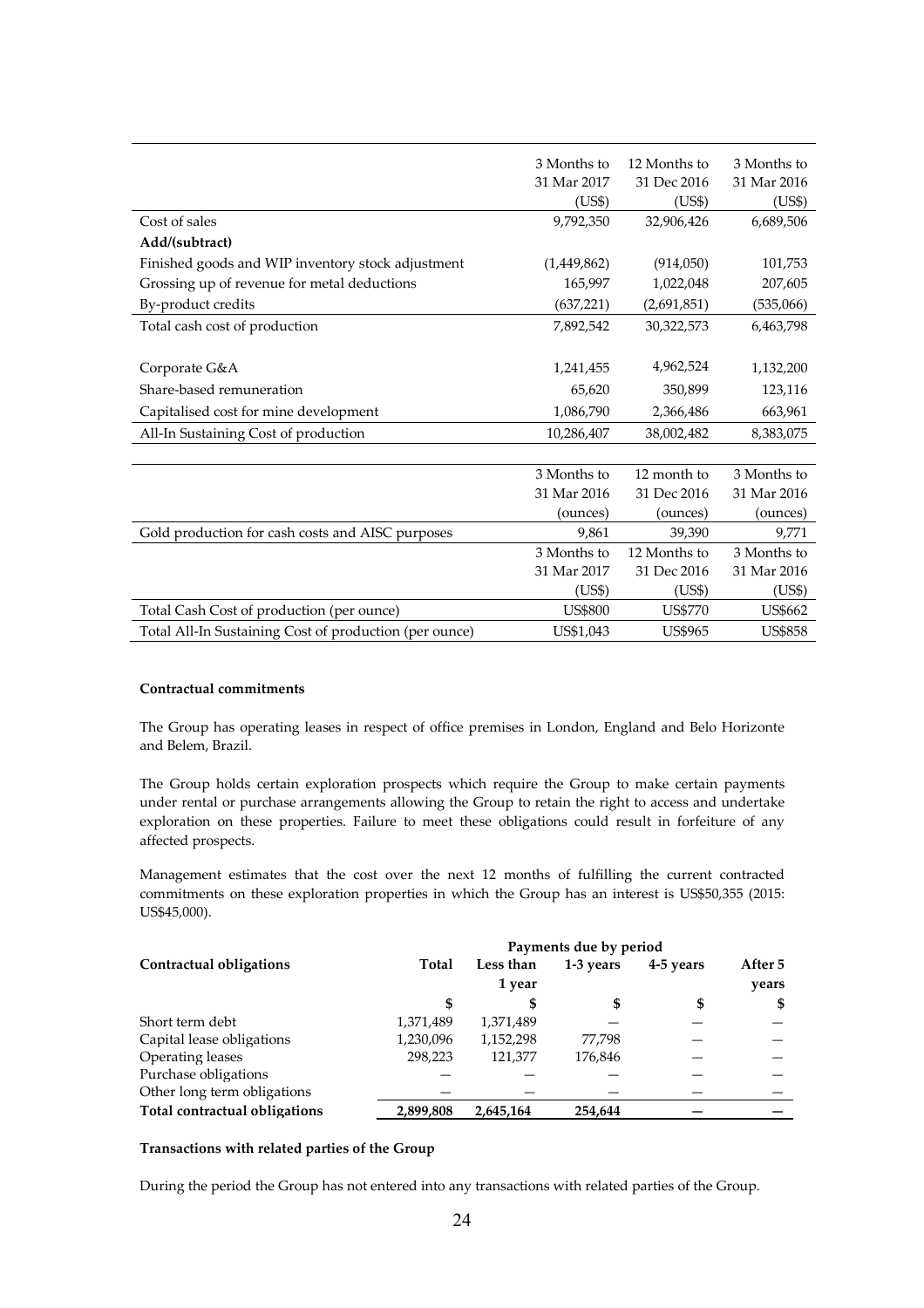### **Financial and other instruments**

The Group's and the Company's financial assets at 31 March 2017 which comprise other receivables and cash, and in the case of the Company include amounts due from subsidiaries, are classified as loans and receivables. All of the Group's and Company's financial liabilities which comprise trade and other payables and interest bearing liabilities are classified as liabilities measured at amortised cost.

The main financial risks arising from the Group's activities remain unchanged from the previous financial year, namely, commodity prices, currency, liquidity, credit and interest rates. The Board reviews and agrees policies for managing each of these risks and these are summarised below:

### *Commodity price risk*

By the nature of its activities the Group and the Company are exposed to fluctuations in commodity prices and, in particular, the price of gold and copper as these could affect its ability to raise further finance in the future, its future revenue levels and the viability of its projects. It is not currently the Group's intention to enter into any arrangements to protect itself from changes in the prices of these commodities. The Group does, however, closely monitor the prices of these commodities and will consider the use of hedging contracts, where appropriate, in future.

Whilst not representing a financial instrument at 31 March 2017, the Group carried inventory of finished goods and work-in-progress valued at US\$4.13 million (31 December 2016: US\$5.73 million) including US\$0.93 million of copper/gold concentrate representing 146 tonnes of material awaiting sale (31 December 2016: US\$1.24 million; 162 tonnes) and US\$3.20 million of other material in process (31 December 2016: US\$4.50 million). All inventory as at 31 March 2017, which is unsold, is subject to future variation in commodity prices and, accordingly, the results for the period and the equity position of the Group may be affected by any change in commodity prices subsequent to the end of the period.

## *Interest rate risk*

During the preceding two years the Group has taken out fixed rate finance leases for the acquisition of some equipment and during 2016 utilised floating rate short term trade finance in respect of sales of copper/gold concentrate production.

Serabi Gold plc has also entered into a US\$8 million credit facility (the "Sprott Facility") with the Sprott Resource Lending Partnership ("Sprott") to be used to provide additional funding for the continued development of the Palito Mine and the Sao Chico gold project, to finance an additional drilling programme at Sao Chico and for general corporate purposes. In February 2017 the Sprott Facility was extended for a term expiring on 31 August 2017. The amount outstanding under the Sprott Facility at 31 March 2017 was US\$1.37 million (excluding future interest).

### *Liquidity risk*

Historically the Group has relied primarily on funding raised from the issue of new shares to shareholders but has also received short term loans from its shareholders. It has also used floating rate short term trade finance and fixed rate finance leases to finance its activities.

On 26 September 2014, Serabi Gold plc entered into the Sprott Facility details of which are set out above.

As at 31 March 2017, the amount outstanding under a trade finance facility available in connection with the sale of its copper/gold concentrate was US\$ nil (31 December 2016: US\$415,607).

As at 31 March 2016, in addition to the Sprott Facility the Group had obligations under fixed rate finance leases amounting to US\$1.23 million (31 December 2016: US\$1.25 million).

The Group's objectives when managing its capital are to maintain financial flexibility to achieve its development plans, safeguard its ability to continue to operate as a going concern through management of its costs whilst optimising its access to capital markets by endeavouring to deliver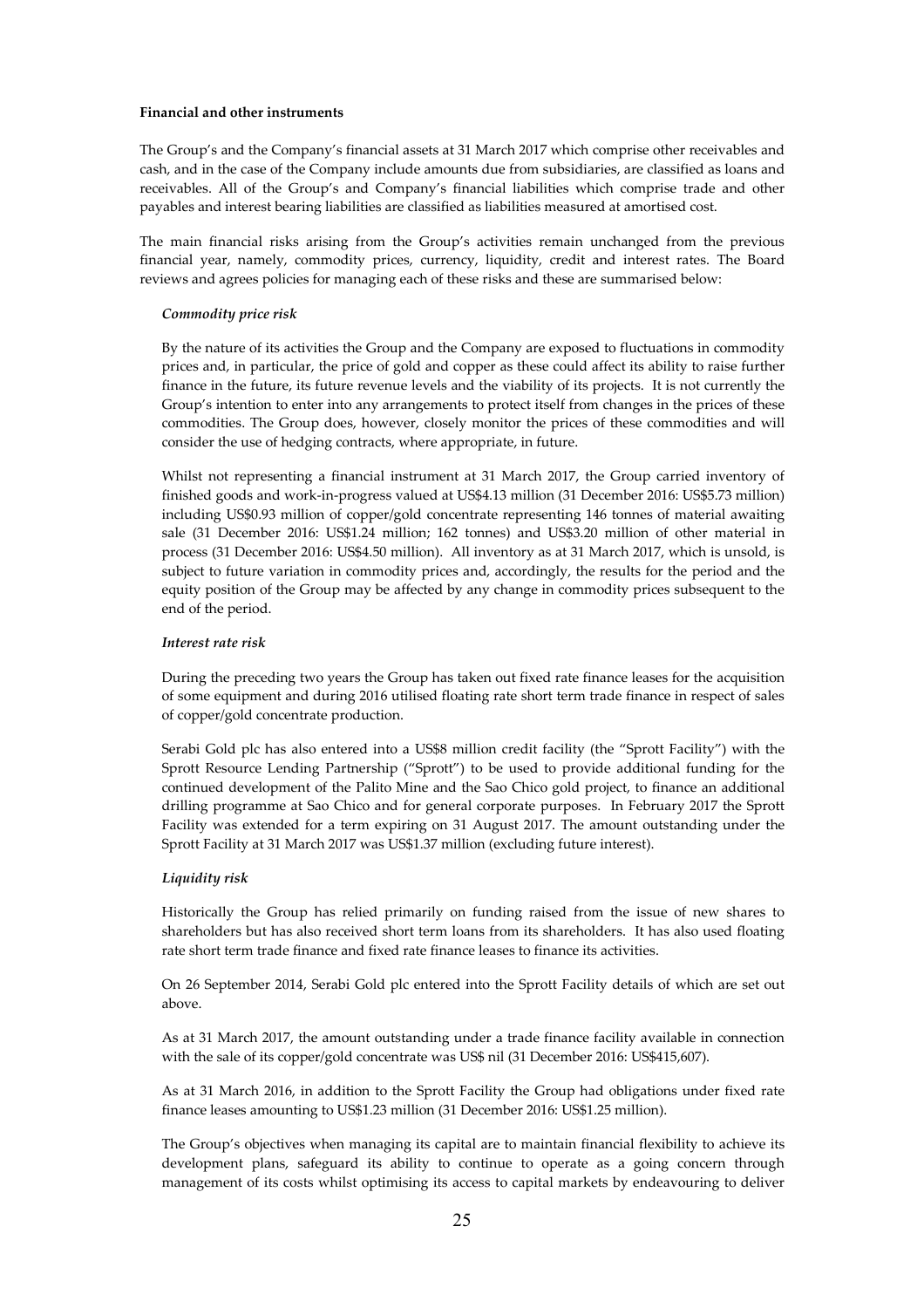increases in value of the Group for the benefit of shareholders. In establishing its capital requirements the Group will take account of the risks inherent in its plans and proposed activities and prevailing market conditions. There are risks associated with any mining operation whereby unforeseen technical and logistical events result in additional costs needing to be incurred, giving rise to the possibility that additional working capital may be required. The Group is also subject to pricing risks and significant short term variations in sale prices of commodities to which the Group is exposed, may place significant additional pressure on the Group's working capital position. Should additional working capital be required the Directors consider that further sources of finance could be secured within the required timescale. The Group, where appropriate, will use fixed rate finance arrangements for the purchase of certain items of capital equipment and use short term trade finance particularly in respect of its projected sales of copper/gold concentrate. It will seek to raise debt finance where possible to finance further capital development of its projects taking due consideration of the ability of the Group to satisfy the obligations and undertakings that would be imposed in connection with such borrowings.

The following table sets out the maturity profile of the financial liabilities as at 31 December 2017:

|                                       | 31 March 2017 | 31 December 2016 |
|---------------------------------------|---------------|------------------|
|                                       | US\$          | US\$             |
| Due in less than one month            | 1,176,237     | 1,774,068        |
| Due between one month and three       | 3,022,653     | 2,462,350        |
| Due between three months and one year | 3,038,171     | 4,179,387        |
| Total due within one year             | 7,237,061     | 8,415,805        |
| Due more than one year                | 2,338,489     | 2,288,876        |
| Total                                 | 9,575,550     | 10,704,681       |

## *Currency risk*

Although the Company is incorporated in the United Kingdom, its financial statements and those of the Group are presented in US Dollars which is also considered to be the functional currency of the Company as funding of activities of its subsidiaries is generally made in US Dollars, all sales for the Group are denominated in US Dollars and future remittances of dividends, loans or repayment of capital from the subsidiaries are expected to be received in US Dollars.

Share issues have historically been priced solely in Sterling but the issue of Special Warrants undertaken in December 2010 and the issue of new Ordinary Shares and Warrants on 30 March 2011, were priced in Canadian Dollars. The Company expects that future issues of Ordinary Shares may be priced in Sterling or Canadian Dollars. Expenditure is primarily in Brazilian Real and also in US Dollars, Sterling, Euros and Australian Dollars.

The functional currency of the Group's operations is US Dollars, which is also the reporting currency. The Group's cash holdings at the balance sheet date were held in the following currencies:

|                   | 31 March  | 31 December |
|-------------------|-----------|-------------|
|                   | 2017      | 2016        |
|                   | US\$      | US\$        |
| US Dollar         | 2,155,489 | 3,425,809   |
| Canadian Dollar   | 32,396    | (5, 183)    |
| Sterling          | 62,087    | 136,159     |
| Australian Dollar | 15,365    | 6,350       |
| Euro              | 3,511     | 53,261      |
| Brazilian Real    | 1,138,010 | 544,087     |
| Total             | 3,407,117 | 4,160,923   |

The cash is held at floating rates prevailing at the balance sheet date.

The Group is exposed to foreign currency risk on monetary assets and liabilities, including cash held in currencies other than the functional currency of operations.

The Group seeks to manage its exposure to this risk by ensuring that the majority of expenditure and cash holdings of individual subsidiaries within the Group are denominated in the same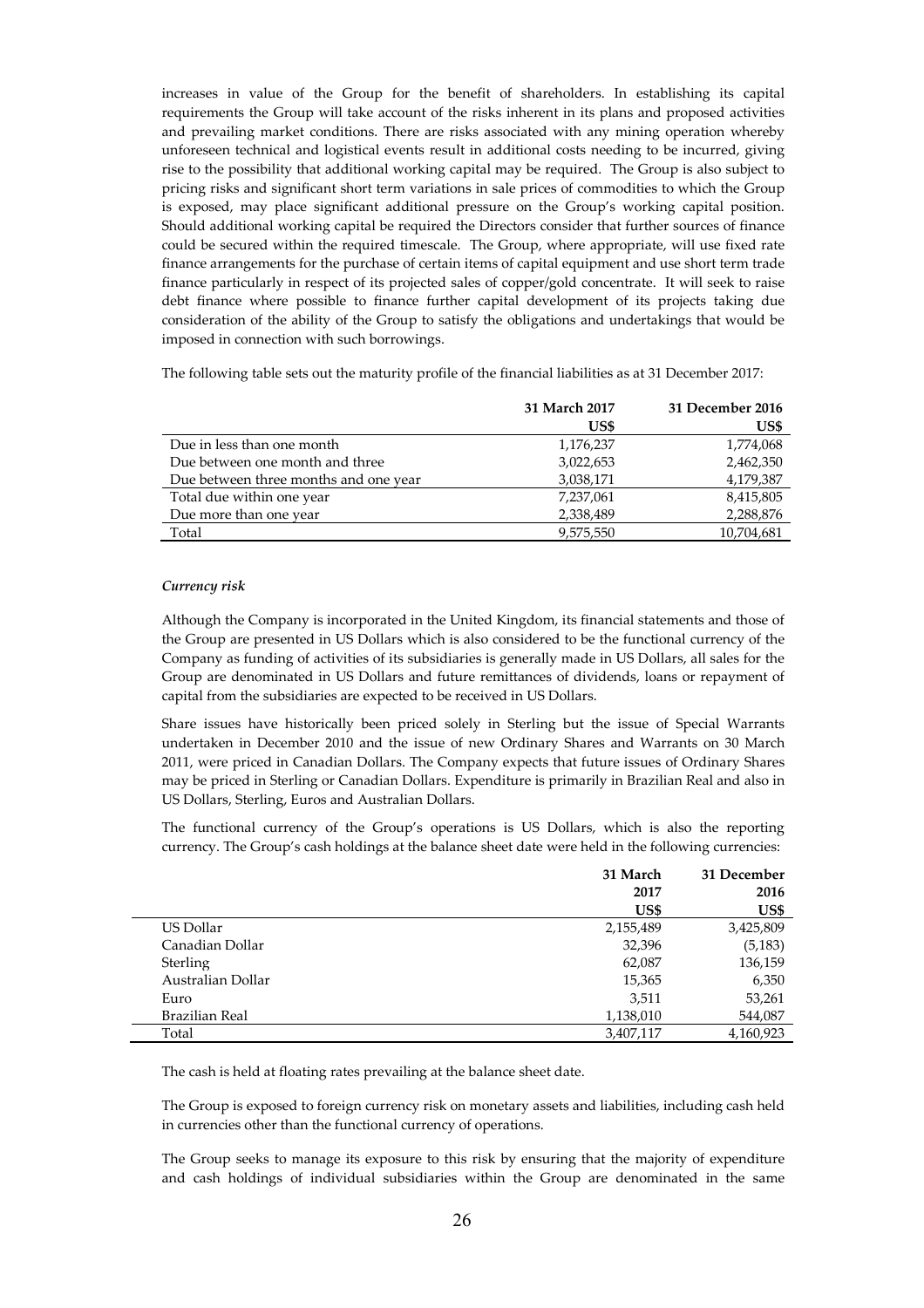currency as the functional currency of that subsidiary. Income is generated in US Dollars. However this exposure to currency risk is managed where the income is generated by subsidiary entities whose functional currency is not US Dollars, by either being settled within the Group or by ensuring settlement in the same month that the sale is transacted where settlement is with a third party.

The Group does not presently utilise swaps or forward contracts to manage its currency exposures, although such facilities are considered and may be used where appropriate in the future.

The Group seeks to minimise its exposure to currency risk by closely monitoring exchange rates and holding surplus funds in currencies considered most appropriate to their expected future utilisation.

## *Credit risk*

The Group's exposure to credit risk is limited to its cash and cash equivalents and trade and other receivables amounting to US\$10,820,854 (31 December 2016: US\$9,090,502). It is the Group's policy to only deposit surplus cash with financial institutions that hold acceptable credit ratings.

The Group currently sells most of its gold bullion to a single customer. The Group seeks to receive full settlement by bank transfer on delivery of its product to the purchaser to minimise its exposure to any credit risk on that customer.

The Group currently sells most of its copper/gold concentrate production to a single customer, a publicly quoted trading group located in Japan, having changed customer in the second half of 2016. Settlement terms are in accordance with industry norms. The customer has a strong reputation within the industry and has a good credit risk history. As at the balance sheet date there were no amounts owed to the Group that were overdue.

#### **Subsequent events**

There has been no item, transaction or event of a material or unusual nature that is likely, in the opinion of the Directors of the Company, to affect significantly the continuing operation of the entity, the results of these operations, or the state of affairs of the entity in future financial periods.

#### **Changes in accounting policies**

The Group has not adopted any standards or interpretations in advance of the required implementation dates.

The following standards and relevant interpretations, which have not been applied in these financial statements, were in issue but not yet effective (and some of which were pending endorsement by the EU):

IAS 12 (amended) "Recognition of Deferred Tax Asset for Unrealised Losses""

IFRS 16 "Leases"

IAS 7 Disclosure Initiative

lFRIC 22 Foreign Currency Transactions and Advance Consideration

Annual improvements to IFRSs: 2014-2016 Cycle

lFRS 9 "Financial Instruments"

lFRS 15 "Revenue from Contracts"

lFRS 2 (amended) Classification and Measurement of Share-based Payment Transactions

lFRS 15 Clarification to IFRS 15 Revenue from Contracts with Customers

The Group considers that the only standard that may have any impact is IFRS 9. The new standard will replace existing accounting standards. It is applicable to financial assets and liabilities and will introduce changes to existing accounting concerning classification, measurement and impairment (introducing an expected loss method). The Group considers that whilst IFRS 15 and IFRS 16 may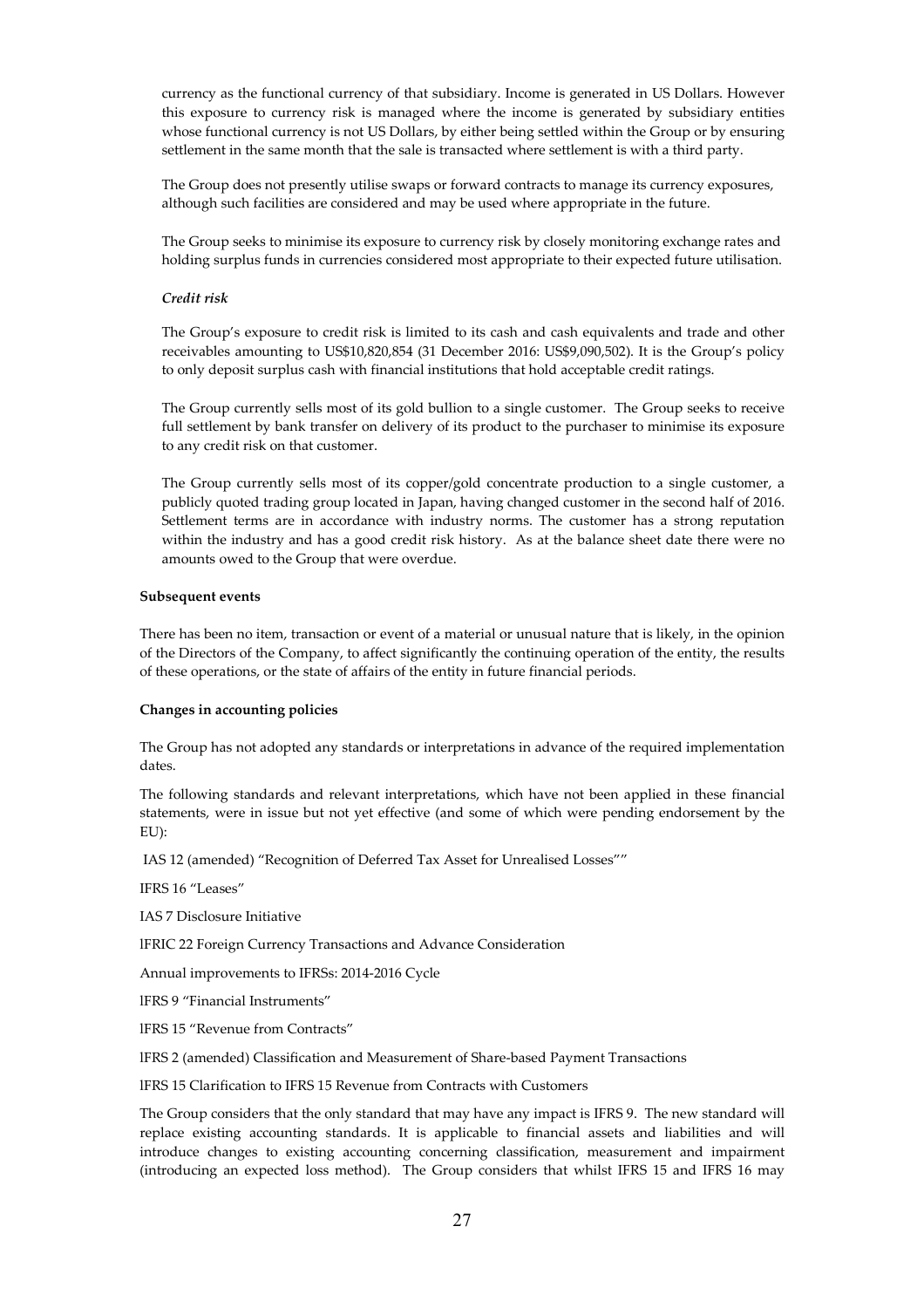impact on the Group the effect will not be significant. The operating leases held by the Company are of low value and revenue contracts usually contain a single performance criteria that is satisfied at a point in time. The Group will adopt the above standards at the time stipulated by that standard. The Group does not, at this time, anticipate voluntary early adoption of any of the standards.

## **Off-balance sheet arrangements**

As of the date of this Management's Discussion and Analysis, the Group does not have any off-balance sheet arrangements that have, or are reasonably likely to have, a current or future effect on the results of operations or financial condition of the Group, including, and without limitation, such considerations as liquidity and capital resources.

# **Critical accounting estimates**

The preparation of financial statements requires management to make judgements and assumptions about the future in the use of accounting estimates. These are based on management's best knowledge of the relevant facts and circumstances. However, these judgements and estimates regarding the future are a source of uncertainty and actual results may differ from the amounts included in the financial statements and adjustment will consequently be necessary. Estimates are continually evaluated, based on experience and reasonable expectations of future events.

Accounting estimates are applied in assessing and determining the carrying values of significant assets and liabilities.

The estimates and underlying assumptions are reviewed on an on-going basis. Revisions to accounting estimates are recognised in the period in which the estimate is revised if the revision affects only that period or in the period of the revision and future periods if the revision affects both current and future periods.

The following are the critical judgements that management has made in the process of applying the entity's accounting policies and that have the most significant effect on the amounts recognised in financial statements.

## *Impairment of mining assets and other property, plant and equipment*

Determining whether mining assets are impaired requires an estimation of the value in use of the cash-generating units ("CGU's"). The value in use calculation requires the entity to estimate the future cash flows expected to arise from a CGU and a suitable discount rate in order to calculate present value. A CGU is a group of assets that generates cash inflows from continuing use. Given their interdependences and physical proximity, the Palito and Sao Chico Mines are considered to be a single CGU.

As described in note 1(d) (iv), of the 2016 Financial Statements for the Group, the Group reviews the estimated useful lives of property, plant and equipment at the end of each annual reporting period. Further disclosure is provided in note 19 of the 2016 Financial Statements for the Group regarding the key assumptions made in assessing the value in use.

### *Provisions and contingent liabilities*

The Group reviews estimates of provisions for potential liabilities at the end of each reporting period, where applicable taking into account the circumstances of the potential liability, the availability and confidence of information used to calculate the potential liability and where applicable, past history regarding the actual liability incurred in similar situations.

### *Mineral resources*

Quantification of mineral resources requires a judgement on the reasonable prospects for eventual economic extraction. These judgements are based on assessments made in accordance with the provisions of Canadian National instrument 43-101. These factors are a source of uncertainty and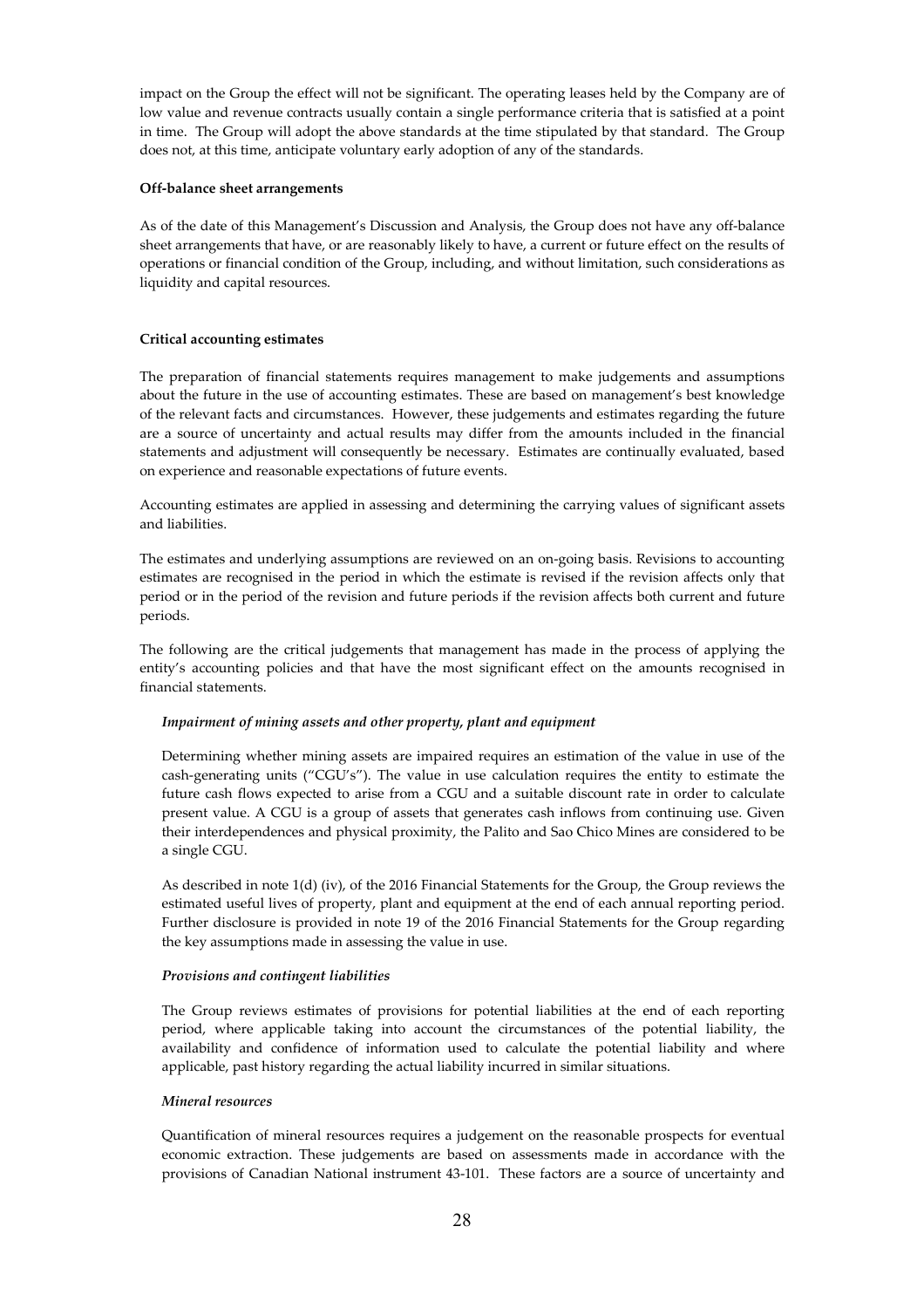changes could result in an increase or decrease in mineral resources and changes to the categorisation or mineral resources between Ore Reserves, Measured and Indicated Resources and Inferred Resources. This would, in turn, affect certain amounts in the financial statements such as depreciation and closure provisions, which are calculated on projected life of mine figures, and carrying values of mining property and plant which are tested for impairment by reference to future cash flows based on projected life of mine figures.

### *Development and deferred exploration expenditure*

The recoverability of exploration expenditure capitalised within intangible assets is assessed based on a judgement about the feasibility of the project and estimates of its future cash flows. Future gold prices, operating costs, capital expenditure and production are sources of estimation uncertainty. The Group periodically makes judgements as to whether its deferred exploration expenditure may have been impaired, based on internal and external indicators. Any impairment is based on a variety of estimates and opinions and may include estimates of future cash flows. In particular, the Group recognises that, if it decides, or is compelled due to insufficient funding, to withdraw from exploration activity at a project, then the Company would need to assess whether an impairment is necessary based on the likely sale value of the property.

### *Inventory valuation*

Valuations of gold in stockpiles and in circuit, require estimations of the amount of gold contained in, and recovery rates from, the various work in progress. These estimations are based on analysis of samples and prior experience. A judgement is also required about when stockpiles will be used and what gold price should be applied in calculating net realisable value; these are both sources of uncertainty.

#### *Utilisation of historic tax losses and recognition of deferred tax assets*

The recognition of deferred tax assets is based upon whether sufficient and suitable taxable profits will be available in the future against which the reversal of temporary differences can be deducted. Recognition of deferred tax assets therefore involves judgement regarding the future financial performance of the particular legal entity or tax group in which the deferred tax asset has been recognised. Where the temporary differences are related to losses, relevant tax law is considered to determine the availability of the losses to offset against the future taxable profits.

The amounts recognised in the consolidated financial statements are derived from the Group's best estimation and judgement.

## *Restoration, rehabilitation and environmental provisions*

Such provisions require a judgement on likely future obligations, based on assessment of technical, legal and economic factors. The ultimate cost of environmental remediation is uncertain and cost estimates can vary in response to many factors including the timing of expenditure, the discount rate, inflation rate and foreign exchange rate used in calculating the current value of future expenditures and the projected scale of disturbance that is anticipated at the end of the project life.

#### **Disclosure controls and procedures**

The Chief Executive Officer and Chief Financial Officer have designed disclosure controls and procedures, or have caused them to be designed under their supervision, in order to provide reasonable assurance that:

- material information relating to the Group is made known to the Chief Executive Officer and Chief Financial Officer by others, particularly during the period in which the interim and annual filings are being prepared; and
- information required to be disclosed by the Group in its annual filings, interim filings or other reports filed or submitted by it under securities legislation is recorded, processed, summarised and reported within the time periods specified in securities legislation.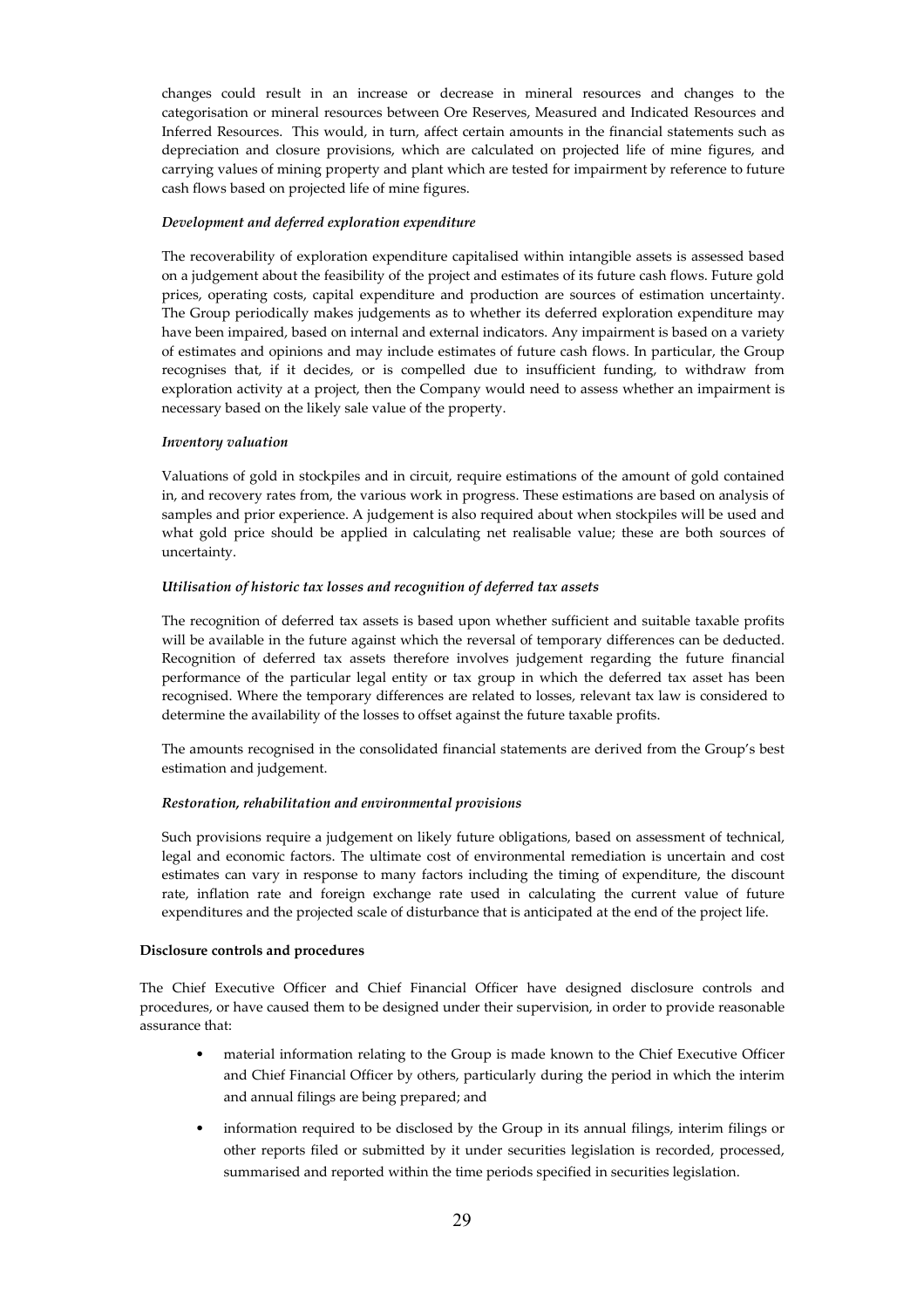As at 31 December 2016, an evaluation was carried out, under the supervision of the Chief Executive Officer and Chief Financial Officer, of the design and operating effectiveness of the Group's disclosure controls and procedures. Based on this evaluation, the Chief Executive Officer and Chief Financial Officer concluded that the Group's disclosure controls and procedures were effective as at 31 December 2016.

## **Internal controls over financial reporting**

The Chief Executive Officer and Chief Financial Officer have also designed internal controls over financial reporting, or have caused them to be designed under their supervision, in order to provide reasonable assurance regarding the reliability of financial reporting and the preparation of financial statements for external purposes in accordance with IFRS.

As at 31 December 2016, an evaluation was carried out, under the supervision of the Chief Executive Officer and Chief Financial Officer, of the design and operating effectiveness of the Group's internal controls over financial reporting. Based on this evaluation, the Chief Executive Officer and Chief Financial Officer concluded that the internal controls over financial reporting were effective as at 31 December 2016, using the criteria, having taken account of the size and nature of the Group, put forward by the Financial Reporting Council in their revised guidance for directors on internal controls for UK listed companies (issued 2005).

The Group's management, including the Chief Executive Officer and the Chief Financial Officer, does not expect that its disclosure controls and internal controls over financial reporting will prevent or detect all errors and fraud. A cost effective system of internal controls, no matter how well conceived or operated, can provide only reasonable, not absolute, assurance that the objectives of the internal controls over financial reporting are achieved.

## **Changes in internal controls over financial reporting**

There have been no changes in the Group's internal controls over financial reporting during the three month period ended 31 March 2017 that have materially affected, or are reasonably likely to materially affect, the Group's internal controls over financial reporting.

# **Disclosure of outstanding share data**

The Company had the following Ordinary Shares, Stock Options and Warrants outstanding at 12 May 2017:

| Ordinary Shares                           | 698.701.772 |
|-------------------------------------------|-------------|
| <b>Stock Options</b>                      | 52.960.000  |
| Fully diluted ordinary shares outstanding | 751.661.772 |

Fratelli Investments Limited holds 386,375,734 Ordinary Shares in the Group representing 55.30 per cent of the voting shares in issue and is considered to be the controlling party.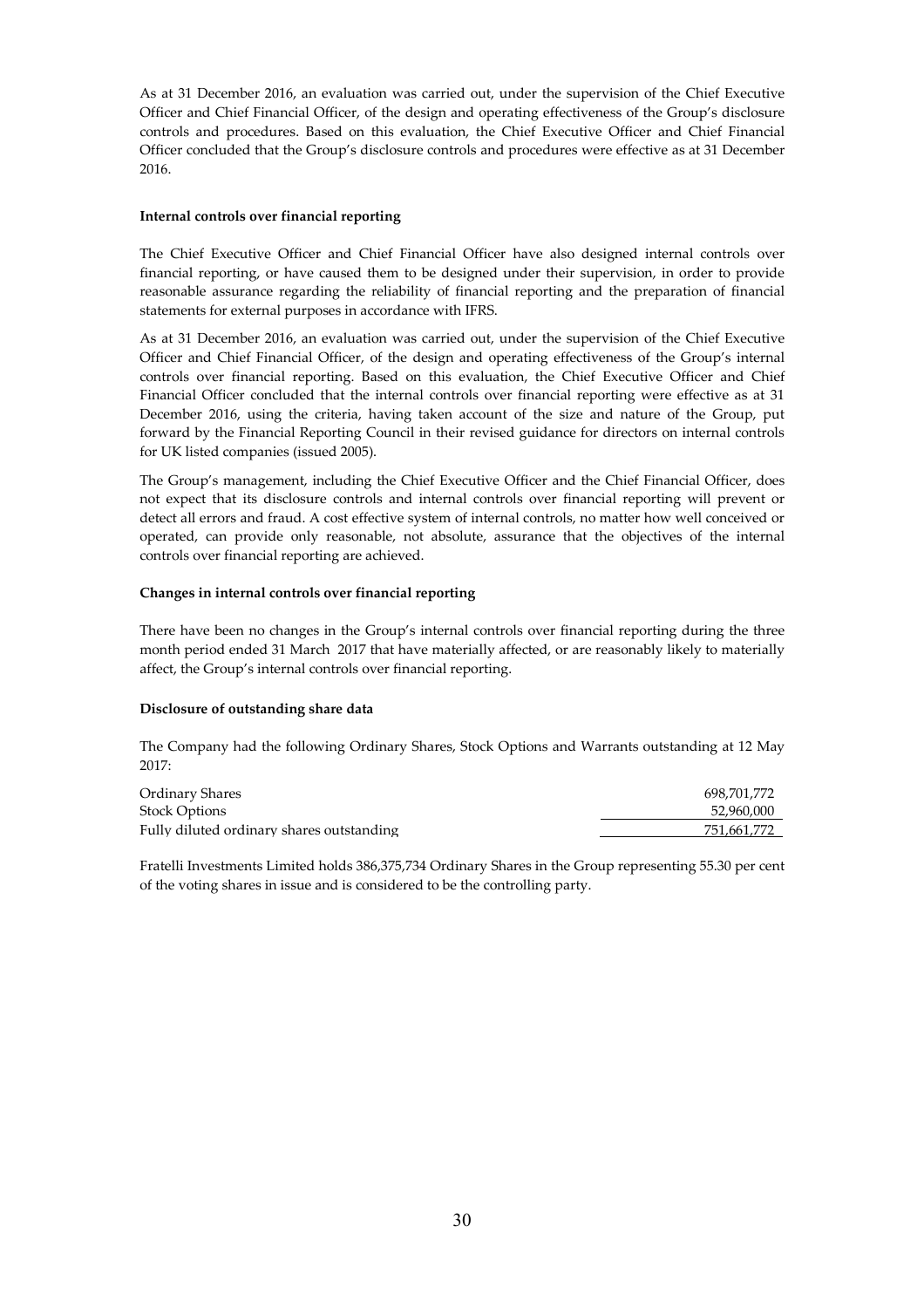#### **Qualified persons statement**

*The technical information contained within this Management Discussion and Analysis has been reviewed and approved by Michael Hodgson, CEO of the Group. Mr Hodgson is an Economic Geologist by training with over 25 years' experience in the mining industry. He holds a BSc (Hons) Geology, University of London, a MSc Mining Geology, University of Leicester and is a Fellow of the Institute of Materials, Minerals and Mining and a Chartered Engineer of the Engineering Council of UK, recognising him as both a Qualified Person for the purposes of Canadian National Instrument 43-101 and by the AIM Guidance Note on Mining and Oil & Gas Companies dated June 2009.* 

#### **Cautionary statement on forward-looking information**

*This management's discussion and analysis contains "forward-looking information" (also referred to as "forwardlooking statements") which may include, but is not limited to, statements with respect to the future financial or operating performance of the Group and its projects, the future price of gold or other metal prices, the estimation of mineral resources, the realisation of mineral resource estimates, the timing and amount of estimated future production, costs of production, capital, operating and exploration expenditures, costs and timing of the development of new deposits, costs and timing of future exploration and/or exploitation, requirements for additional capital, government regulation of mining operations, environmental risks, reclamation expenses, title disputes or claims, limitations of insurance coverage and the timing and possible outcome of regulatory matters, and that reflects management's expectations regarding the Group's future growth, results of operations, performance and business prospects and opportunities. Often, but not necessarily always, the use of words such as "anticipate", "believe", "plan", "estimates", "expect", "intend", "budget", "scheduled", "forecasts" and similar expressions have been used to identify these forward-looking statements or variations (including negative variations) of such words and phrases, or statements that certain actions, events or results "may", "could", "would", "might" or "will" be taken, occur or be achieved. These statements reflect management's current beliefs and are based on information currently available to management. Except for statements of historical fact relating to the Group, information contained herein constitutes forward-looking statements, including any information as to the Group's strategy, plans or financial or operating performance. Forward-looking statements involve significant risks, uncertainties and assumptions and other factors that may cause the actual results, performance or achievements of the Group to be materially different from any future results, performance or achievements expressed or implied by the forward-looking statements. Important factors that could cause actual results to differ from these forward-looking statements include risks related to failure to define mineral resources, to convert estimated mineral resources to reserves, the grade and recovery of ore which is mined varying from estimates, future prices of gold and other commodities, capital and operating costs varying significantly from estimates, political risks arising from operating in Brazil, uncertainties relating to the availability and costs of financing needed in the future, changes in equity markets, inflation, changes in exchange rates, fluctuations in commodity prices, delays in the development of projects, conclusions of economic evaluations, changes in project parameters as plans continue to be refined, uninsured risks and other risks involved in the mineral exploration and development industry. A description of risk factors applicable to the Group can be found in the section "Risks and uncertainties" in this management's discussion and analysis. Although the forward-looking statements contained in this management's discussion and analysis are based upon what management believes to be reasonable assumptions, the Group cannot assure prospective purchasers that actual results will be consistent with these forward-looking statements. These forward-looking statements are made as of the date of this management's discussion and analysis, and the Group assumes no obligation to update or revise them to reflect new events or circumstances, except in accordance with applicable securities laws. There can be no assurance that forwardlooking statements will prove to be accurate, as actual results and future events could differ materially from those anticipated in such statements. Accordingly, readers should not place undue reliance on forward-looking statements.*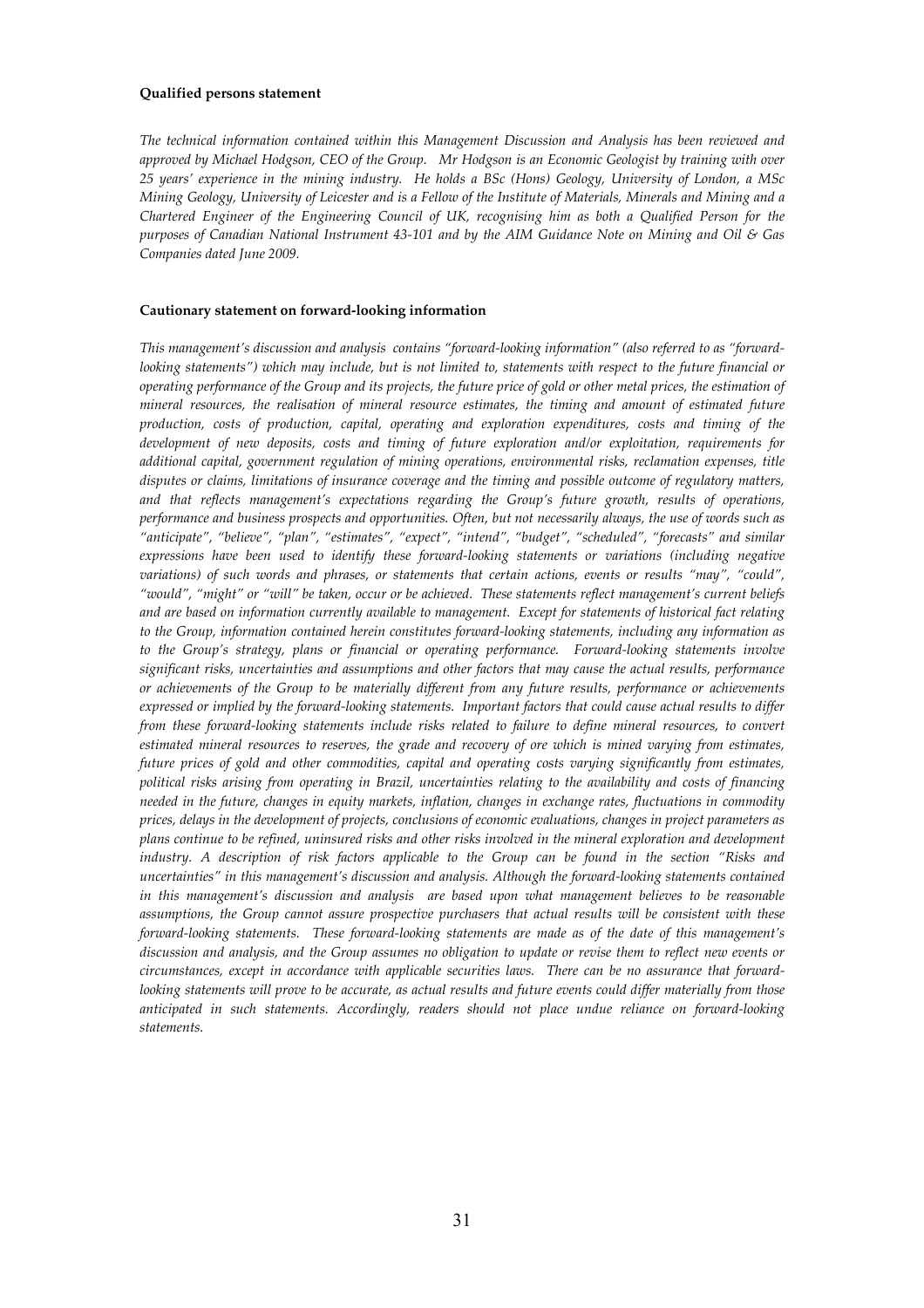## **Risks and uncertainties**

**In addition to the other information set forth in this report, the reader should carefully consider the risk factors below which could materially affect the Group's business, financial condition and/or future results. These risks are not the only risks facing the Group and readers should also refer to the Group's Annual Information Form filed on SEDAR at www.sedar.com and the Group's website at www.serabigold.com which contains additional discussion of risks and in particular risks for investors in the Group's securities. Additionally risks and uncertainties not currently known to the Group or that management currently deems to be immaterial, may also materially affect the Group's business, financial condition and/or future results.** 

| <b>ECONOMIC RISKS</b>                                                                                      |                                                                                                                                                                                                                                                                                                                                                                                                                                                                                                       |                    |                                                                                                                                                                                                                                                                                                                                                                                                                                                                                                                                                                                                                                                                                                                                                                                                                 |
|------------------------------------------------------------------------------------------------------------|-------------------------------------------------------------------------------------------------------------------------------------------------------------------------------------------------------------------------------------------------------------------------------------------------------------------------------------------------------------------------------------------------------------------------------------------------------------------------------------------------------|--------------------|-----------------------------------------------------------------------------------------------------------------------------------------------------------------------------------------------------------------------------------------------------------------------------------------------------------------------------------------------------------------------------------------------------------------------------------------------------------------------------------------------------------------------------------------------------------------------------------------------------------------------------------------------------------------------------------------------------------------------------------------------------------------------------------------------------------------|
| Risk                                                                                                       | Comment                                                                                                                                                                                                                                                                                                                                                                                                                                                                                               | Business<br>Impact | Mitigation                                                                                                                                                                                                                                                                                                                                                                                                                                                                                                                                                                                                                                                                                                                                                                                                      |
| Changes in gold<br>prices.                                                                                 | The profitability of the Group's operations is<br>dependent upon the market price of gold.<br>Gold prices fluctuate widely and are affected<br>by numerous factors beyond the control of the<br>Group.<br>Reserve calculations and life-of-mine plans<br>using significantly lower metal prices could<br>result in material write-downs of the Group's<br>investment in mining properties and increased<br>amortisation, reclamation and closure charges.                                             | High               | Management closely monitors<br>commodity prices and economic and<br>other events that may influence<br>commodity prices.<br>The Board will use hedging instruments<br>if and when it considers it appropriate.                                                                                                                                                                                                                                                                                                                                                                                                                                                                                                                                                                                                  |
| Currency<br>fluctuations may<br>affect the costs of<br>doing business and<br>the results of<br>operations. | The Group's major products are traded in<br>prices denominated in US dollars. The Group<br>incurs most of its expenditures in Brazilian<br>Reals although it has a reasonable level of<br>expenses in US Dollars, UK Pounds and other<br>currencies. Following a period of significant<br>weakening of the Brazilian Real against the US<br>Dollar during 2015, the currency appreciated<br>by approximately 20 per cent during 2016,<br>significantly affecting the margins that can be<br>achieved. | High               | Management closely monitors<br>fluctuations in currency rates and the<br>Board may, from time to time, make use<br>of currency hedging instruments.                                                                                                                                                                                                                                                                                                                                                                                                                                                                                                                                                                                                                                                             |
| Availability of<br>working capital.                                                                        | The Company, whilst having little debt, is<br>reliant on generating regular revenue and cash<br>flow from its operations on a monthly basis to<br>meet its monthly operating costs and to fund<br>capital investment and exploration<br>programmes. It has no overdraft or stand-by<br>credit facilities in place in the event of any<br>operational difficulties or other events that<br>may reduce or delay revenue receipts on a<br>short term.                                                    | High               | Management, in designing and planning<br>the Group's operations, incorporates<br>contingency planning. The Group has<br>multiple mining faces to minimise<br>geological and mining risk to operations,<br>it has a modular plant to ensure gold<br>processing can be maintained to the<br>greatest extent possible at all times and<br>its deals with customers for its products<br>with good credit and standing in the<br>industry. Management also manage the<br>Group's commitments and obligations to<br>maximise the level of cash holdings at<br>any time and works closely with existing<br>and potential lenders and other potential<br>financing partners to ensure that, to the<br>greatest extent possible, it can have<br>access to additional cash resources<br>should any unexpected need arise. |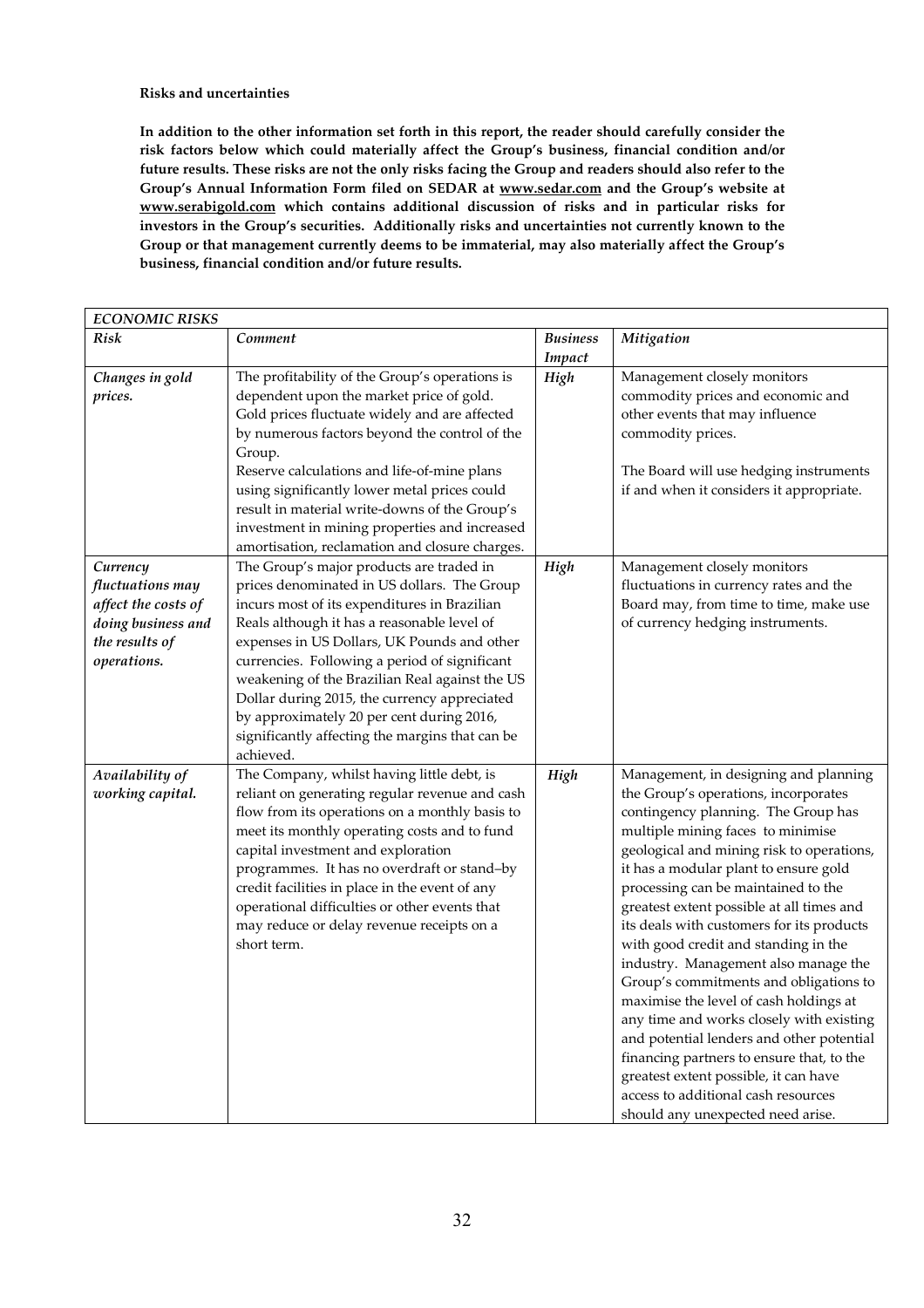| <b>OPERATIONAL RISKS</b>                                                                                                                                                                                                                                                                                                               |                                                                                                                                                                                                                                                                                                                                                                                                                                                                                                                                                                                                                                                                                                                                                                                                                                                                                                                                                                                                                                                                                                                                                                                                                                                                           |                           |                                                                                                                                                                                                                                                                                                                                                                                                                                                                                                                                  |  |
|----------------------------------------------------------------------------------------------------------------------------------------------------------------------------------------------------------------------------------------------------------------------------------------------------------------------------------------|---------------------------------------------------------------------------------------------------------------------------------------------------------------------------------------------------------------------------------------------------------------------------------------------------------------------------------------------------------------------------------------------------------------------------------------------------------------------------------------------------------------------------------------------------------------------------------------------------------------------------------------------------------------------------------------------------------------------------------------------------------------------------------------------------------------------------------------------------------------------------------------------------------------------------------------------------------------------------------------------------------------------------------------------------------------------------------------------------------------------------------------------------------------------------------------------------------------------------------------------------------------------------|---------------------------|----------------------------------------------------------------------------------------------------------------------------------------------------------------------------------------------------------------------------------------------------------------------------------------------------------------------------------------------------------------------------------------------------------------------------------------------------------------------------------------------------------------------------------|--|
| <b>Risk</b>                                                                                                                                                                                                                                                                                                                            | Comment                                                                                                                                                                                                                                                                                                                                                                                                                                                                                                                                                                                                                                                                                                                                                                                                                                                                                                                                                                                                                                                                                                                                                                                                                                                                   | <b>Business</b><br>Impact | Mitigation                                                                                                                                                                                                                                                                                                                                                                                                                                                                                                                       |  |
| Future exploration<br>may not result in<br>increased mineral<br>resources.                                                                                                                                                                                                                                                             | Mineral exploration involves significant risks<br>over a substantial period of time, which even a<br>combination of careful evaluation, experience<br>and knowledge may not eliminate. Even if the<br>Group discovers a valuable deposit of<br>minerals, it may be several years before<br>production is possible and, during that time it<br>may become economically unfeasible to<br>produce those minerals.                                                                                                                                                                                                                                                                                                                                                                                                                                                                                                                                                                                                                                                                                                                                                                                                                                                            | Medium                    | Management undertakes exploration<br>only following careful evaluation of<br>opportunities and designs programmes<br>that seek to ensure that expenditure is<br>carefully controlled and can be ceased at<br>any time that management considers that<br>the exploration prospect is unlikely to be<br>commercially viable and does not<br>warrant further evaluation.                                                                                                                                                            |  |
| No guarantee that<br>the Group's<br>applications for<br>exploration licences<br>and mining licences<br>will be granted.<br>Existing<br>exploration licences<br>may not be renewed<br>or approved or<br>converted into<br>mining licences.<br>Title to any of the<br>Group's mineral<br>properties may be<br>challenged or<br>disputed. | There is no guarantee that any application for<br>additional exploration licences will be granted<br>by the Departamento Nacional do Produção<br>Mineral ("DNPM"). The DNPM can refuse<br>any application. Persons may object to the<br>granting of any exploration licence and the<br>DNPM may take those objections into<br>consideration when making any decision on<br>whether or not to grant a licence.<br>The exploration licence for the Sao Chico<br>property expired in March 2014. The Group<br>applied for a full mining licence and the<br>application and all supporting information<br>and reports have been made in accordance<br>with prescribed regulations. The Group has<br>received no indications that the full mining<br>licence will not be granted.<br>At the current time mining operations at the<br>Sao Chico Mine are carried out under a trial<br>mining licence which is renewable annually.<br>If and when exploration licences are granted,<br>they will be subject to various standard<br>conditions including, but not limited to,<br>prescribed licence conditions. Any failure to<br>comply with the expenditure conditions or<br>with any other conditions, on which the<br>licences are held, can result in licence<br>forfeiture. | High                      | Management maintains on-going<br>dialogue with the DNPM and other<br>relevant government bodies regarding its<br>operations to ensure that such bodies are<br>well informed and also to help ensure<br>that the Group is informed at an early<br>stage of any issues of concern that such<br>bodies may have.<br>The Group employs staff and consultants<br>who are experienced in Brazilian mining<br>legislation to ensure that the Group is in<br>compliance with legislation at all times.                                   |  |
| The Group has<br>declared<br>commercial<br>production effective<br>as of 1 January 2016<br>at the Sao Chico<br>gold mine located<br>close to the Group's<br>Palito Mine. There<br>is however, no<br>certainty that the<br>Group will be able<br>to establish a<br>commercially<br>viable long term<br>operation at Sao<br>Chico.       | The Sao Chico Mine has a small NI 43-101<br>compliant Measured and Indicated Resource<br>and Inferred Resource and the Group has<br>declared that commercial production has been<br>attained effective as of 1 January 2016. The<br>Group did not however, ever commission an<br>independent technical assessment to<br>demonstrate whether or not the resource can<br>be mined on a commercial scale or that any<br>mining activities that might be undertaken will<br>be profitable in the future.                                                                                                                                                                                                                                                                                                                                                                                                                                                                                                                                                                                                                                                                                                                                                                      | High                      | Management has made its own<br>assessment of the Sao Chico Mine and<br>whilst during 2015, when the mine was<br>in the early stages of development, that<br>the mineralisation is more complex than<br>was initially envisaged, management has<br>put in place changes to the mine plans<br>and mining methodology to address the<br>issues that were encountered.<br>Management is confident, based on its<br>experience and knowledge, that the Sao<br>Chico Mine will be a commercially viable<br>long-term mining operation. |  |
| Exploration and                                                                                                                                                                                                                                                                                                                        | Whilst the Group anticipates that it will use                                                                                                                                                                                                                                                                                                                                                                                                                                                                                                                                                                                                                                                                                                                                                                                                                                                                                                                                                                                                                                                                                                                                                                                                                             | Low                       | Management of capital resources is a                                                                                                                                                                                                                                                                                                                                                                                                                                                                                             |  |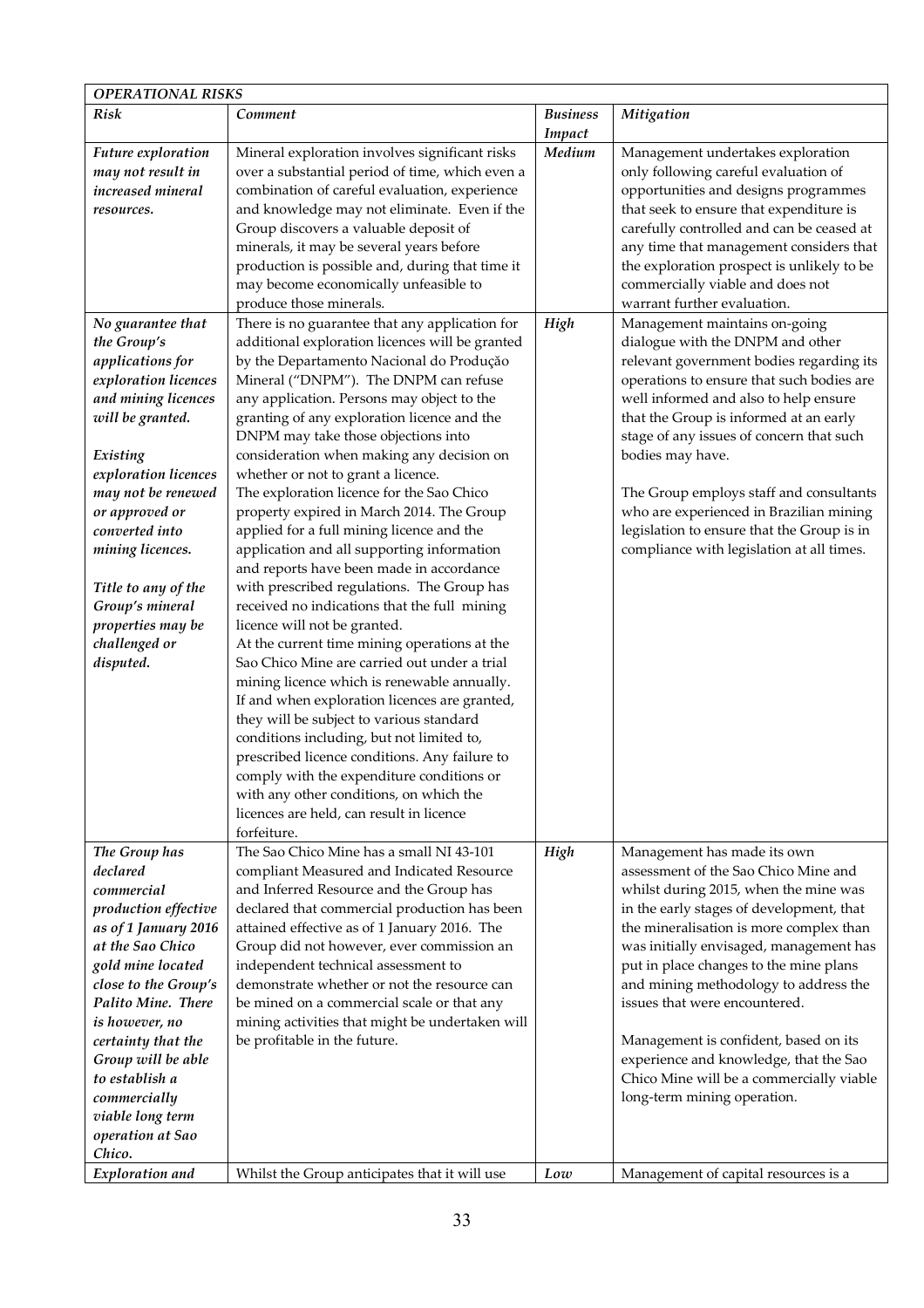|                                                                                                                                                                                                                                                                                 | <b>OPERATIONAL RISKS</b>                                                                                                                                                                                                                                                                                                                                                                                                                                                                                                                                                                                        |                           |                                                                                                                                                                                                                                                                                                                                                                                                                                                                                                                                                                                    |  |  |
|---------------------------------------------------------------------------------------------------------------------------------------------------------------------------------------------------------------------------------------------------------------------------------|-----------------------------------------------------------------------------------------------------------------------------------------------------------------------------------------------------------------------------------------------------------------------------------------------------------------------------------------------------------------------------------------------------------------------------------------------------------------------------------------------------------------------------------------------------------------------------------------------------------------|---------------------------|------------------------------------------------------------------------------------------------------------------------------------------------------------------------------------------------------------------------------------------------------------------------------------------------------------------------------------------------------------------------------------------------------------------------------------------------------------------------------------------------------------------------------------------------------------------------------------|--|--|
| Risk                                                                                                                                                                                                                                                                            | Comment                                                                                                                                                                                                                                                                                                                                                                                                                                                                                                                                                                                                         | <b>Business</b><br>Impact | Mitigation                                                                                                                                                                                                                                                                                                                                                                                                                                                                                                                                                                         |  |  |
| development of the<br>Group's other<br>properties,<br>including<br>continuing<br>exploration and<br>development<br>projects, and the<br>construction of<br>mining facilities<br>and commencement<br>of mining<br>operations, will<br>require substantial<br>additional funding. | cash flow generated from operations at the<br>Palito and Sao Chico Mines to finance further<br>exploration and development activities at the<br>Group's other properties, any cash flow that<br>the Group generates may not be sufficient to<br>meet these future exploration and<br>development activities. Failure to obtain<br>sufficient financing will result in a delay or<br>indefinite postponement of exploration,<br>development or production on any of the<br>Group's other properties or even a loss of a<br>property interest.                                                                    |                           | high priority for the Group and prior to<br>taking any development decision the<br>Group will seek to ensure, to the greatest<br>extent possible, that the development is<br>fully funded and will manage the<br>development budgets and programmes<br>to minimise and anticipate any potential<br>budget over-runs.                                                                                                                                                                                                                                                               |  |  |
| The Group may<br>experience higher<br>costs and lower<br>revenues than<br>estimated due to<br>unexpected<br>problems.                                                                                                                                                           | Mining operations often experience<br>unexpected problems during the life of the<br>mine which may result from events of nature,<br>unexpected geological features or mechanical<br>issues that can result in substantial disruption<br>to operations. Such disruption could increase<br>operating costs, delay revenue growth and<br>have implications for the working capital<br>requirements of the business.                                                                                                                                                                                                | Medium                    | Management is experienced with similar<br>mining operations and has gained<br>valuable operational experience at both<br>Palito and Sao Chico. At Palito<br>management has, during 2016, increased<br>the number of mining areas that can be<br>active at any time and established<br>increased process capacity levels which it<br>does not intend to be fully utilised at all<br>times.<br>In this way it anticipates that short term<br>operational issues should not be unduly<br>disruptive and that any shortfall can be<br>caught up quickly once the issue is<br>resolved. |  |  |
| Environmental<br>legislation.                                                                                                                                                                                                                                                   | All phases of the Group's operations are<br>subject to environmental regulation in Brazil.<br>There is no assurance that existing or future<br>environmental regulation will not materially<br>adversely affect the Group's business, financial<br>condition and results of operations.                                                                                                                                                                                                                                                                                                                         | Low                       | Environmental regulations are constantly<br>changing and governed by both local and<br>global concerns and initiatives.<br>Management seeks to ensure that it<br>adopts sound and compliant<br>environmental principles. The<br>operations of the Group are relatively<br>small and management does not consider<br>the scale of the operations to have a<br>material environmental impact on its<br>surroundings.                                                                                                                                                                 |  |  |
| Exposure to mining<br>hazards.                                                                                                                                                                                                                                                  | The Group is exposed to a number of risks and<br>hazards typically associated with mining<br>operations including environmental hazards;<br>mining and industrial accidents; metallurgical<br>and other processing problems; unusual and<br>unexpected rock formations; flooding and<br>periodic interruptions due to inclement or<br>hazardous weather conditions or other acts of<br>nature; mechanical equipment and facility<br>performance problems; and unavailability of<br>materials, equipment and personnel.<br>These risks may result in: damage to, or<br>destruction of, the Group's properties or | Medium                    | The Group's operational teams regularly<br>monitor mining risks, and report to the<br>CEO who, in consultation with the<br>Board, is responsible, on behalf of the<br>Board, for ensuring appropriate<br>measures are in place for anticipating,<br>and responding to, such matters.                                                                                                                                                                                                                                                                                               |  |  |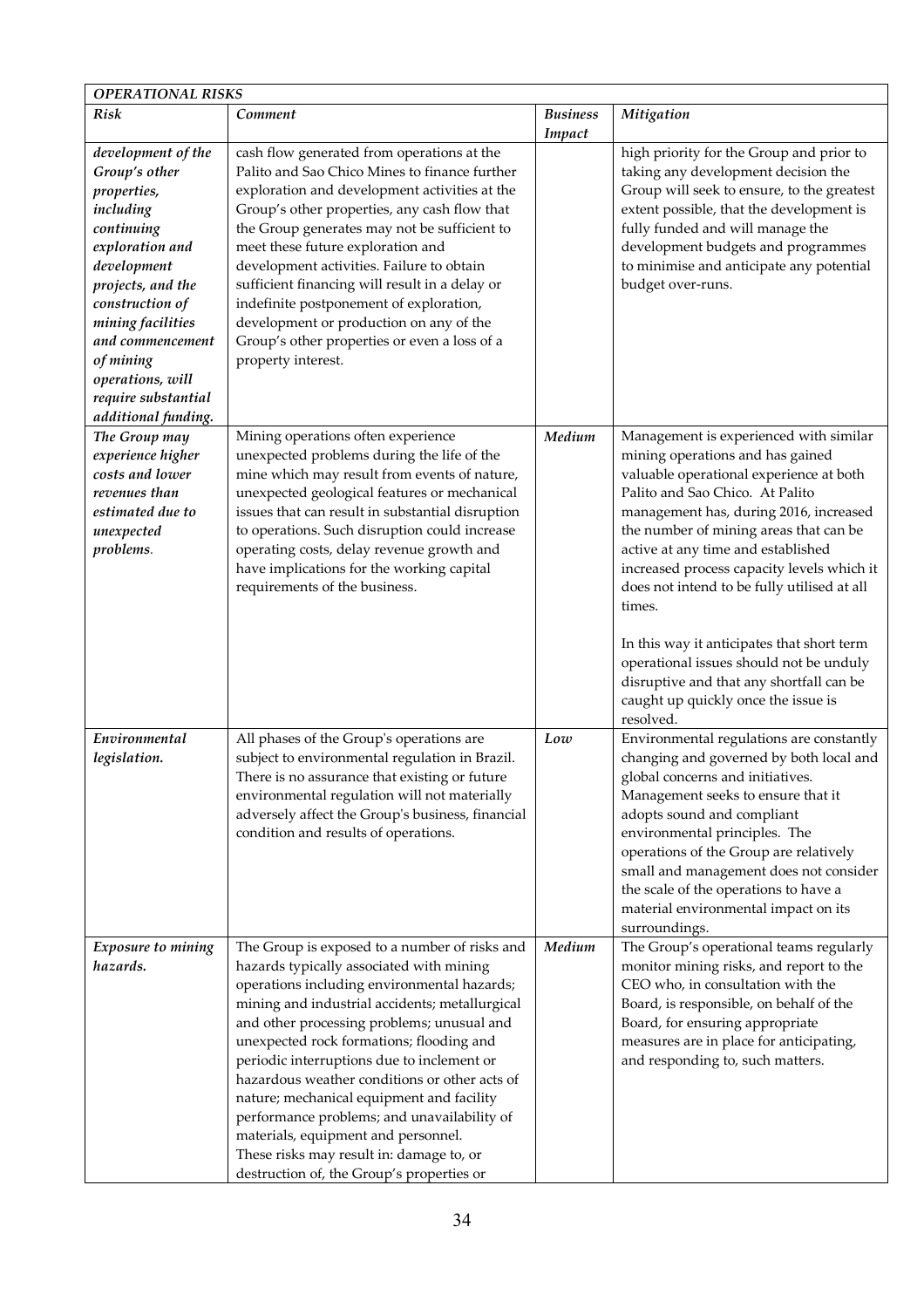| <b>OPERATIONAL RISKS</b>                                                                                                                                                                                        |                                                                                                                                                                                                                                                                                                                                                                                                                                                                                                                                                                                                                                                                                                                                                                                                                                             |                           |                                                                                                                                                                                                                                                                                                                                                                                                                                                                                                                                                                              |  |
|-----------------------------------------------------------------------------------------------------------------------------------------------------------------------------------------------------------------|---------------------------------------------------------------------------------------------------------------------------------------------------------------------------------------------------------------------------------------------------------------------------------------------------------------------------------------------------------------------------------------------------------------------------------------------------------------------------------------------------------------------------------------------------------------------------------------------------------------------------------------------------------------------------------------------------------------------------------------------------------------------------------------------------------------------------------------------|---------------------------|------------------------------------------------------------------------------------------------------------------------------------------------------------------------------------------------------------------------------------------------------------------------------------------------------------------------------------------------------------------------------------------------------------------------------------------------------------------------------------------------------------------------------------------------------------------------------|--|
| Risk                                                                                                                                                                                                            | Comment                                                                                                                                                                                                                                                                                                                                                                                                                                                                                                                                                                                                                                                                                                                                                                                                                                     | <b>Business</b><br>Impact | Mitigation                                                                                                                                                                                                                                                                                                                                                                                                                                                                                                                                                                   |  |
|                                                                                                                                                                                                                 | production facilities; personal injury or death;<br>environmental damage; delays in mining;<br>increased production costs; asset write downs;<br>monetary losses; and legal liability.                                                                                                                                                                                                                                                                                                                                                                                                                                                                                                                                                                                                                                                      |                           |                                                                                                                                                                                                                                                                                                                                                                                                                                                                                                                                                                              |  |
| If mineral resource<br>estimates are not<br>accurate,<br>production may be<br>less than estimated<br>which would<br>adversely affect the<br>Group's financial<br>condition and the<br>results of<br>operations. | Mineral resource estimates are imprecise and<br>depend on geological analysis based partly on<br>statistical inferences drawn from drilling, and<br>assumptions about operating costs and metal<br>prices, all of which may prove unreliable. The<br>Group cannot be certain that the resource<br>estimates are accurate and cannot guarantee<br>that it will recover the indicated quantities of<br>metals.<br>Future production could differ dramatically<br>from such estimates if mineralisation or<br>formations at the properties were different<br>from those predicted by drilling, sampling and<br>similar examinations.                                                                                                                                                                                                           | Medium                    | The Group's in-house staff regularly<br>review and update mineral resource<br>estimates based on the latest available<br>geological information. Whilst these<br>reports, having not been subject to third<br>party conformation, may not be made<br>publicly available they provide<br>management with the assurance as to the<br>long term commercial viability of the<br>Group's mining operations.<br>The internal reports are prepared by<br>personnel with significant experience of<br>working with and evaluating deposits<br>with similar properties to the Group's |  |
| The Group is<br>required to obtain<br>and renew<br>governmental<br>permits and licences<br>in order to conduct<br>mining operations,<br>which can be a<br>costly and time-<br>consuming process.                | In the ordinary course of business, the Group<br>will be required to obtain and renew<br>governmental permits and licences for the<br>operations and expansion of existing<br>operations or for the commencement of new<br>operations. Obtaining or renewing the<br>necessary governmental permits is a complex<br>and time consuming process. The duration<br>and success of the Group's efforts to obtain<br>and renew permits and licences are contingent<br>upon many variables not within its control<br>including the interpretation of applicable<br>requirements implemented by the permitting<br>or licencing authority. The Group may not be<br>able to obtain or renew permits and licences<br>that are necessary to its operations or the cost<br>to obtain or renew permits and licences may<br>exceed what the Group expects. | Low                       | mines.<br>The Group maintains good relationships<br>with the appropriate licensing authorities<br>and management are responsible for<br>ensuring that conditions are adhered to<br>and that renewals are submitted in a<br>timely and complete manner.                                                                                                                                                                                                                                                                                                                       |  |
| The mining industry<br>is intensely<br>competitive in all of<br>its phases and the<br>Group competes<br>with many<br>companies<br>possessing greater<br>financial and<br>technical resources<br>than itself.    | Competition in the precious metals mining<br>industry is primarily for mineral rich<br>properties that can be developed and<br>produced economically; the technical expertise<br>to find, develop, and operate such properties;<br>the labour to operate the properties; and the<br>capital for the purpose of funding such<br>properties.<br>Such competition may result in the Group<br>being unable to acquire desired properties, to<br>recruit or retain qualified employees or to<br>acquire the capital necessary to fund its<br>operations and develop its properties.                                                                                                                                                                                                                                                              | Low                       | The Group has negligible debt. Whilst<br>its cash flow is dependent on the<br>prevailing gold price and the Brazilian<br>Real exchange rate neither of which are<br>within its control, management is<br>confident that the Group will continue to<br>have the relative strength to attract and<br>retain employees and to acquire and<br>develop new properties and projects.                                                                                                                                                                                               |  |